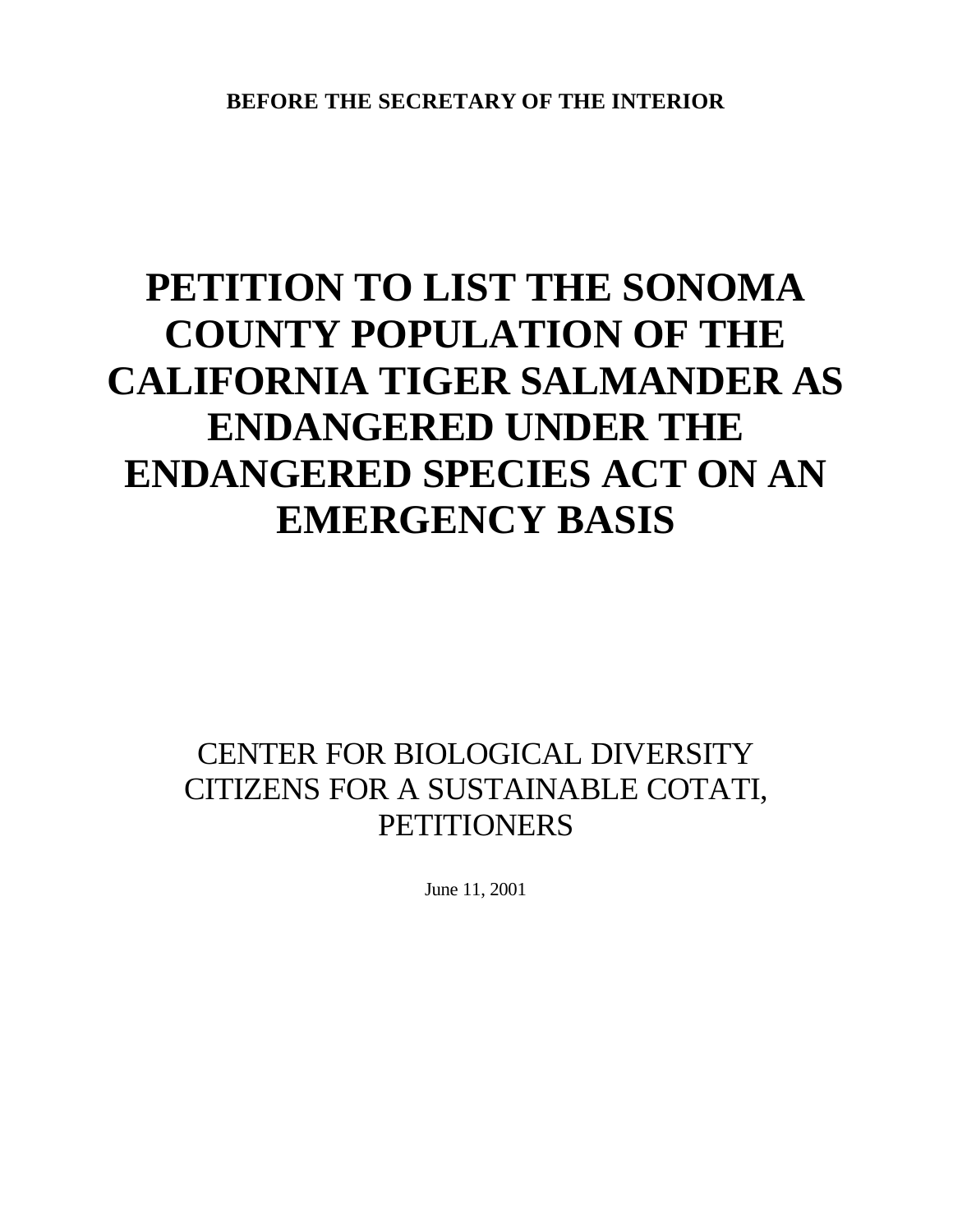#### **EXECUTIVE SUMMARY**

The Sonoma County population of the California tiger salamander is one of the most imperiled species in the United States. On February 21, 1992 the U.S. Fish & Wildlife Service ("USFWS") received a formal petition from Dr. H. Bradley Shaffer, a leading scientific expert on the species, to list the California tiger salamander as an endangered species throughout its range. On August 13, 1993, Dr. Shaffer petitioned the USFWS for emergency listing of the Sonoma County and Santa Barbara County populations of the California tiger salamander. The USFWS responded to these petitions by classifying the species "Warranted But Precluded" and a "Candidate Species" in 1994. The Santa Barbara County population of the California tiger salamander, which has a similar conservation status and faces similar threats as to the Sonoma County population, was listed on an emergency basis on January 19, 2000. The Sonoma County population has inexplicably continued to languish in administrative purgatory.

Because the California tiger salamander is currently listed as a Candidate Species, the USFWS is required to implement a system to effectively monitor its status, and is required to make prompt use of its emergency listing authority to prevent a "significant risk to the species." 16 U.S.C. §1533(b)(3)(C)(iii) and (b)(7). This petition demonstrates that the Sonoma County population of the California tiger salamander faces a significant risk. The risk consists of two inter-related factors.

First, the range of the species has been drastically reduced, and the very few populations that do remain are all threatened by habitat destruction, modification, fragmentation, introduced species, or other species. Because the situation is so extreme, the species faces an imminent risk of extinction in the near future.

Second, research has shown that suitable habitat areas of 480 to 1000 acres containing multiple breeding sites are necessary in order to ensure the long-term survival of the species. There are no areas occupied by the California tiger salamander in Sonoma County that even come close to meeting this criterion. Furthermore, those areas that do exist are facing imminent development and are certain to shrink considerably in the very near future if the species is not protected. Because the long term survival of this species in the wild is already uncertain as of the current moment, the impending additional habitat destruction documented in this petition constitutes an emergency to which the USFWS is required to respond.

The Sonoma County population of the California tiger salamander was historically distributed primarily throughout the Santa Rosa Plain and the lowlands of the Upper Petaluma watershed. The species was likely distributed from the town of Windsor in the north, as far south as Petaluma and including the western portions of Santa Rosa, west to Sebastopol. This area was once a mosaic of valley oak woodlands and grasslands, crossed by creeks and tributary drainages, and containing numerous vernal pools. The California tiger salamander requires low elevation vernal pools or seasonal ponds for breeding, surrounded by upland habitat containing rodent burrows or other suitable dry season refugia for estivation during the dry months.

Nearly all suitable habitat for the California tiger salamander within the Santa Rosa Plain has been converted to urban or intensive agricultural uses. The species is now restricted to four small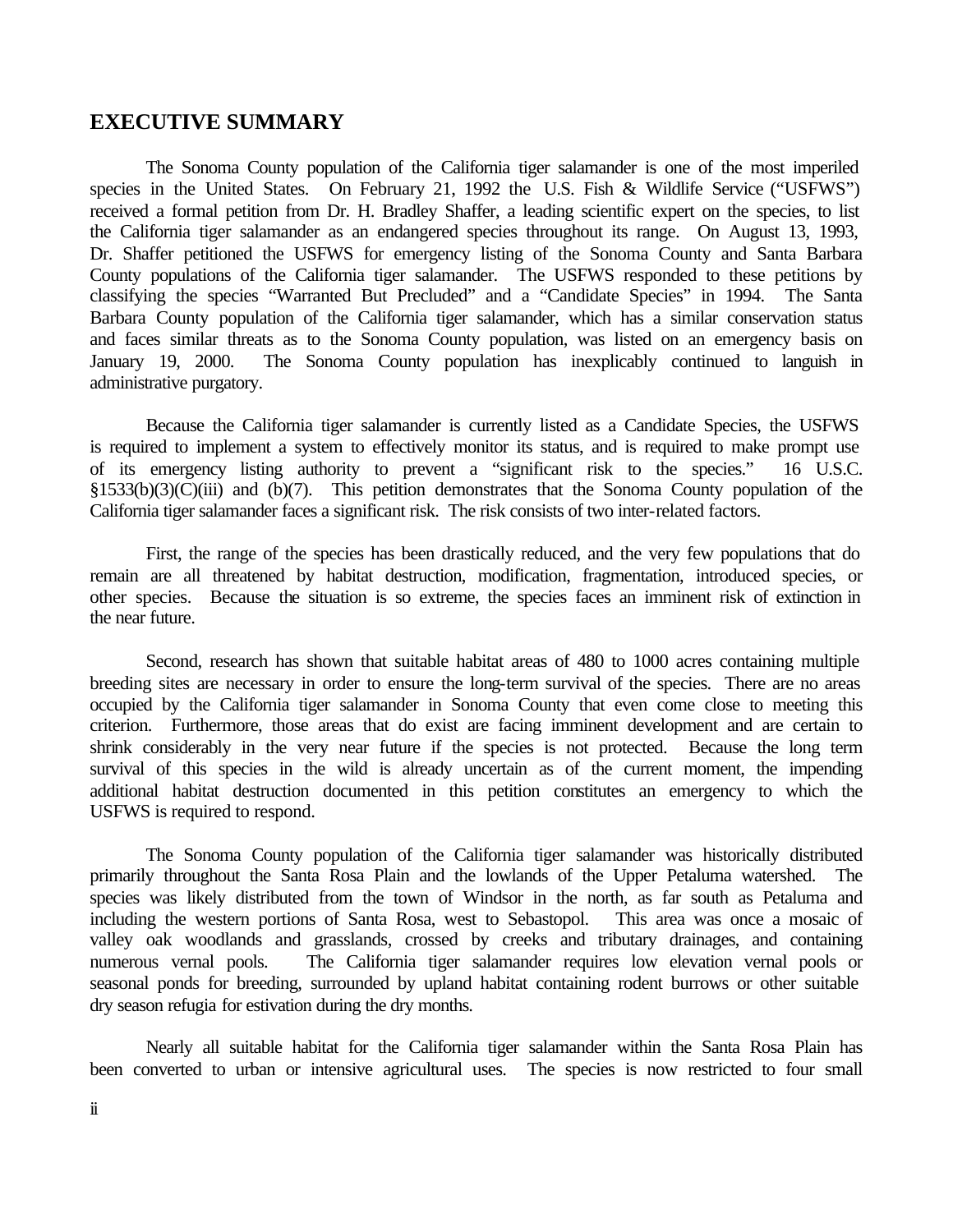islands of habitat on the fringe of the Santa Rosa Plain in West Santa Rosa, South Santa Rosa, and West Cotati, and in the Upper Petaluma watershed in South Cotati. The West Santa Rosa area contains the largest remaining populations of California tiger salamanders, but nearly all suitable terrestrial habitat is approved for residential and commercial development. Six breeding sites are preserved in this area, however, all the sites are severely impacted by habitat fragmentation, introduced species, and other threats. In South Santa Rosa, California tiger salamanders are threatened by urban expansion, rural development, and intensive agriculture. There is one protected pool in this area, but this pool may be too shallow for California tiger salamanders to successfully breed in most years. In West Cotati, there are three known breeding pools. Two will be destroyed by the approved South Sonoma Business Park, and the third is threatened by a proposed golf course. In South Cotati, there have been several California tiger salamander sightings but there are no known breeding pools. The species is threatened by intensive agricultural practices in this area.

There is substantial evidence suggesting that the species may not be able to survive in the wild if *any* remaining habitat is lost. Research has shown that California tiger salamanders need relatively large areas of suitable habitat in order for populations to persist over time. Optimal habitat areas would be at least 1,000 acres in size and contain multiple breeding sites. The minimum habitat area for a self-sustaining population would be 480 acres with a 600-1500 foot radius around each breeding site. There are no sites remaining in Sonoma County that even come close to meeting these requirements. All remaining sites are already much smaller than necessary to ensure the continued survival of this species in the wild, and every single remaining population faces immediate threats from urbanization, conversion to intensive agriculture, habitat fragmentation, introduced species, and other threats detailed in this petition.

Based on the information contained herein, the Sonoma County population of the California tiger salamander faces an imminent threat of extinction. The USFWS has a mandatory statutory duty to make prompt use of its authority under 16 U.S.C. 1533(b)(3)(C)(iii) and §1533(b)(7) to list the species on an emergency basis.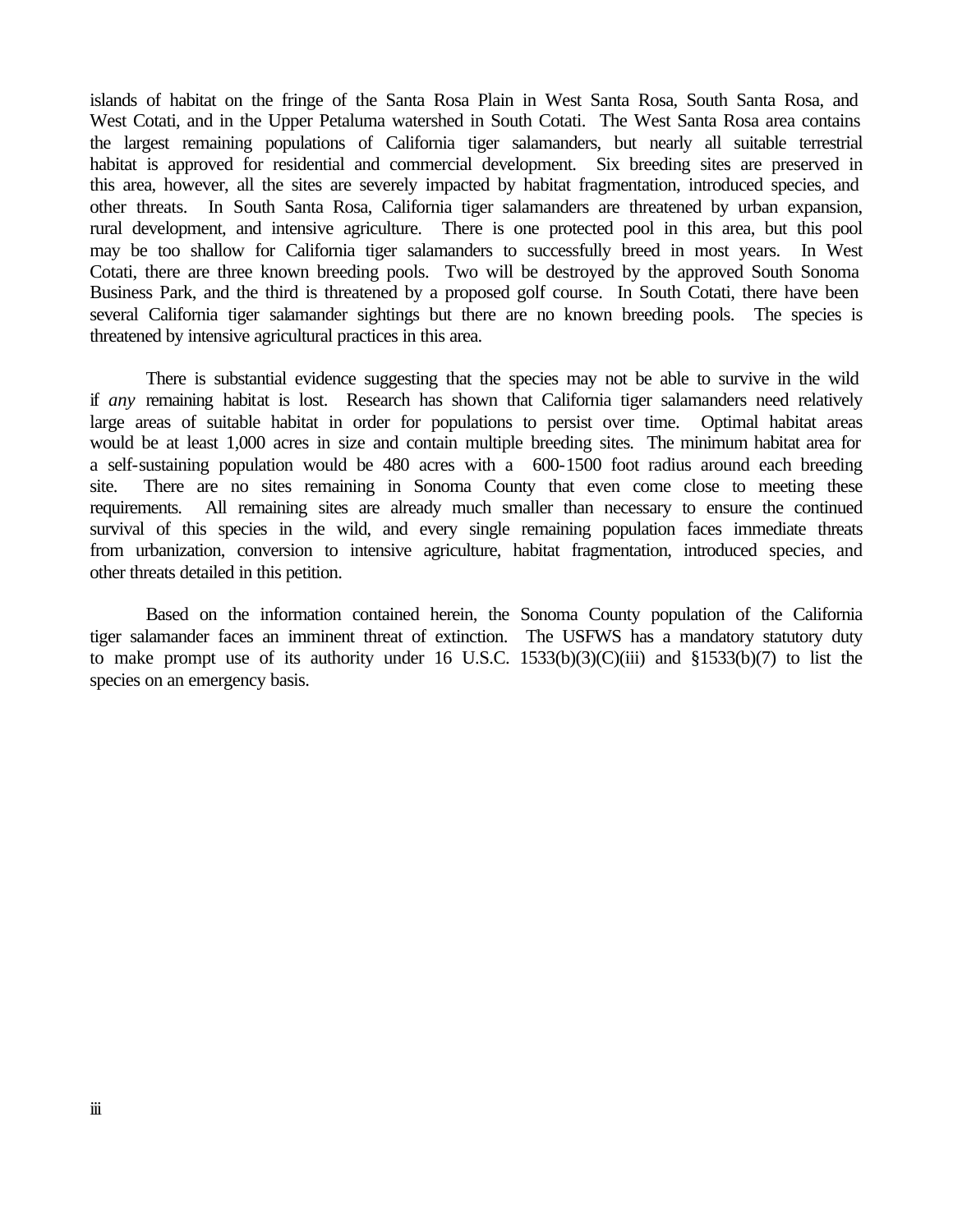#### **NOTICE OF PETITION**

The Center for Biological Diversity and Citizens for a Sustainable Cotati formally request that the U.S. Fish & Wildlife Service (FWS) list the Sonoma County population of the California tiger salamander as an endangered species on an emergency basis under the federal Endangered Species Act, 16 U.S.C. §§1531-1544. This petition is filed under 5 U.S.C. §553(e) and 50 C.F.R. part 424.14.

The USFWS has the authority to promulgate an emergency listing rule for any species when an emergency exists that poses a significant risk to the species. 16 U.S.C. §1533(b)(7). Such rule shall take effect immediately upon publication in the Federal Register, and shall be effective for a maximum of 240 days. Id.

The California tiger salamander is currently designated as a Candidate Species. The USFWS has a mandatory duty to use its statutory authority to promulgate an emergency regulation to prevent a significant risk to any Candidate species ("The Secretary shall implement a system to monitor effectively the status of all species with respect to which a finding is made under subparagraph B(iii) and shall make prompt use of the authority under paragraph 7 to prevent a significant risk to the well being of any such species.") 16 U.S.C.  $$1533(b)(3)(C)(iii)$ .

This petition demonstrates that the Sonoma County population of the California tiger salamander faces a significant risk. First, the species faces an imminent threat of extinction. Each of the few remaining populations is threatened by immediate habitat destruction or other factors. Second, there are no remaining areas that meet the minimum necessary size to ensure the long term survival of the species, and therefore on this basis alone the persistence of the species is highly uncertain. Due to this extreme situation, the threats documented in this petition constitute an emergency. Because this petition demonstrates that an emergency situation exists, the USFWS is obligated to immediately list the species to prevent further direct mortality and habitat destruction. If the USFWS fails to promptly fulfill its mandatory statutory duties under 16 U.S.C. §1533(b)(3)(C)(iii), this will constitute a violation of both the Endangered Species Act and the Administrative Procedures Act. Should the USFWS fail to act, the Center for Biological Diversity intends to promptly seek judicial review of this inaction.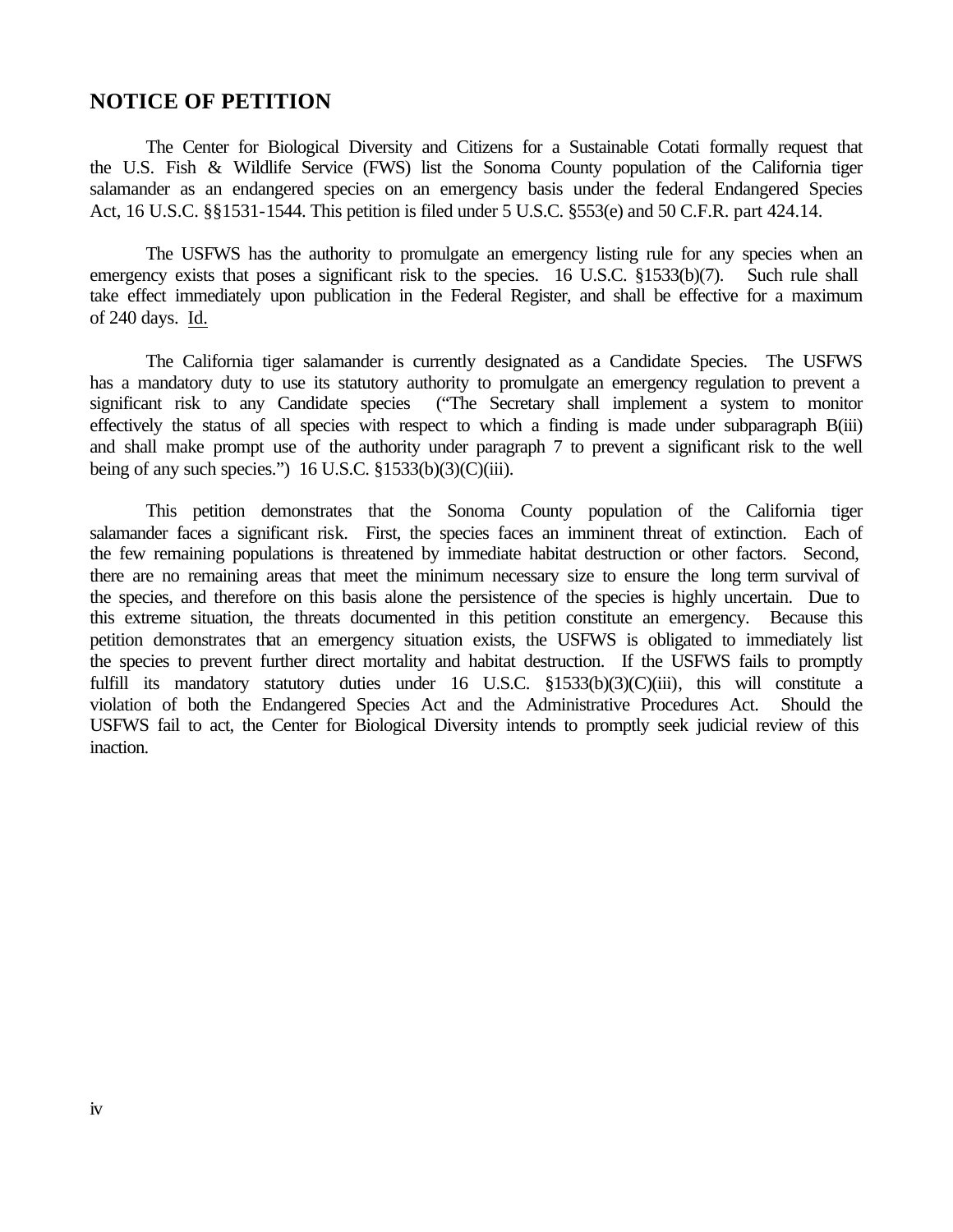#### **PETITIONERS**

The Center for Biological Diversity is a non-profit environmental organization dedicated to the protection of native species and their habitats in the Western Hemisphere through science, policy, and environmental law. The Center for Biological Diversity submits this petition on its own behalf and on behalf of its members and staff with an interest in protecting the Sonoma County population of the California Tiger Salamander and its habitat.

Citizens for a Sustainable Cotati is dedicated to creating a thriving community based on social, economic and environmental well being, and to this end, we are committed to purchasing and preserving a 35-acre parcel of property in the town of Cotati in Sonoma County, California, which includes a rare and sensitive wetlands habitat and supports a separate genetic species of the California Tiger Salamander found only in Sonoma. Citizens for a Sustainable Cotati submits this petition on its own behalf and on behalf of all Sonoma County residents who have supported our efforts in protecting this distinct species of California Tiger Salamander and its habitat.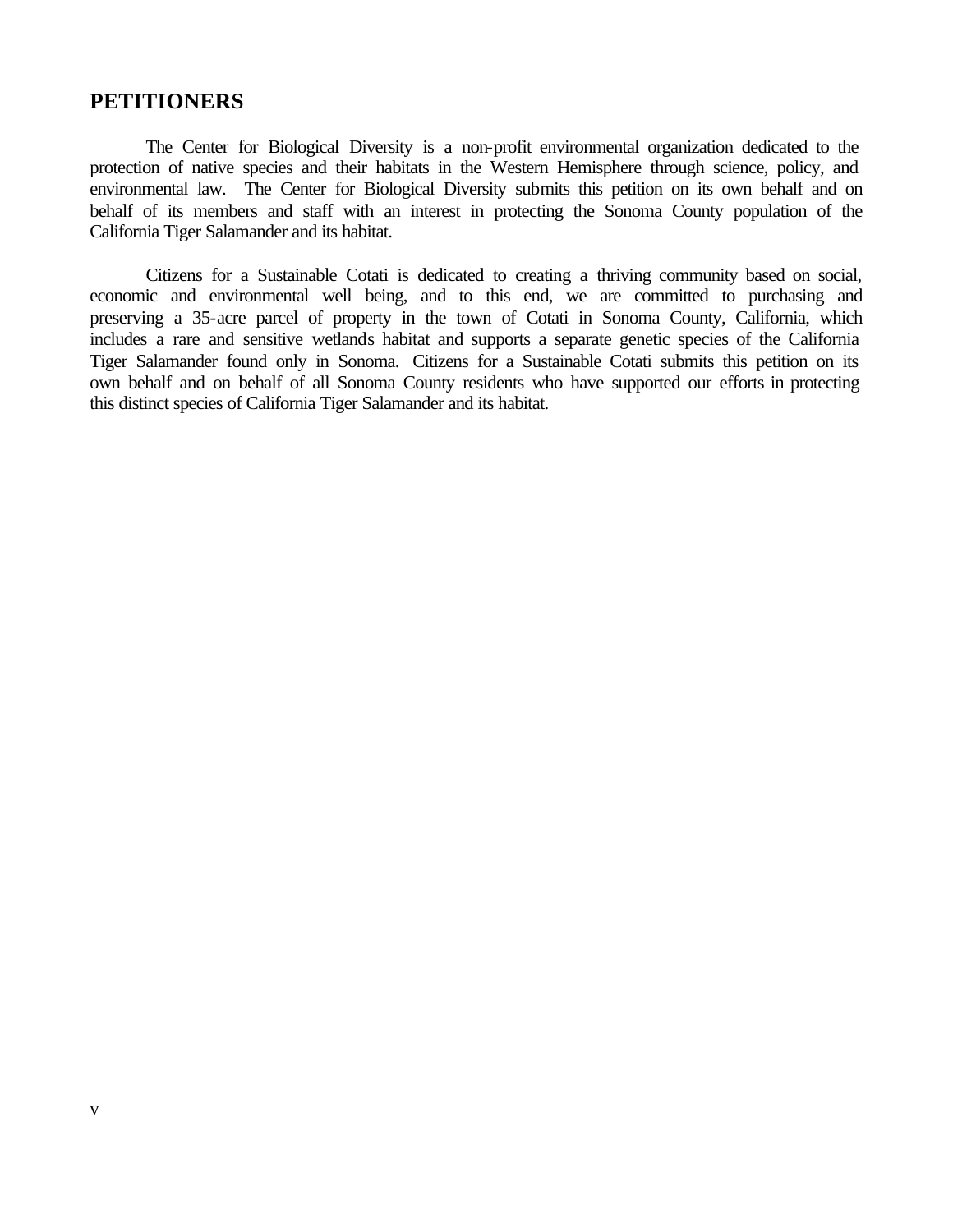# **TABLE OF CONTENTS**

| I.                 | NATURAL HISTORY AND STATUS OF THE SONOMA COUNTY POPULATION OF                                                              |  |
|--------------------|----------------------------------------------------------------------------------------------------------------------------|--|
|                    |                                                                                                                            |  |
| A.                 |                                                                                                                            |  |
| 1.                 |                                                                                                                            |  |
| 2.                 |                                                                                                                            |  |
| 3.                 |                                                                                                                            |  |
| $\boldsymbol{4}$ . |                                                                                                                            |  |
| 5.                 |                                                                                                                            |  |
| 6.                 |                                                                                                                            |  |
| 7.                 |                                                                                                                            |  |
| <b>B.</b>          |                                                                                                                            |  |
| 1.                 |                                                                                                                            |  |
| 2.                 |                                                                                                                            |  |
| $\mathfrak{Z}$ .   |                                                                                                                            |  |
| П.                 | THE SONOMA COUNTY POPULATION OF THE CALIFORNIA TIGER<br>SALAMANDER QUALIFIES FOR PROTECTION AS A SPECIES UNDER THE ESA  10 |  |
| Ш.                 | THE SONOMA COUNTY POPULATION OF THE CALIFORNIA TIGER                                                                       |  |
|                    | SALAMANDER MUST BE EMERGENCY LISTED UNDER THE ENDANGERED SPECIES                                                           |  |
| <b>ACT</b>         |                                                                                                                            |  |
| $\mathsf{A}$ .     | THE USFWS HAS ALREADY ACKNOWLEDGED THAT THE SONOMA COUNTY POPULATION OF THE                                                |  |
|                    | CALIFORNIA TIGER SALAMANDER WARRANTS LISTING UNDER THE ENDANGERED SPECIES ACT  12                                          |  |
| B.                 | PRESENT OR THREATENED MODIFICATION OR DESTRUCTION OF ITS HABITAT 13                                                        |  |
| $\mathcal{I}$ .    | General Information on California Tiger Salamander Habitat Destruction in Sonoma County                                    |  |
|                    |                                                                                                                            |  |
| 2.                 |                                                                                                                            |  |
| $\mathfrak{Z}$ .   | Specific Threats to the Sonoma County Population of the California Tiger Salamander as                                     |  |
|                    |                                                                                                                            |  |
| $\overline{4}$ .   |                                                                                                                            |  |
| C.                 |                                                                                                                            |  |
| $I_{\cdot}$        |                                                                                                                            |  |
|                    |                                                                                                                            |  |
|                    | 2.                                                                                                                         |  |
|                    | a.                                                                                                                         |  |
|                    | $\mathbf b$ .                                                                                                              |  |
|                    | c.                                                                                                                         |  |
|                    | d.                                                                                                                         |  |
|                    | e.                                                                                                                         |  |
|                    | f.                                                                                                                         |  |
| $\mathfrak{Z}$ .   |                                                                                                                            |  |
|                    | a.                                                                                                                         |  |
|                    | $\mathbf b$ .                                                                                                              |  |
|                    | $C_{\bullet}$                                                                                                              |  |
|                    | d.                                                                                                                         |  |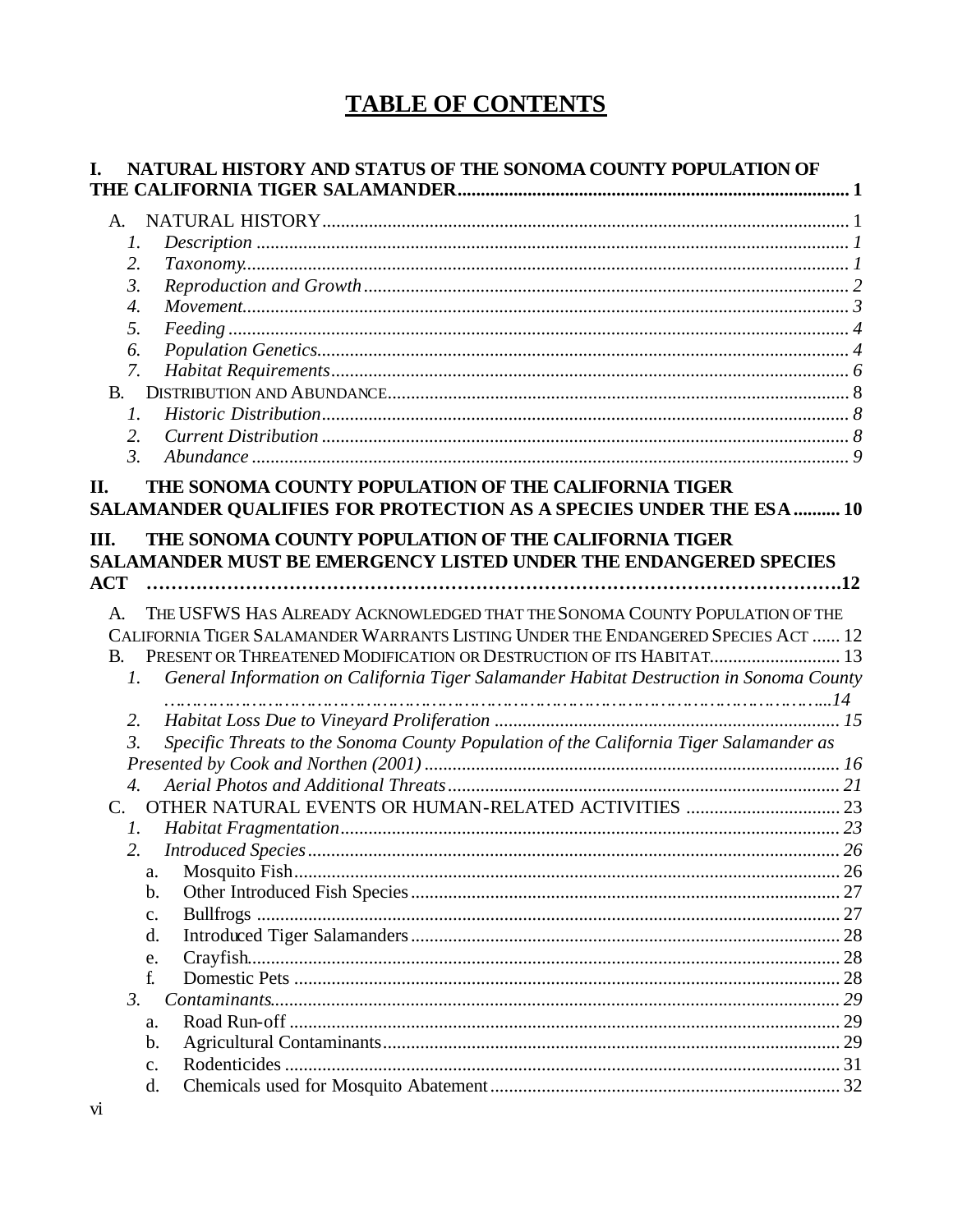| e.                                                                                                          |  |
|-------------------------------------------------------------------------------------------------------------|--|
| 4.                                                                                                          |  |
| 5.                                                                                                          |  |
| 6.                                                                                                          |  |
| 8.                                                                                                          |  |
| D.                                                                                                          |  |
| Federal Designation as a Candidate Species under the Endangered Species Act 36<br>$\mathcal{I}$ .           |  |
| 2.                                                                                                          |  |
| Federal Listing of Other Species Within the Range of the California Tiger Salamander 37<br>$\mathfrak{Z}$ . |  |
| Section 404 of the Clean Water Act Does Not Provide Adequate Protection 37<br>$\boldsymbol{4}$ .            |  |
| Listing as a Species of Special Concern Under the California Endangered Species Act Does<br>5.              |  |
|                                                                                                             |  |
| The California Environmental Quality Act Does Not Provide Sufficient Protection 42<br>6.                    |  |
| OVERUTILIZATION FOR COMMERCIAL, RECREATIONAL, SCIENTIFIC, OR EDUCATIONAL PURPOSES<br>E.                     |  |
| 42                                                                                                          |  |
| F.                                                                                                          |  |
| $\mathcal{I}$ .                                                                                             |  |
| 2.                                                                                                          |  |
| IV.                                                                                                         |  |
| V.                                                                                                          |  |
| VI.                                                                                                         |  |
| VIII.                                                                                                       |  |
| FIGURE 1: HISTORIC AND CURRENT RANGE OF THE SONOMA COUNTY                                                   |  |

**POPULATION OF THE CALIFORNIA TIGER SALAMANDER WITHIN SONOMA COUNTY BASED ON COOK AND NORTHEN 2001**

**FIGURE 2: AERIAL PHOTOS OF THE CORE RANGE OF SONOMA COUNTY POPULATION OF THE CALIFORNIA TIGER SALAMANDER (1968)**

**FIGURE 3: AERIAL PHOTOS OF THE CORE RANGE OF SONOMA COUNTY POPULATION OF THE CALIFORNIA TIGER SALAMANDER (APRIL 14, 1999)**

**FIGURE 4: PROPOSED AND APPROVED PROJECTS FOR THE SOUTHWEST AREA PLAN FROM EIP ASSOCIATES (1994)**

**FIGURE 5: FUTURE ROAD DEVELOPMENT IN THE SOUTHWEST SANTA ROSA AREA FROM EIP ASSOCIATES, 2000B**

**APPENDIX A: APPROVED AND PROPOSED PROJECTS FOR SOUTHWEST SANTA ROSA AS POSTED BY THE CITY OF SANTA ROSA AT HTTP://WWW.CI.SANTA-ROSA.CA.US/CD/PENDING\_DEVELOPMENTS/INDEX.ASP**

**APPENDIX B: PROPOSED AND APPROVED PROJECTS IN THE RANGE OF THE SONOMA COUNTY POPULATION OF THE CALIFORNIA TIGER SALAMANDER FROM HTTP://WWW.CEQUANET.CA.GOV/**

**APPENDIX C: SUMMARIES OF PROPOSED AND APPROVED PROJECTS FOR SOUTHWEST SANTA ROSA FROM EIP ASSOCIATES (1994)**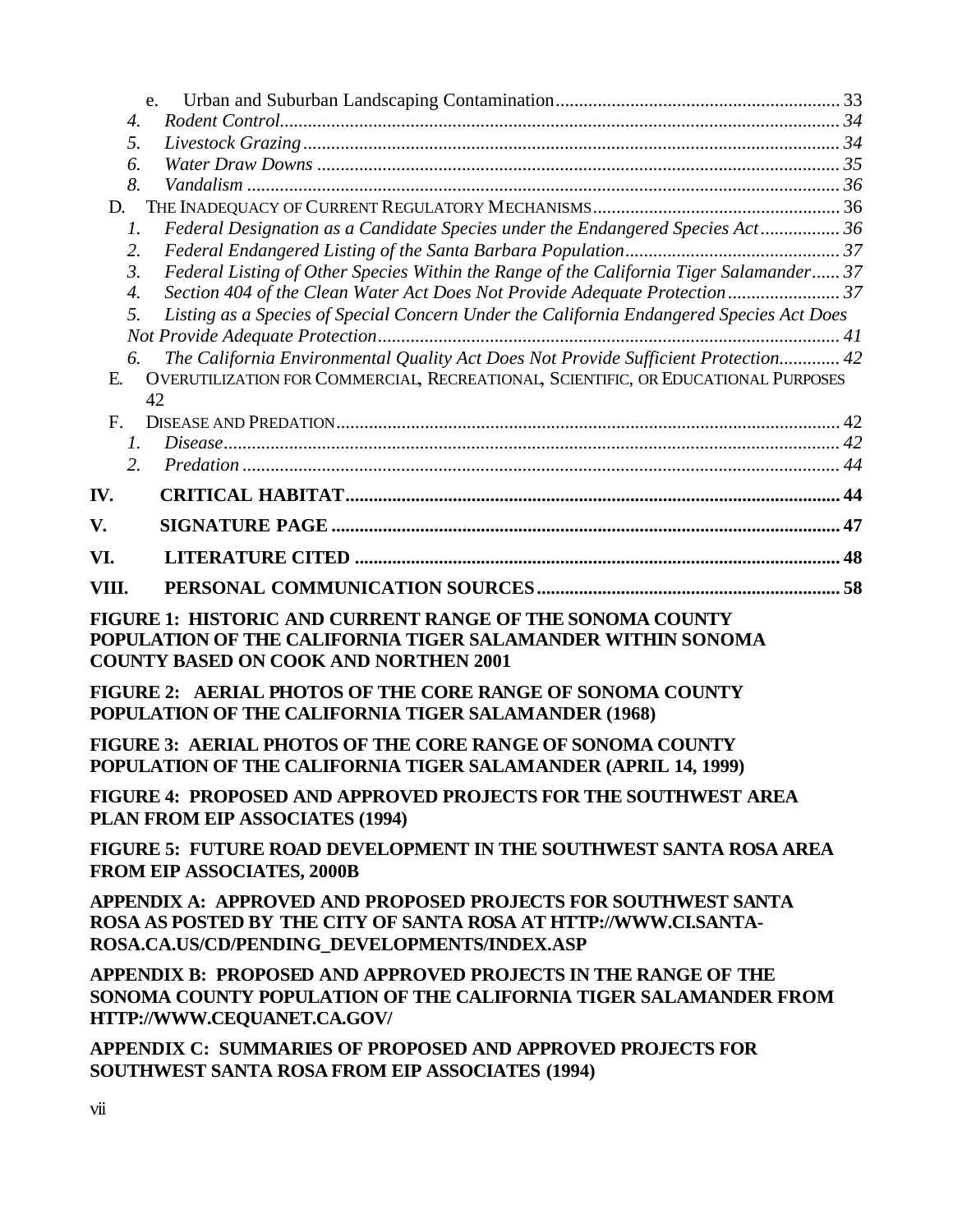# **I. NATURAL HISTORY AND STATUS OF THE SONOMA COUNTY POPULATION OF THE CALIFORNIA TIGER SALAMANDER**

# **A. NATURAL HISTORY**

# **1. Description**

The California tiger salamander is a large, stocky, terrestrial salamander with a broad, rounded snout. Adults may reach a total length of 207 millimeters (mm) (8.2 inches (in)), with males generally averaging about 200 mm (8 in) in total length and females averaging about 170 mm (6.8 in) in total length. For both sexes, the average snout to vent length is approximately 90 mm (3.6 in). The small eyes have black irises and protrude from the head. Coloration consists of white or pale yellow spots or bars on a black background on the back and sides. The belly varies from almost uniform white or pale yellow to a variegated pattern of white or pale yellow and black. Males can be distinguished from females, especially during the breeding season, by their swollen cloacae (a common chamber into which the intestinal, urinary, and reproductive canals discharge), more developed tail fins, and larger overall size. (USFWS 2000).

### **2. Taxonomy**

The California tiger salamander was first described as a distinct species, *Ambystoma californiense*, by Gray in 1853 from specimens collected in Monterey. (Id.) Storer (1925) and Bishop (1943) likewise considered the California tiger salamander as a distinct species. However, Dunn (1940), Gehlbach (1967), and Frost (1985) considered the California tiger salamander a subspecies (*Ambystoma tigrinum californiense*) that belonged within the *A*. *tigrinum* complex. Based on recent morphological and genetic work, geographic isolation, and ecological differences among the members of the *A*. *tigrinum* complex, the California tiger salamander is considered to be a distinct species. (Shaffer and Stanley 1991; Shaffer and McKnight 1996; Irschick and Shaffer 1997.) The California tiger salamander was recognized by the U. S. Fish and Wildlife Service as a distinct species in the November 21, 1991, Animal Notice of Review. (USFWS 1991).

Mitochondrial DNA (mtDNA) sequence results (Shaffer et al. 1993) support the recognition of at least 7 distinct genetic units of California tiger salamanders. These are: Sonoma County, Northern Bay Area (Dunnigan to Jepson), Stanislaus County (Hickman Vernal Pool complex), southern populations from the east side of the Central Valley (Madera, Fresno, and northern Tulare Counties), the Diablo Range (western Merced and San Benito Counties), the Inner Coast Range (Monterey and San Luis Obispo Counties), and Santa Barbara County. Based on extensive allozyme and mtDNA sequence analysis of populations of California tiger salamanders from across their existing range, Shaffer et al. (1993) found that the two most genetically divergent populations of California tiger salamanders are those in Sonoma County (in the area from Petaluma to Santa Rosa), and the Santa Barbara Distinct Population Segment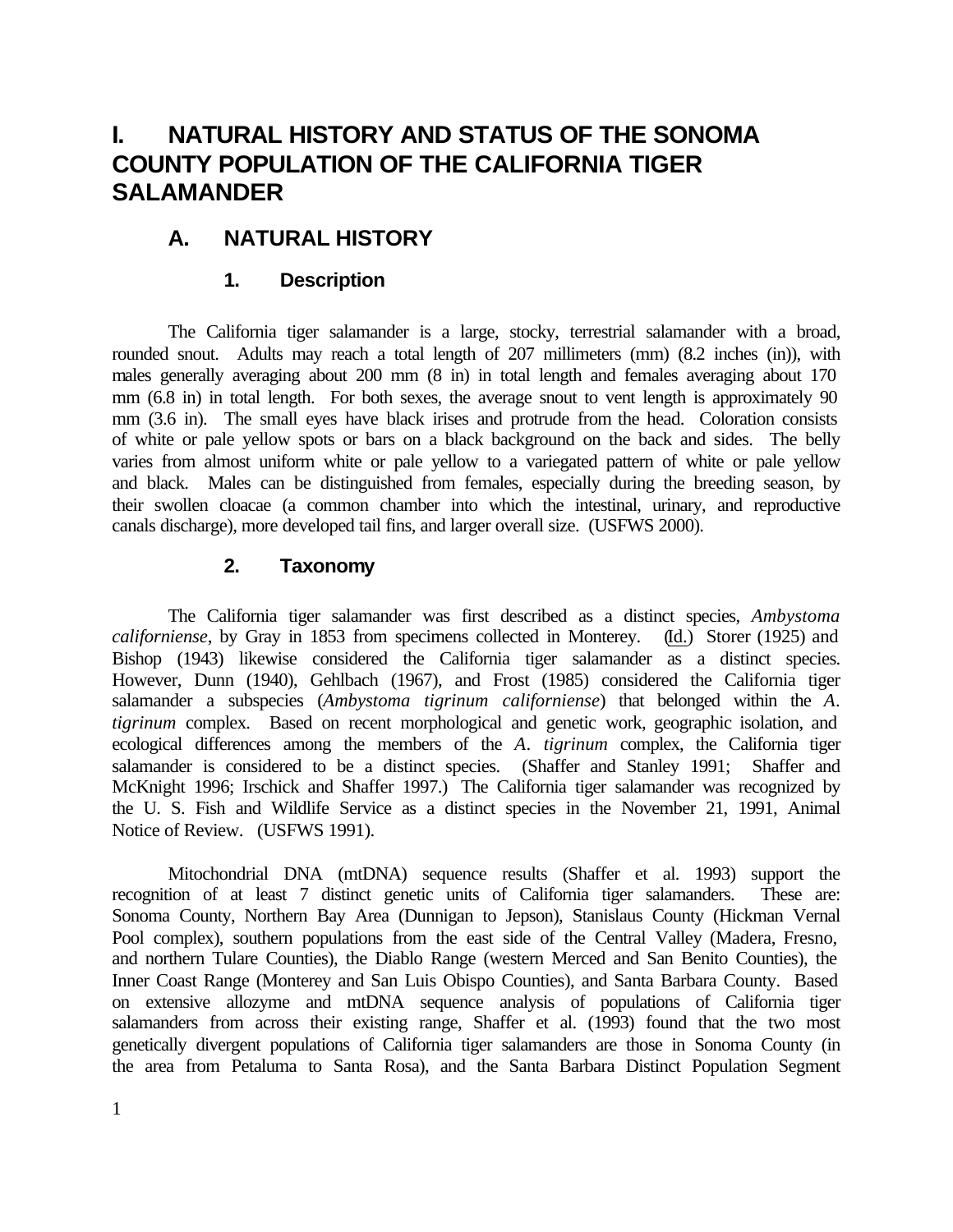(DPS). These populations are extremely distinct genetically from other populations of California tiger salamanders. There is justification for recognizing these populations as separate species, and they may be recognized as such when they are formally described.

#### **3. Reproduction and Growth**

California tiger salamanders are often six years old before breeding for the first time. (Trenham 1998). Less than fifty percent of California tiger salamanders breed more than once in their lifetime. (Id.) Migration to breeding ponds is concentrated during a few rainy nights early in the winter, with males migrating before females. (USFWS 2000). Males usually remain in the ponds for an average of 6 to 8 weeks, while females stay for approximately 1 to 2 weeks. In dry years, both sexes may stay for shorter periods. (Id.) In years where rainfall begins late in the season, females may forego breeding altogether. (Id.)

Female California tiger salamanders mate and lay their eggs singly or in small groups. (Id.) The number of eggs laid by a single female ranges from approximately 400 to 1,300 per breeding season. (Id.) The eggs typically are attached to vegetation near the edge of the breeding pond (Id.), but in ponds with no or limited vegetation, they may be attached to objects (rocks, boards, etc.) on the bottom (Jennings and Hayes 1994). After breeding, adults leave the pond and typically return to small mammal burrows although they may continue to come out nightly for approximately the next 2 weeks to feed. (Shaffer et al. 1993).

Eggs hatch in 10 to 14 days with newly hatched larvae ranging from 11.5 to 14.2 mm (0.45 to 0.56 in) in total length. (USFWS 2000). Larvae feed on algae, small crustaceans, and mosquito larvae for about 6 weeks after hatching, when they switch to larger prey. (Id.) Larger larvae will consume smaller tadpoles of Pacific treefrogs (*Hyla regilla*), California red-legged frogs (*Rana aurora draytonii*), western toads (*Bufo boreas*), and spadefoot toads (*Scaphiopus hammondii*), as well as many aquatic insects and other aquatic invertebrates. (Id.) The larvae also will eat each other under certain conditions. (Id.) Captive salamanders appear to locate food by vision and smell. (Id.)

Amphibian larvae must grow to a critical minimum body size before they can metamorphose (change into a different physical form) to the terrestrial stage. (Jennings and Hayes 1994). Larvae require a minimum of ten weeks to metamorphose. (Cook and Northen 2001). In general, the longer the ponding duration, the larger the larvae and metamorphosed juveniles are able to grow. The larger juvenile amphibians grow, the more likely they are to survive and reproduce. (Id.)

In the late spring or early summer, before the ponds dry completely, metamorphosed juveniles leave the ponds and enter small mammal burrows after spending up to a few days in mud cracks or tunnels in moist soil near the water. (Id.) Like the adults, juveniles may emerge from these retreats to feed during nights of high relative humidity (Storer 1925; Shaffer et al. 1993) before settling in their selected estivation sites for the dry summer months. Newly metamorphosed juveniles range in size from 41 to 78 mm (1.6 to 3.1 in) snout-vent length. (Trenham et al. 2000).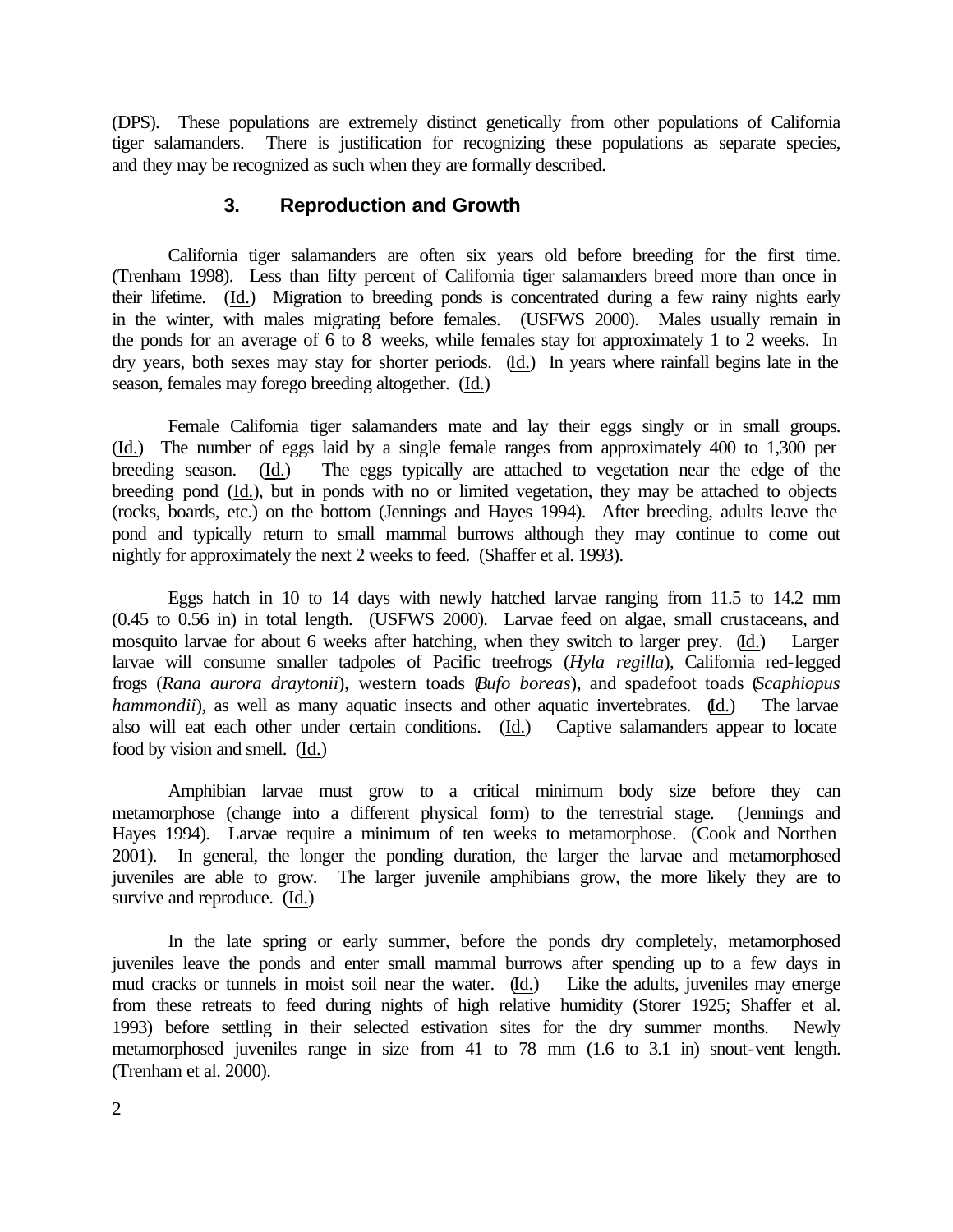Many of the pools in which California tiger salamanders lay eggs do not hold water long enough for successful metamorphosis. (Cook and Northen 2001). The larvae will desiccate (dry out and perish) if a site dries before larvae complete metamorphosis. (USFWS 2000). Pechmann et al. (1988) found a strong positive correlation with ponding duration and total number of metamorphosing juveniles in five salamander species. In one study (Feaver 1971), successful metamorphosis of California tiger salamanders occurred only in larger pools with longer ponding durations, which is typical range-wide (Jennings and Hayes 1994). Even though there is little difference in the number of pools used by salamanders between wet and dry years, pool duration is the most important factor to consider in relation to persistence and survival (Feaver 1971; Shaffer et al. 1993; Seymour and Westphal 1994, 1995).

Lifetime reproductive success for other tiger salamanders is typically low, with fewer than 30 metamorphic juveniles per breeding female. Trenham et al. (2000) found even lower numbers for California tiger salamanders, with roughly 12 lifetime metamorphic offspring per breeding female. In part, this is due to the extended length of time it takes for California tiger salamanders to reach sexual maturity; as most do not breed until 4 to 6 years of age. While individuals may survive for more than 10 years, less than 50 percent breed more than once (Trenham et al. 2000).

Combined with low survivorship of metamorphs (in some populations, less than 5 percent of marked juveniles survive to become breeding adults (Trenham 1998), reproductive output in most years is not sufficient to maintain populations. This suggests that the species requires occasional "boom" breeding events to prevent extirpation (temporary or permanent loss of the species from a particular habitat) or extinction (Trenham et al. 2000). With such low recruitment, isolated subpopulations can decline greatly from unusual, randomly occurring natural events as well as from human-caused factors that reduce breeding success and individual survival. Factors that repeatedly lower breeding success in isolated ponds that are too far from other ponds for migrating individuals to replenish the population can quickly drive a local population to extinction.

#### **4. Movement**

The salamanders breeding in and living around a pool or seasonal pond, or a local complex of pools or seasonal ponds, constitute a local subpopulation. The rate of natural movement of salamanders among subpopulations depends on the distance between the ponds or complexes and on the intervening habitat (e.g., salamanders may move more quickly through sparsely covered and more open grassland versus more densely vegetated scrublands).

Subadult and adult California tiger salamanders spend much of their lives in small mammal burrows found in the upland component of their habitat, particularly those of ground squirrels and pocket gophers at depths ranging from 20 centimeters (cm)  $(7.9 \text{ in})$  to 1 m  $(3.3 \text{ ft})$ beneath the ground surface. (Id.) California tiger salamanders use both occupied and unoccupied small mammal burrows but, since burrows collapse within 18 months if not maintained, an active population of burrowing mammals is necessary to sustain sufficient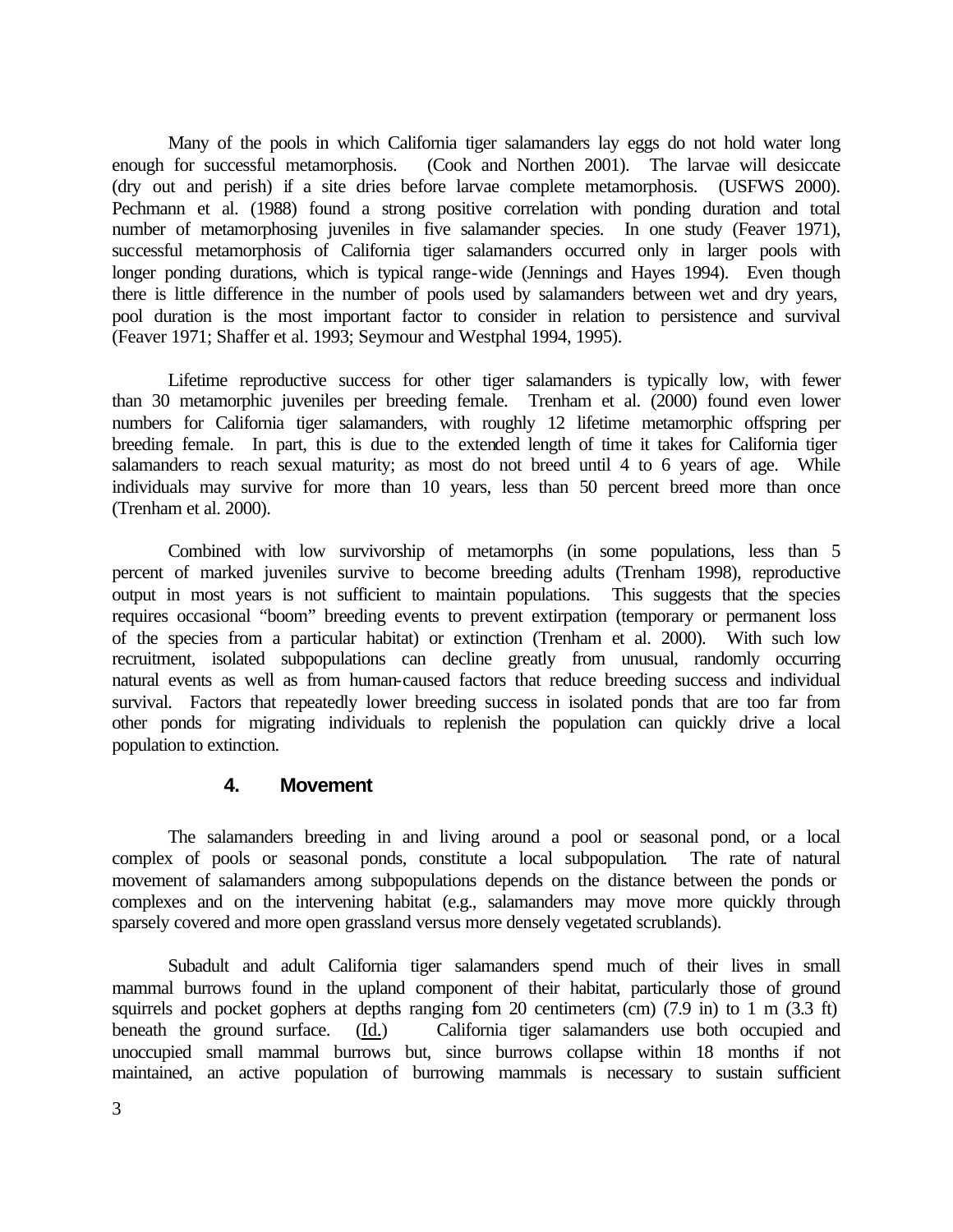underground refugia for the species. (Loredo et al. 1996; Shaffer et al. 1994; USFWS 2000). California tiger salamanders may remain active underground into summer, moving small distances within burrow systems. (USFWS 2000).

During estivation (a state of dormancy or inactivity in response to hot, dry weather), California tiger salamanders eat very little. (Shaffer et al. 1993). Once fall and winter rains begin, they emerge from these retreats on nights of high relative humidity and during rains to feed and to migrate to the breeding ponds. (Stebbins 1985, 1989; Shaffer et al. 1993). Adults may migrate long distances between summering and breeding sites. The distance from breeding sites may depend on local topography and vegetation, the distribution of ground squirrel or other rodent burrows, and climatic conditions. (Stebbins 1989; Hunt 1998).

Dispersing juvenile California tiger salamanders have been trapped more than 360 m (1,200 ft) from their natal (birth) pond (USFWS 2000), and adults have been found along roads more than 2 km (1.2 mi) from breeding ponds. (Sweet in litt. 1998a). Although most marked salamanders have been recaptured at the pond where they were initially captured, in one study approximately 20 percent of California tiger salamanders hatched in one pond traveled to ponds a minimum of 580 m (1900 ft) away to breed. (Trenham 1998; USFWS 2000). Non-dispersing California tiger salamanders, however, tend to stay closer to breeding ponds; 95 percent of California tiger salamanders at a study site in Monterey County stayed within 173 m (568 ft) of the pond in which they bred. (USFWS 2000).

Once established in underground burrows, California tiger salamanders may move short distances within burrows or overland to other burrows, generally during wet weather. Dispersal distance is closely tied to precipitation; California tiger salamanders travel further in years with more precipitation. (Id.) As with migration distances, the number of ponds used by an individual over its lifetime will be dependent on landscape features.

### **5. Feeding**

Adults emerging from burrows are generally emaciated, indicating that they feed very little during estivation. (Shaffer et al. 1993). Adults feed heavily on terrestrial invertebrates after emergence. After returning to burrows following breeding, adults may continue to come out nightly for approximately 2 weeks to feed. (Shaffer et al. 1993). Larvae feed on algae, small crustaceans, and mosquito larvae for about 6 weeks after hatching, when they switch to larger prey. (USFWS 2000). Larger larvae will consume smaller tadpoles of Pacific treefrogs (*Hyla regilla*), California red-legged frogs (*Rana aurora draytonii*), western toads (*Bufo boreas*), and spadefoot toads (*Scaphiopus hammondii*), as well as many aquatic insects and other aquatic invertebrates. (Id.) The larvae also will eat each other under certain conditions. (Id.) Captive salamanders appear to locate food by vision and smell. (Anderson 1968a, 1968b).

### **6. Population Genetics**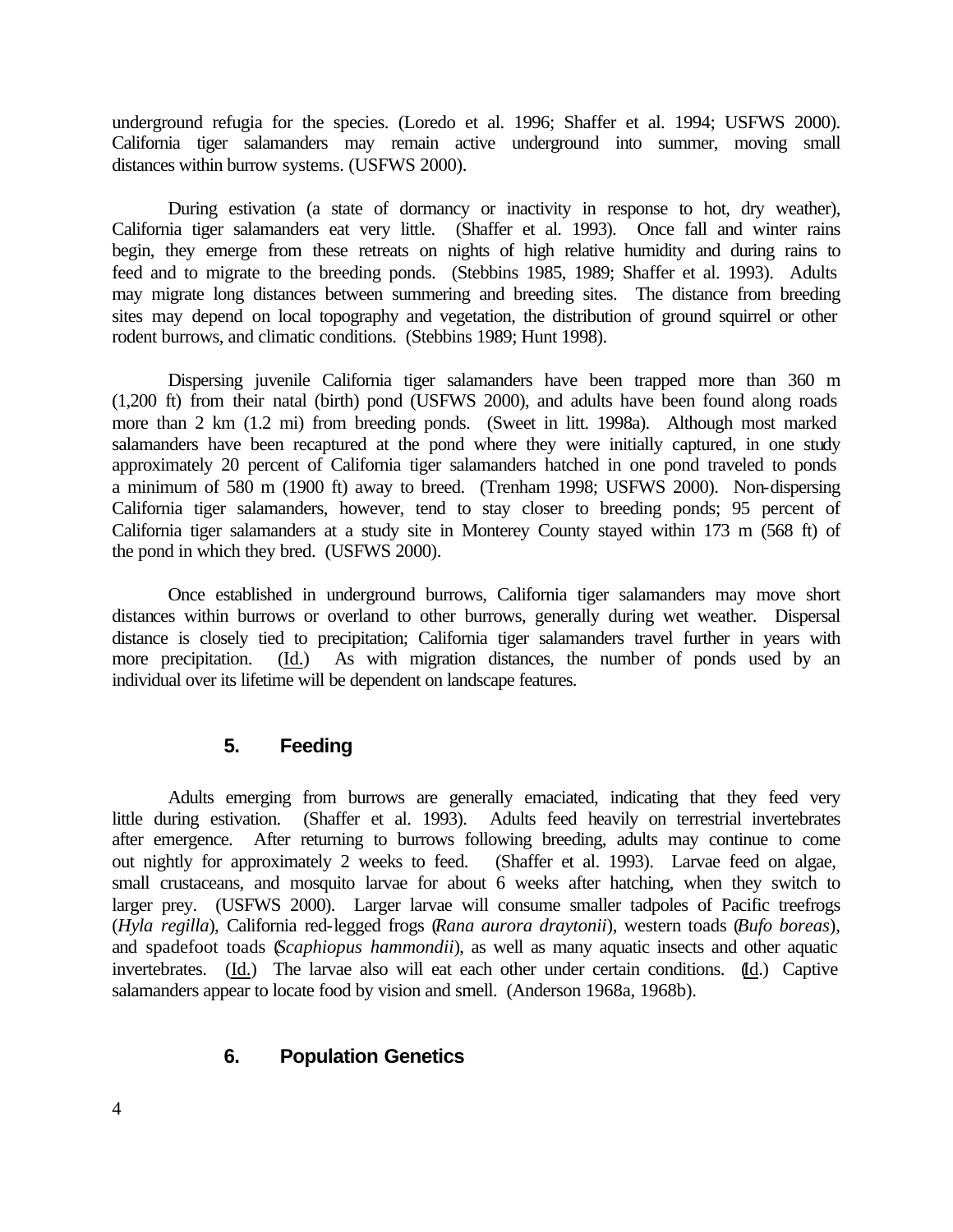Using what is probably the largest genetic data set for a non-human vertebrate (USFWS 2000), Dr. H. Bradley Shaffer has analyzed the population genetics of the California tiger salamander. (Shaffer et al. 1993). This study used both allozyme and mitochondrial (mt) DNA sequence analysis. These data are used for two distinct purposes. First, these two types of genetic data allow an examination of areas of genetic differentiation and endemism, and the amount of genetic variation across the California tiger salamander. (Shaffer et al. 1993). In this way, the level of divergence among populations, and the extent to which the most variable populations are in danger of extirpation can be evaluated. Second, the genetic data allow an estimation of the amount of migration, or gene flow, among populations. (Id.) The following clear conclusions have emerged from the extensive study of California tiger salamander genetics.

As mentioned above, mt DNA sequence results (Shaffer et al. 1993) support the recognition of at least 7 distinct genetic units of California tiger salamanders. These populations are as follows: Sonoma County, Northern Bay Area (Dunnigan to Jepson), Stanislaus County (Hickman Vernal Pool complex), southern populations from the east side of the Central Valley (Madera, Fresno, and northern Tulare Counties), the Diablo Range (western Merced and San Benito Counties), the Inner Coast Range (Monterey and San Luis Obispo Counties), and Santa Barbara County. (Id.)

Populations, or sets of populations, of the California tiger salamander are genetically isolated from each other. (Id.) This implies that when populations are lost, there is little chance of recolonization from other areas. (Id.) It also means that further isolation may have serious repercussions in reducing populations below minimum viable sizes. (Id.)

The populations from Sonoma and Santa Barbara counties are sufficiently distinct that they can reasonably be viewed as separate species, though they have not yet been formally named. (Shaffer 2001). They are genetically distinct, live in isolated patches of habitat, and are clearly separate genetic entities from the remaining CTS. (Shaffer et al. 1993). Populations of California tiger salamanders from near Santa Rosa, Sonoma County, are differentiated at a 2% or greater level from virtually all other statewide samples, and clearly constitute a highly differentiated group that has been long isolated from all other California tiger salamanders. (Id.) In comparison, the Santa Barbara County DPS of California tiger salamanders, which was emergency listed on January 19, 2000 (USFWS 2000), is divergent on an order of 1.8%. These are levels that justify separate species recognition in other members of this species complex, and may warrant separate taxonomic recognition and subdivision within the California tiger salamander as well. (Shaffer et al. 1993).

There is sufficient genetic information to consider the following as separate genetic entities, in addition to the Sonoma and Santa Barbara populations, discussed above: the southern portion of the east side of the central valley, Hickman vernal pool area, northern central valley, Diablo Range, and Inner Coast Range. (Id.)

In general, such high levels of genetic differentiation may lead to two possible interpretations. First, it may be that populations are extremely small, and genetic drift has led to high levels of diversification even with reasonable levels of migration. Alternatively, it may be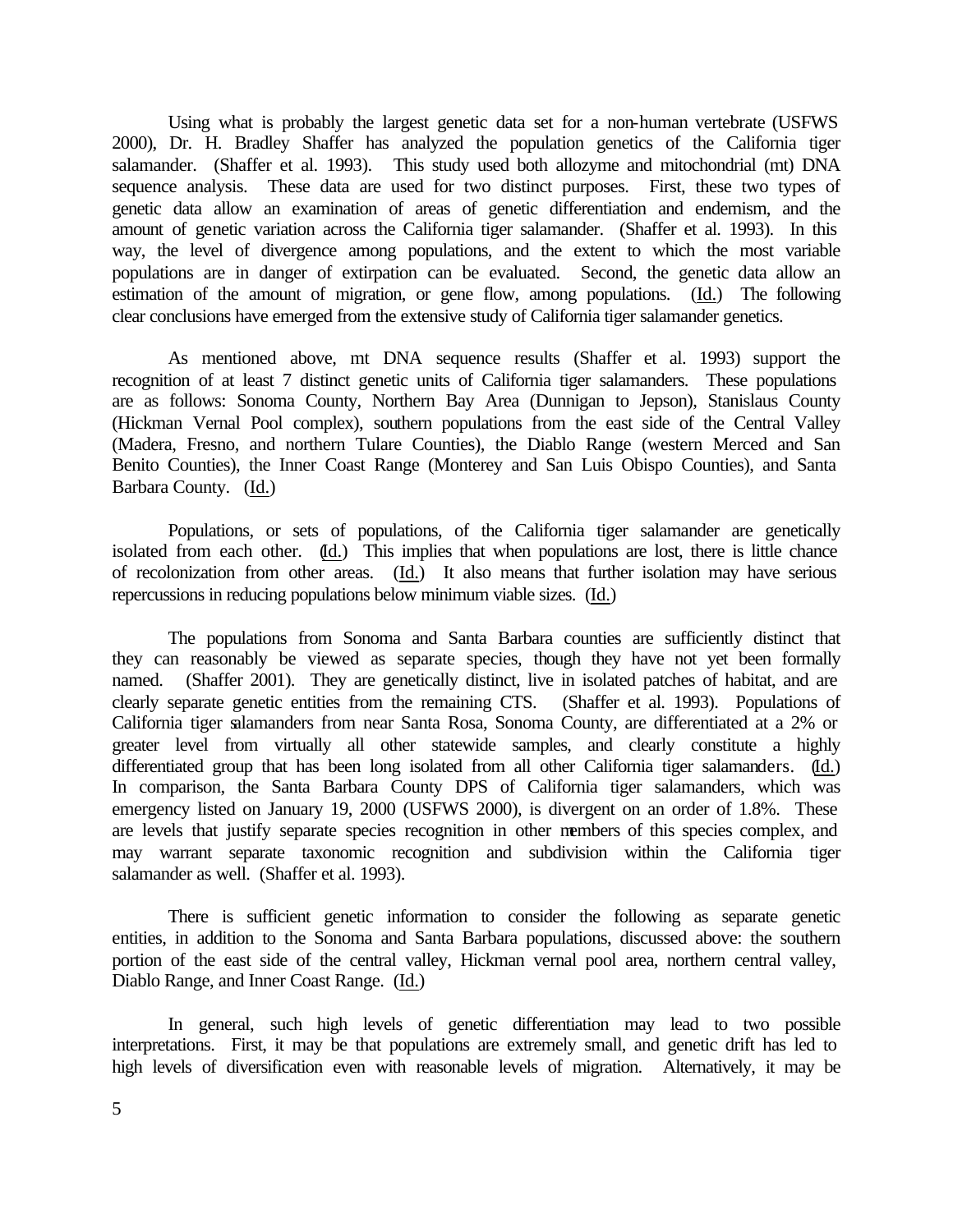that levels of migration are extremely low, leading to highly differentiated local populations. (Id.) It appears that in this case the high levels of genetic differentiation are due primarily to extremely low migration rates. (Id.) This conclusion is supported by the fact that even small ponds, under the right circumstances, can harbor large numbers of individuals. Further support is found in the high level of philopatricity in the species (i.e. most adults return to breed in the pond in which they hatched.) (Id.)

Populations from the San Francisco Bay Area and Sacramento region are most variable, and are thus particularly important in terms of retaining genetic diversity within a single area. (Id.) This also suggests that this area has maintained the largest populations historically, and can correctly be viewed as the "core" of the California tiger salamander distribution, as proposed by Stebbins, 1989. (Id.)

There is a separation of populations from the east and west sides of the central valley. (Id.) Each of these is clearly a separate genetic entity requiring independent consideration and protection. (Id.)

The Sonoma County population of the California tiger salamander can reasonably be described as a separate species. As discussed in Section II*, supra*, the Sonoma County population of the California tiger salamander indisputably qualifies for listing under the Endangered Species Act as a distinct population segment ("DPS").

#### **7. Habitat Requirements**

The Sonoma County population of the California tiger salamander is endemic to the Santa Rosa Plain and adjacent lowlands. Within this area (Figure 1), California tiger Within this area (Figure 1), California tiger salamanders occur only where their habitat requirements are met. Necessary habitat for the California tiger salamander can be succinctly described as low elevation vernal pools surrounded by upland habitat containing rodent burrows or other suitable dry season refugia.

The California tiger salamander is generally restricted to low elevations, typically below 427 meters (m) (1400 feet (ft)). (Id.) The precise reason for this low elevation habitat is unknown, however, the species is seldom found above 1500 feet in elevation. (Shaffer et al. 1993).

For breeding, the California tiger salamander requires long lasting rain pools. Although California tiger salamanders are adapted to natural vernal pools, manmade or modified ephemeral and permanent pools are now frequently used. (Fisher and Shaffer 1996). The species is currently presumed to be capable of successful breeding in temporary pools (Jennings and Hayes 1994). Permanent lowland aquatic sites may be used for breeding (Stebbins 1985; Jennings and Hayes 1994) but persistence at such sites is unlikely if they contain fish predators. (Shaffer and Stanley 1992; Shaffer et al. 1993). Shaffer et al. (1993) found a statistically significant negative correlation between non-native, introduced fish and California tiger salamanders in ponds surveyed throughout the state. They concluded, "it is very clear from our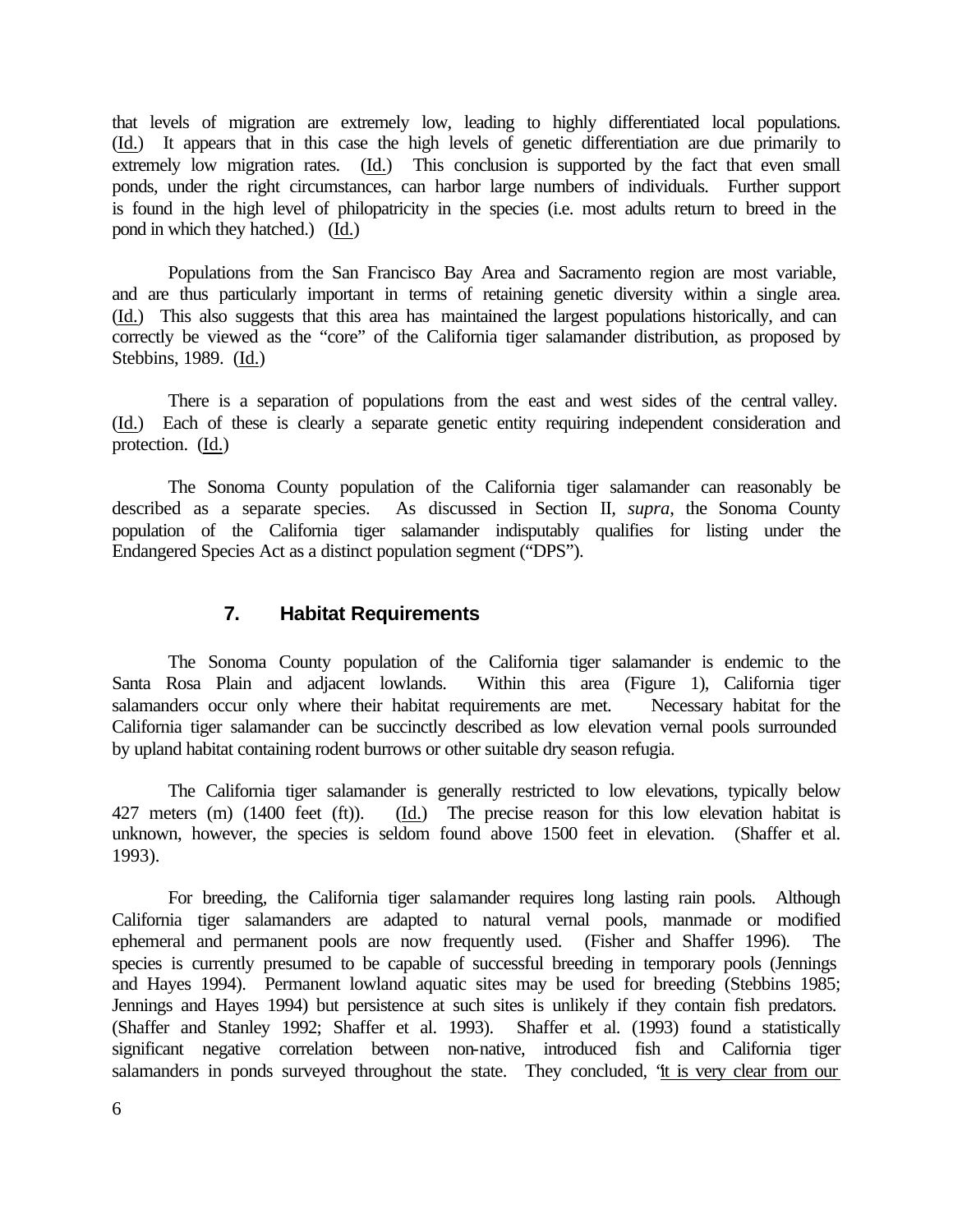results that fish, bullfrogs, and mosquito fish are all biological indicators of ponds that have been sufficiently disturbed so as to exclude CTS as well as most other native vernal pool species." (Shaffer et al. 1993 at 14 (emphasis in original)). This conclusion was confirmed in a subsequent study by Seymour and Westphal (1994).

Research has clearly demonstrated that vernal pool complexes are essential to the long term survival of species, due to its population dynamics. (Shaffer et al. 1993; USFWS 2000). Within vernal pool complexes, larger pools also appear to be more important habitat. Shaffer et al. (1993) hypothesized that this is because larger pools harbor a greater number of individuals, thereby increasing the chances that at least some individuals will successfully reproduce each year. Smaller pools are subject to more frequent extirpations and therefore more dependent on re-colonization from other areas.

Adults spend most of their lives underground, typically in burrows of badgers, gophers, and other animals (CH2M Hill 1995). In Sonoma County, burrows of Botta's pocket gopher (*Thomomys bottae*) are the primary refugia. (Cook and Northen 2001). These rodent burrows are presumed to be a necessary habitat requirement, since the species is absent from sites with otherwise suitable breeding habitat where surrounding hardpan soils lack small mammal burrows. (Austin and Shaffer 1992). The burrowing ability of California tiger salamanders is presumed to be poor (Jennings and Hayes 1994), similar to that of eastern species of the same genus. Certain man-made structures, such as wet basements, underground pipes, and septic tank drains may sometimes be used as dry season refugia. (USFWS 2000). California tiger salamanders prefer open grassland to areas of continuous woody vegetation. (Id.)

Research clearly shows that relatively large habitat preserves are essential for the long term survival of the species. Information on habitat requirements for long term persistence has been summarized by Cook and Northen (2001):

Much of the scientifically-based conservation and management strategies for CTS has been developed by Dr. Brad Shaffer and his colleagues at the University of California at Davis. Their research indicates that large preserves are required to maintain viable breeding populations and to allow recolonization from natural local extinctions. Isolated CTS populations are vulnerable to extinction with no opportunity for recolonization from other sites. Therefore, protection of areas with multiple breeding sites is essential for the long-term viability of the species. However, Trenham (1998) suggested that preservation of highly productive breeding sites (source populations) with adequate surrounding terrestrial habitat may be sufficient to maintain a viable population. Barry and Shaffer (1994) indicated that CTS may be conserved despite urban encroachment if CTS breeding and terrestrial habitat of very large size is preserved. At a minimum, two major preserves are required for each of the genetically distinct populations in California (e.g., Sonoma County; Shaffer et. al. 1993). Preserves should include major vernal pool/grassland complexes that provide CTS breeding sites, abundant terrestrial habitat, and migration corridors. Optimally, each of the two preserves should be at least 1,000 acres in area with a dozen or more breeding sites (Shaffer et. al. 1993). Minimum preserve size should be 480 acres with a 600-1500 foot radius around each breeding site (Shaffer et. al. 1993).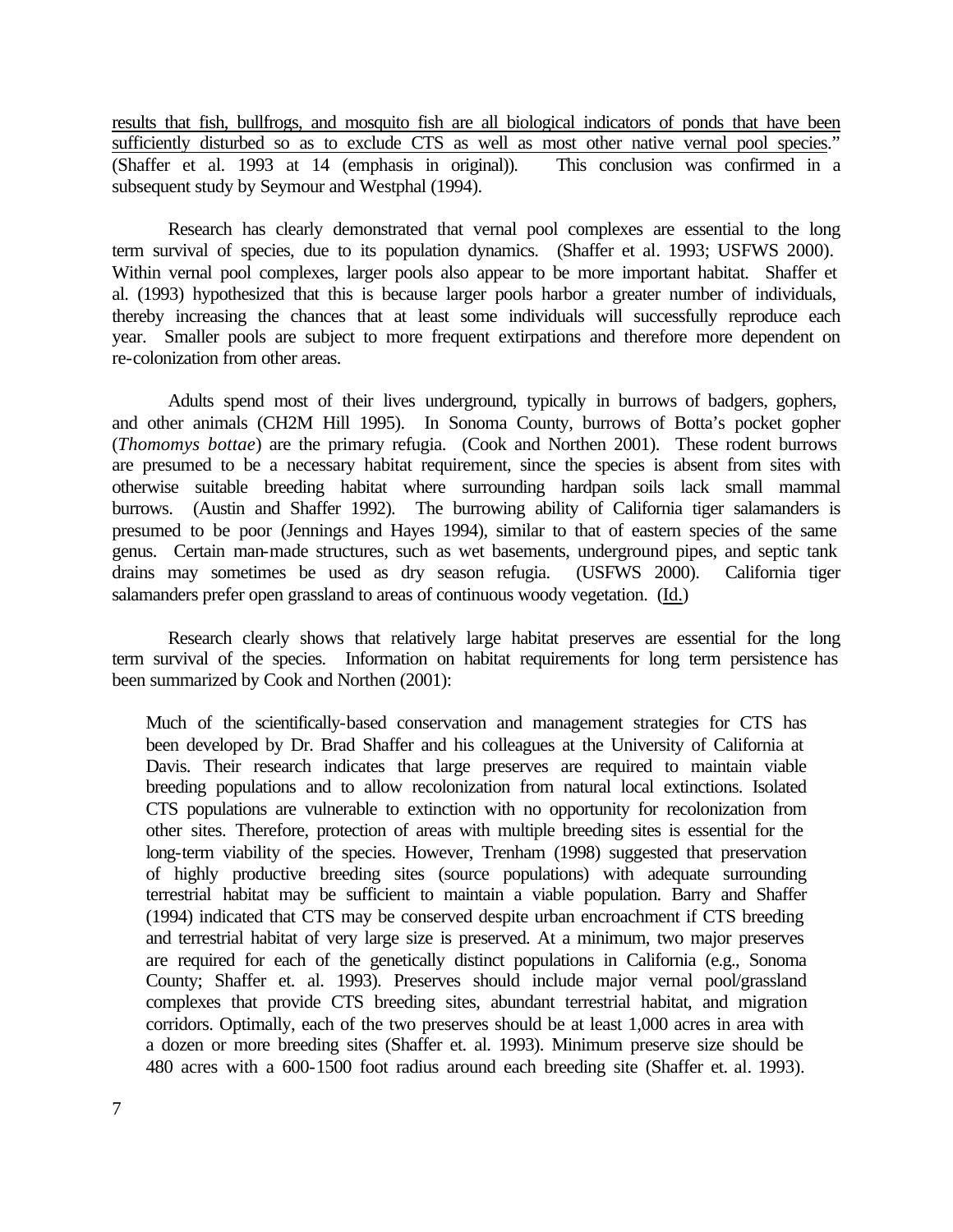These preserve criteria may not be feasible in all areas of the state. At smaller preserves, proper management of CTS may require monitoring isolated breeding sites and reestablishment of populations from nearby sites if a site should go extinct (Shaffer et. al. 1993). (Cook and Northen 2001).

Understanding these habitat requirements of the California tiger salamander is crucial to understanding the crisis the species faces in Sonoma County. As discussed in Section III, *supra*, there are no longer any areas which even approach the minimum necessary reserve size for the long-term survival of the species. There is also no management of current populations, as is required in the absence of sufficient habitat areas.

# **B. Distribution and Abundance**

#### **1. Historic Distribution**

The Sonoma County population of the California tiger salamander is presumed to have historically occurred in suitable habitat throughout the Santa Rosa Plain, a relatively flat valley with low gradient watersheds extending approximately from the town of Windsor in the north, south to Rohnert Park and Cotati, and including the western portions of Santa Rosa, west to Sebastopol. (Cook and Northen 2001; CH2Mhill 1995; Stebbins 1985; Zeiner et al. 1988). The historic range of the species may also have included the lowlands of the Petaluma River watershed, possibly as far south as the current city of Petaluma. (Cook and Northen 2001). There is one historic report of a California tiger salamander in the vicinity of Petaluma from the mid-1900s (Borland 1856) (Cook and Northen 2001). Some authors also include southern Marin and Napa counties within the historical range of the species. (Stebbins 1985; Zeiner 1988). The historic range of the Sonoma County population of the California tiger salamander within Sonoma County is shown in Figure 1.

### **2. Current Distribution**

The California tiger salamander has indisputably been extirpated from much of its historic range, and is very limited in its remaining habitat. Shaffer et al. (1993) reached this conclusion nearly a decade ago, and since that time much more habitat has been lost. Cook and Northen (2001) state "Our data on the range and distribution of Sonoma County CTS differs from previous studies and suggests that this population has undergone a substantial range contraction."

There are two basic mechanisms whereby the species has been lost from its historic range. The first mechanism is destruction of the habitat due to factors such as urban development and conversion to intensive agriculture. The second mechanism is alteration of otherwise suitable habitat such that the species no longer occurs there. Examples include the introduction of non-native predators such as fish and bullfrogs and the accumulation of pesticides that eliminates all life forms in aquatic systems. These factors are discussed in detail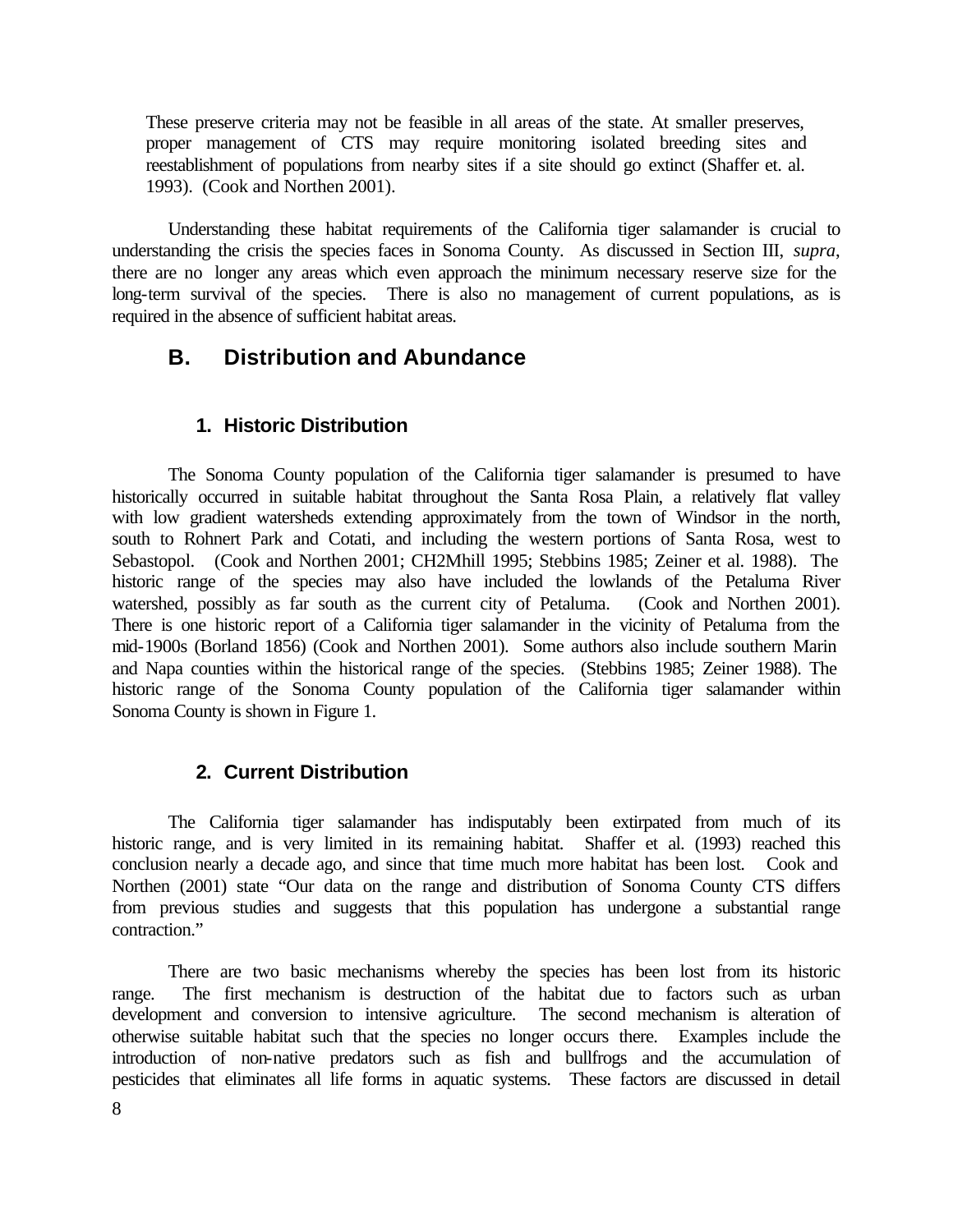in Section III of this Petition. This section simply summarizes the current known distribution of the species.

Cook and Northen (2001) have very ecently summarized the current distribution of the Sonoma County Population of the California tiger salamander. The current distribution is as follows:

Presumed extant locations of CTS are distributed west of the cities of Santa Rosa, Rohnert Park, and Cotati, as well as south of Cotati. These cities are located in central Santa Rosa Plain. CTS reports appear to be clustered in four areas: west Santa Rosa area, south Santa Rosa area, west Cotati area, and south Cotati area. The latter area is the only cluster located in the Petaluma watershed, the other areas are located on the Santa Rosa Plain. It is reasonable to conclude that urbanized portions of all of these areas were once occupied by CTS and that this species is currently restricted to four small areas located on the western fringe of the Santa Rosa Plain and a small portion of the upper Petaluma River watershed. (Cook and Northen 2001).

The current distribution of the Sonoma County population of the California tiger salamander is shown in Figure 1. For earlier reports of Sonoma County distribution, see Shaffer et al. (1993) (searched two historic localities in Sonoma County and found California tiger salamanders present at one locality, a 50% loss of historic localities), Jennings and Hayes (1994) (found California tiger salamanders to be extirpated from 2 of 4 known historical localities in Sonoma County), and Seymour and Westphal (1995) (sampled 13 sites in Sonoma County in 1995 and found five salamander localities, concentrated within a few miles of each other around the old Santa Rosa Air Center.)

### **3. Abundance**

Based on the large proportion of California tiger salamander habitat that has been destroyed or fragmented in the Santa Rosa Plain, it is apparent that average overall population numbers have declined. Because of the difficulties involved in estimating population numbers for an amphibian species like the California tiger salamander, there is currently no estimate of population numbers for the species as a whole, nor is there a historical population estimate. Because amphibian populations naturally undergo large fluctuations in population size as a result environmental conditions such as rainfall and fire, it would be difficult, if not impossible, to obtain accurate population counts.

As the USFWS acknowledged in the final rule listing the Santa Barbara population as endangered under the federal Endangered Species Act, knowledge of the number of extant individuals is not necessary in order to conclude that protection is warranted. (USFWS 2000). Even a small pool may contain a large number of individuals in some years, however, the number of individuals is not an accurate indicator of the likelihood that the population will persist at a site, nor is it an accurate indicator of the degree of threat faced by the species. The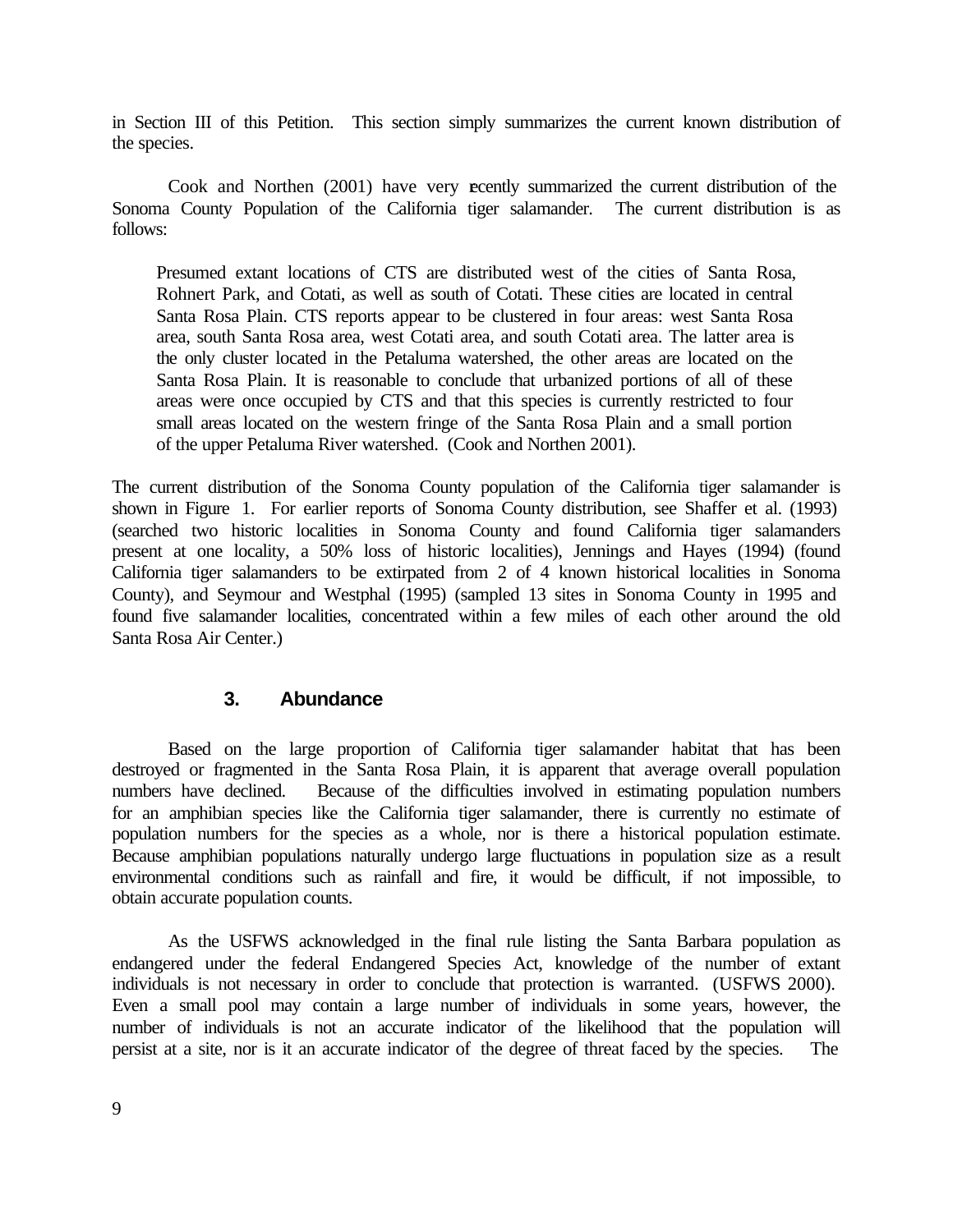decision to list should be based on degree of threat faced by the species. Population counts may not be a particularly useful fact in determining the risk of extinction faced by the species.

It should be noted, however, that the number of larvae found during 2001 surveys is greatly alarming. On April 25, 2001, 37 California tiger salamander larvae were found on a 35 acre site just west of Cotati that is nearing final approval for development as the South Sonoma Business Park. (Cook and Northen 2001). While this number is not large, it is greater than the total number of larvae found in 2001 at all eight protected California tiger salamander localities that occur in Sonoma County. (Id.) At each protected site, all wetlands with the potential to contain the species were surveyed in 2001. (Id.) The extremely low level of recruitment suggested by these results is highly alarming and indicates that the species is at great risk of extinction.

It is also important to note that the species has been eliminated from most of its former range and has been restricted into isolated islands of habitat. These smaller, isolated populations are much more vulnerable to extinction than larger populations occurring in close proximity to each other because their ability to recolonize an area after a natural or anthropogenic extirpation is eliminated or greatly reduced. This threat is discussed in more detail below.

# **II. THE SONOMA COUNTY POPULATION OF THE CALIFORNIA TIGER SALAMANDER QUALIFIES FOR PROTECTION AS A SPECIES UNDER THE ESA**

The Endangered Species Act ("ESA" or "Act") provides for the listing of all species warranting the protections afforded by the Act. The term "species" is defined broadly under the Act to include "any subspecies of fish or wildlife or plants and any distinct population segment of any species of vertebrate fish or wildlife which interbreeds when mature." 16 U.S.C. § 1532 (16). Petitioners believe that there is sufficient evidence, as discussed in the above section, "Population Genetics," for the Sonoma County population of the California tiger salamander to be listed as a separate species. However, in the alternative, it is indisputable that the California tiger salamander qualifies for listing as a "distinct population segment" under 16 U.S.C. § 1532  $(16)$ .

In the "Policy Regarding the Recognition of Distinct Vertebrate Population Segments under the Endangered Species Act," the FWS defined "distinct population segment" for purposes of listing under the ESA. (61 Fed. Reg. 4721). Under the policy, three elements are to be considered sequentially in determining the status of a potential DPS: (1) the discreteness of the population relative to the rest of the species; (2) the significance of the population segment to the species; and (3) the populations segment's conservation status in relation to the Act's standards for listing. (Id.) As discussed below, the Sonoma County population of the California tiger salamander clearly meets each of these criteria.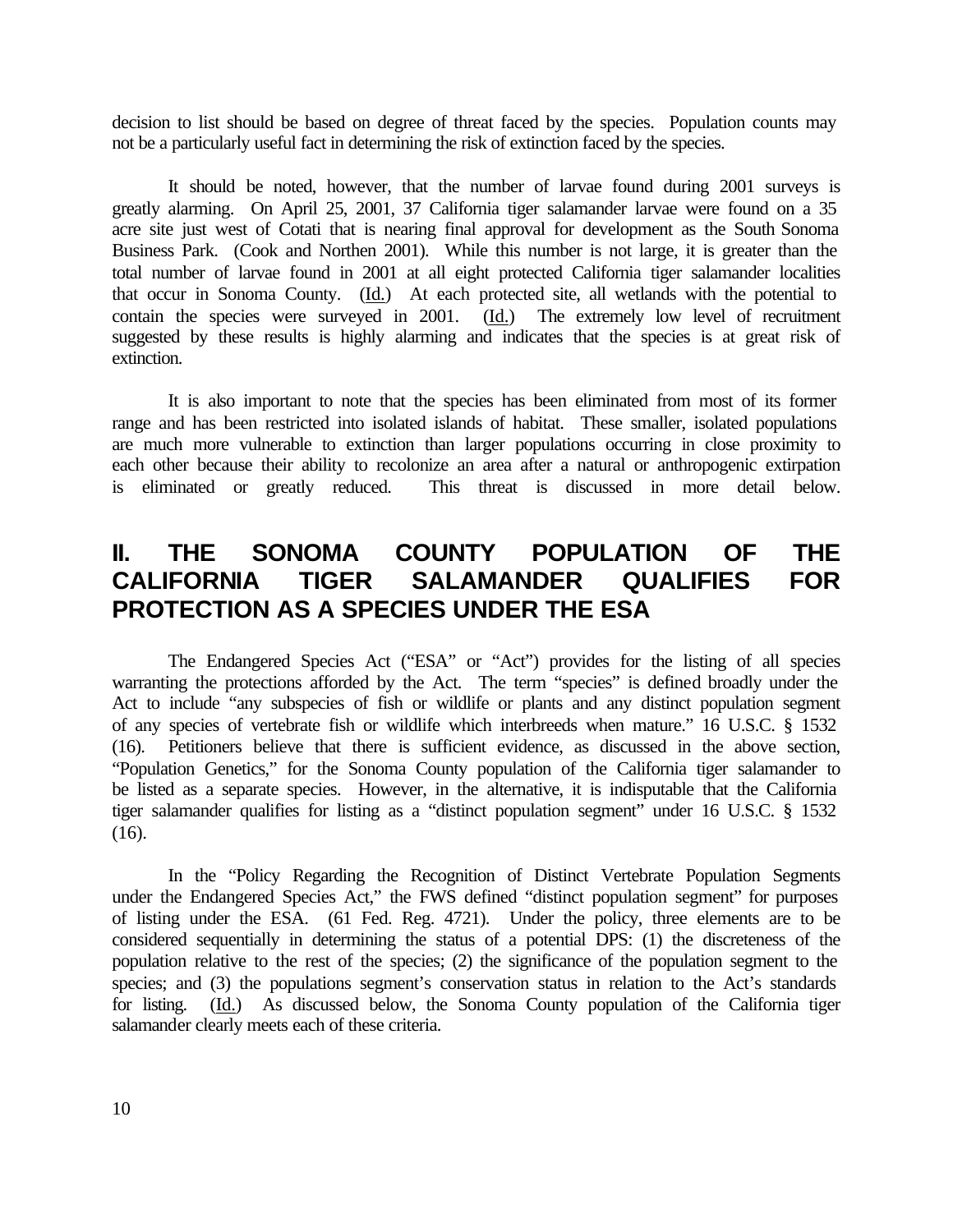A population will be considered discrete if it satisfies one of the following criteria: (1) it is markedly separated from other populations of the same taxon as a consequence of physical, physiological, ecological, or behavioral factors, (2) it is delimited by international governmental boundaries within which differences in control of exploitation, management of habitat, conservation status, or regulatory mechanisms exist that are significant in light of section  $4(a)(1)(D)$  of the Act. (Id.) Based upon what is probably the largest genetic data set for a nonhuman vertebrate (Shaffer in litt. 2000a), the sequence divergence between Sonoma County tiger salamanders and other samples from throughout the species' range is on the order of 2 percent or greater (the listed Santa Barbara population divergence was on the order of 1.7 to 1.8%.) (Shaffer et al. 1993; Shaffer in litt. 1998, 2000a). The Sonoma County population is completely physically separated from all other populations, that is, separated by a distance many times greater than any individual could conceivably migrate in its lifetime. (Cook and Northen 2001). There can be no question that the Sonoma County population of the California tiger salamander is discrete.

Turning to the second factor, the consideration of significance includes, but is not limited to, the following factors: (1) persistence of the discrete population segment in an ecological setting unusual or unique for the taxon, (2) evidence that the loss of the discrete population segment would result in a significant gap in the range of the taxon, (3) evidence that the discrete populations segment differs markedly from other populations of the species in its genetic characteristics. Clearly the Sonoma County population of the California tiger salamander is significant under these criteria. The Santa Rosa Plain is a unique ecological setting for this taxon, which occurs primarily in the Central Valley of California. Loss of the Sonoma County population would eliminate the most northern coastal extent of the species range. As discussed above, the Sonoma County population is the most genetically isolated of any of the seven California tiger salamander populations. The extinction of the Sonoma County California tiger salamander population would result in the loss of a significant genetic entity, the curtailment of the range of the species as a whole, the loss of a top predator in the aquatic systems that Sonoma County California tiger salamanders inhabit, and a significant and irretrievable loss of biological diversity.

The final criterion for classifying a DPS is the conservation status of the species. Not only is the Sonoma County population the most genetically isolated of the populations, it is also the most imperiled. Nearly a decade ago, an emergency listing petition was filed for the Sonoma County and the Santa Barbara population. Since that time, the Santa Barbara population has been listed as endangered, but the Sonoma County population has received no protection. The high degree of endangerment of the Sonoma County population clearly establishes the importance of listing it as a distinct population segment.

Sufficient evidence exists to list the Sonoma County population of the California tiger salamander as a separate species, and it is indisputable that the population qualifies as a distinct population segment. As discussed below, this species must be emergency listed either as a separate species or as a distinct population segment.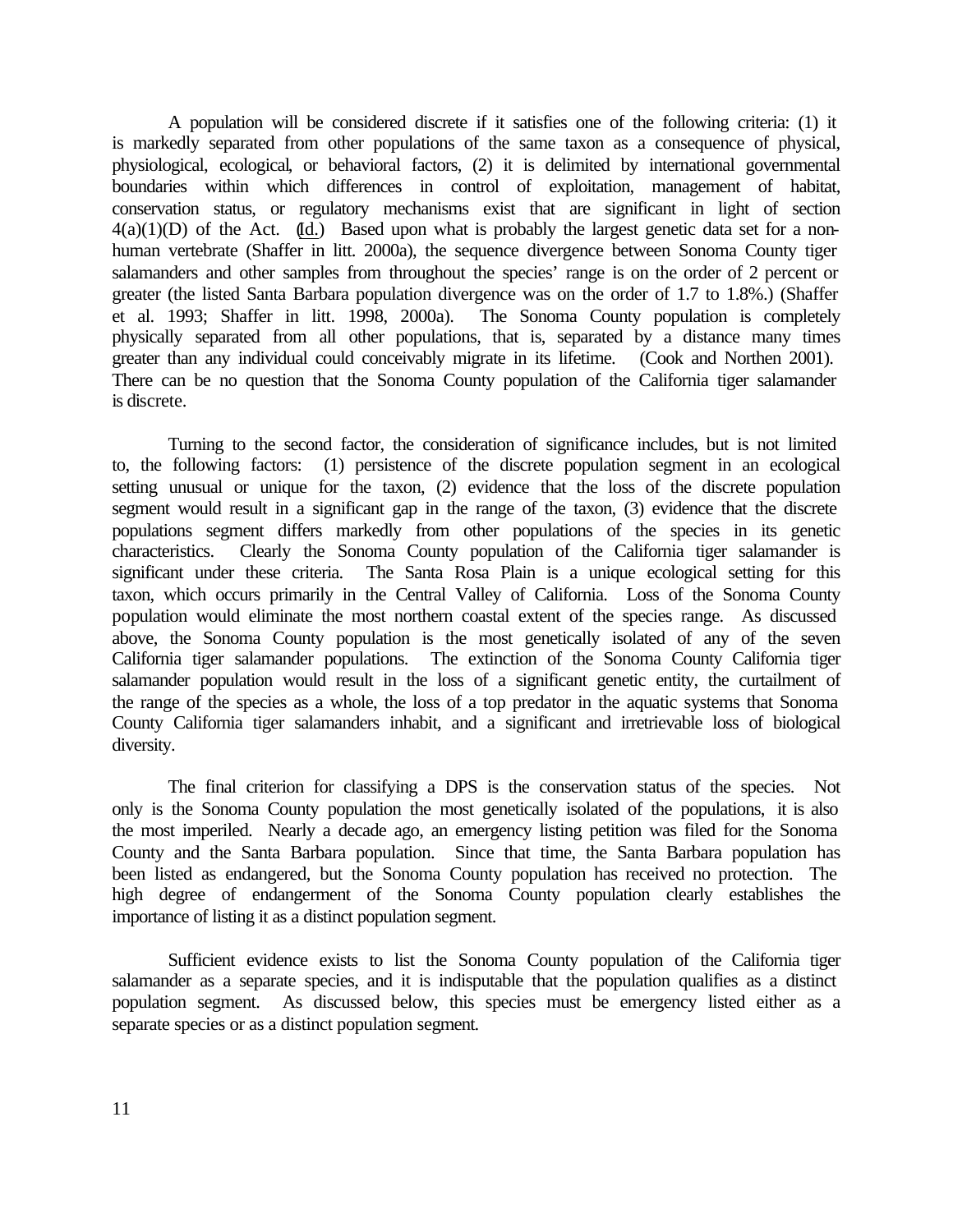# **III. The Sonoma County Population of the California Tiger Salamander Must Be Emergency Listed Under the Endangered Species Act**

The Sonoma County population of the California tiger salamander indisputably merits immediate emergency listing under the ESA. Furthermore, the listing decision must be made solely on the basis of the best scientific and commercial data available. 16 U.S.C. § 1533(b)(1)(A). The legislative history of this provision clearly states the intent of Congress to "ensure" that listing decisions are "based solely on biological criteria and to prevent nonbiological criteria from affecting such decisions." H.R. Rep. No. 97-835, 97th Cong. 2d Sess. 19 (1982). As further stated in the legislative history, "economic considerations have no relevance to determinations regarding the status of species." Therefore, political and economic arguments may not be considered by the USFWS in its determination of whether to list this species. The numerous factors threatening the continued survival of the Sonoma County population of the California tiger salamander are detailed below.

# **A. The USFWS Has Already Acknowledged that the Sonoma County Population of the California Tiger Salamander Warrants Listing Under the Endangered Species Act**

The threat to the continued survival of the California tiger salamander has been known for decades. As early as 1966, Dr. Robert Stebbins suggested that the species be included on the first federal endangered species list. (Barry and Shaffer 1994). On September 18, 1985, the USFWS designated the California tiger salamander as a category 2 candidate species. (USFWS 2000). This designation was for taxa for which the USFWS had information indicating that listing might be appropriate but for which additional data are needed to support a listing proposal. (The category 2 designation has since been abolished.) On February 21, 1992 the USFWS received a formal petition from Dr. H. Bradley Shaffer of the University of California, Davis, to list the California tiger salamander as an endangered species throughout its range. (Id.) On November 19, 1992 (nearly nine months after the statutory deadline) the UFWS published a positive 90-Day finding on the petition concluding that the petition presented substantial information indicating that listing may be warranted. On August 13, 1993, Dr. H. Bradley Shaffer petitioned the USFWS for emergency listing of the Sonoma County and Santa Barbara County populations of the California tiger salamander.

12 On April 18, 1994 (nearly 14 months past the statutory deadline for responding to the first petition) the USFWS finally responded to the petitions with a 12-month finding that concluded that listing of the California tiger salamander was warranted but precluded by higher priority listing actions. (USFWS 1994). At this time, the USFWS stated, "Most of the remaining range of the California tiger salamander is imminently threatened by urban development, conversion of natural habitat to agriculture, introduction of exotic predatory animals, and/or other anthropogenic factors (e.g., rodent control programs, vehicular- related mortality)." (Id.) At the same time, the species was designated a Candidate 1 species, indicating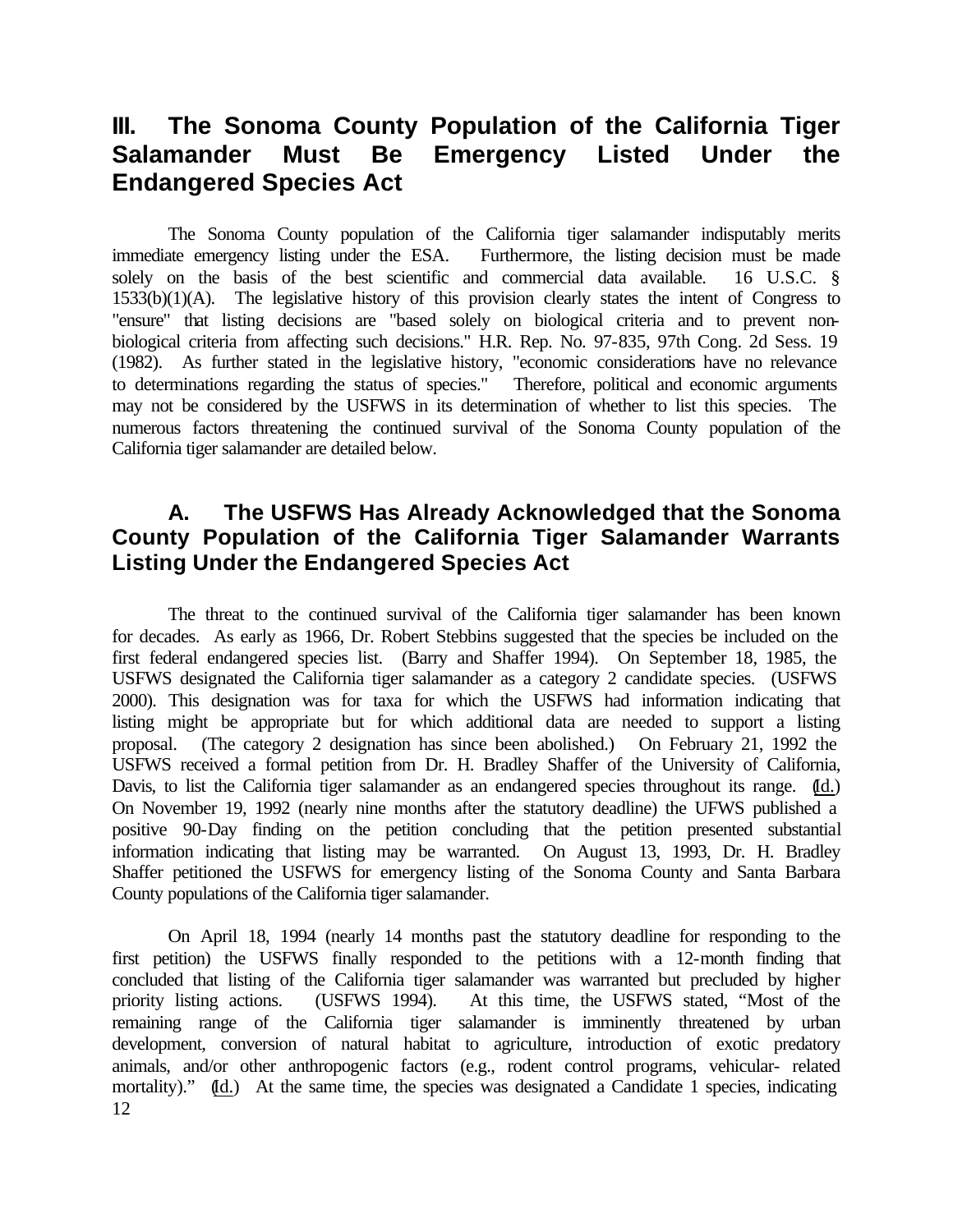that sufficient information was currently on file with the USFWS to warrant listing. The USFWS's primary rationale for concluding that the listing of the California tiger salamander was precluded by other listing actions of higher priority was that "tiger salamander localities in portions of the Diablo Range, inner Coast Ranges, and Sierra Nevada foothills are not significantly threatened at the present time." (Id.) The 12-Month Finding failed to properly consider the Sonoma County and the Santa Barbara populations separately as DPSs, despite the fact that the USFWS had received a petition requesting emergency listing for each population as such. Had the USFWS properly considered the Sonoma County population as a DPS in 1994, the agency could only have concluded that listing was warranted at that time.

On January 19, 2000, the Santa Barbara County of the California tiger salamander was listed as an endangered species on an emergency basis. Emergency listing is effective for only 240 days, and so, on September 21, 2000, the USFWS published a final rule listing the Santa Barbara population as endangered. (USFWS 2000). The Sonoma County population of the California tiger salamander has a similar conservation status and faces similar threats as the Santa Barbara population. Inexplicably, the USFWS has taken no action to list the Sonoma County population.

The USFWS acknowledged in 1994 that the Sonoma County population of the California tiger salamander warranted listing. Since that time, a large portion of the species' remaining habitat has been destroyed, degraded, and increasingly fragmented. The species has continued to experience increasing mortality from factors such as traffic and introduced species. The species now faces a significant threat of immediate extinction. There is substantial evidence that the species will not be able to survive in the wild if any remaining habitat is lost. The USFWS has a mandatory statutory duty to promptly exercise its emergency listing authority to prevent the further decline to this species. 16 U.S.C.  $\S 1533(b)(3)(C)(iii)$ . The factors that threaten this species with extinction and that create the need for this emergency action are documented below.

# **B. Present or Threatened Modification or Destruction of its Habitat**

The most serious threat to the continued survival of the Sonoma County population of the California tiger salamander is habitat destruction and modification, primarily due to land conversion to urban and agricultural uses. Because of overlapping land use jurisdictions within the Santa Rosa Plain, no agency has tracked the total extent of land conversion to urban and agricultural uses, let alone tracked the affect of that conversion on the California tiger This section presents available information on California tiger salmander habitat loss in Sonoma County, presents information from Cook and Northen (2001) discussing the specific threats to each of the four extant California tiger salamander populations in Sonoma County, and presents aerial photos of the area.

In general, nearly all historic California tiger salamander habitat in Sonoma County has been eliminated by urban or intensive agricultural uses. What little habitat remains has been degraded by rural residential development and less intensive agricultural practices. Many of the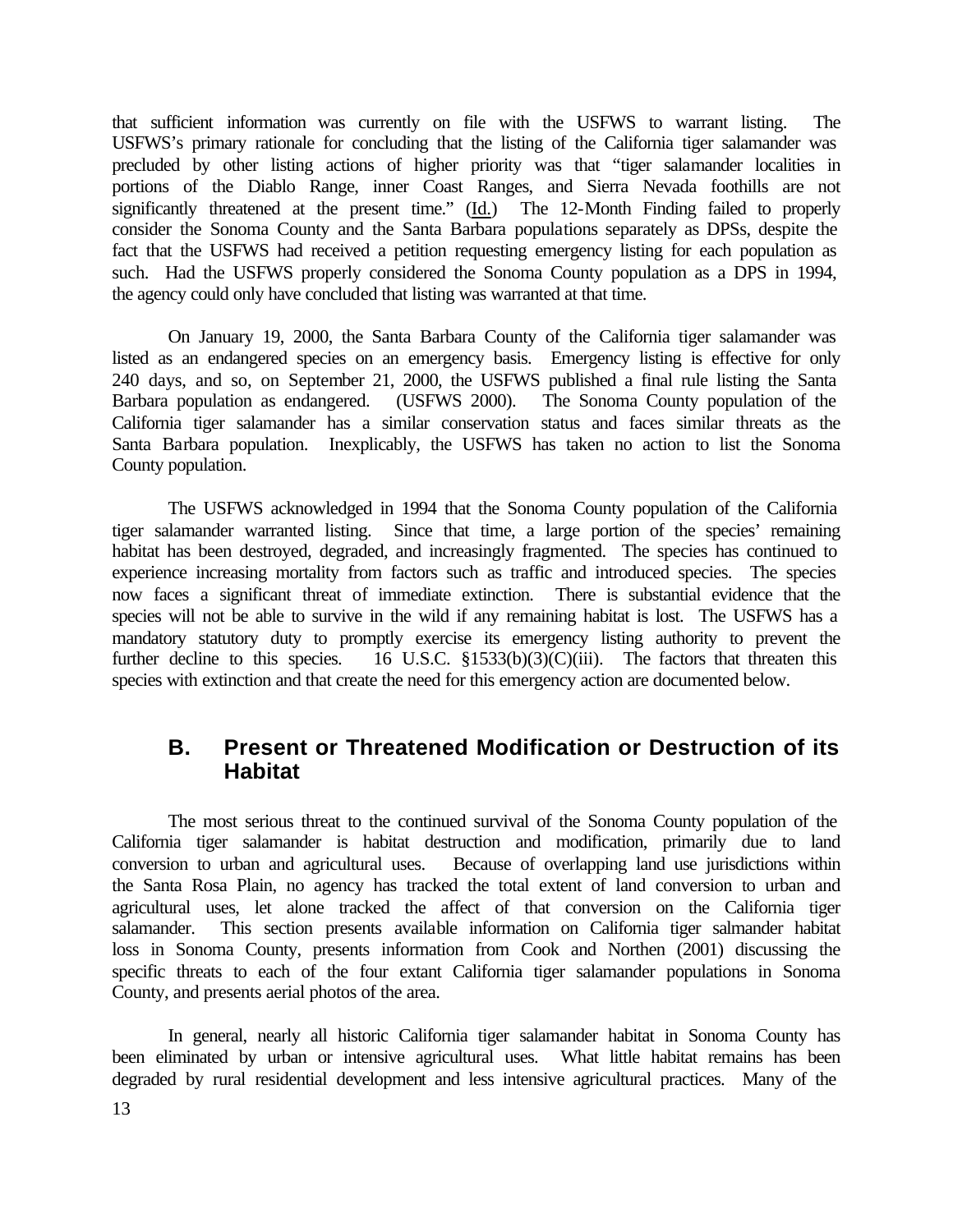extant populations occur in areas facing an immediate threat of development. Those populations that enjoy some degree of protection are either located on fragmented parcels that are too small to be expected to maintain populations in the long term, or are faced with other threats, such as introduced predators. Because of this extreme situation, the Sonoma County population of the California tiger salamander merits immediate emergency listing under the ESA.

# **1. General Information on California Tiger Salamander Habitat Destruction in Sonoma County**

The Sonoma County population of the California tiger salamander historically occurred throughout the Santa Rosa Plain, a relatively flat valley with low gradient watersheds extending approximately from the town of Windsor in the north, south to Rohnert Park and Cotati, and including the western portions of Santa Rosa, west to Sebastopol. (CH2M Hill 1995). (See Figure 1). The species also likely occurred in the upper Petaluma watershed, from Cotati to the town of Petaluma. (Cook and Northen 2001). The species may also have occurred in southern Marin and Napa counties. (Stebbins 1985; Zeiner 1988).

The Santa Rosa Plain includes the Laguna de Santa Rosa as well as its flood plain, Santa Rosa Creek, Mark West Creek, Roseland Creek, and their watersheds. The Plain was once a mosaic of valley oak woodlands and grasslands, crossed by these creeks and tributary drainages. The flat terrain, clay soils, and relatively high rainfall contributed to once widespread occurrence of seasonally ponded or saturated areas including vernal pools and swales. (CH2M Hill 1995).

Prior to European contact, the Santa Rosa Plain had a vast network of wetlands, year round and intermittent creeks, marshes, ponds, and seasonal pools and swales. During the last century, agricultural development - typically dairy farms, pasture, orchards, and vineyards altered the existing ecosystem, and many oak woodlands and wetlands were bst or altered. In the last half century, the Santa Rosa Plain has undergone a significant transformation from an area that was largely rural residential, diverse agriculture, and extensive open space, with seasonal and perennial wetlands, grasslands, and oak woodlands, to more urbanized and intensive agriculture. The previous land uses were more compatible with the continued survival of the California tiger salamander and its habitat. In the last three to four decades, the changes have accelerated with the advance of commercial and residential development. Today, little of the original mosaic and relatively few of the natural areas remain. (Id.)

In general, the habitats used by the California tiger salamander, California grasslands, oak woodland and savannah, and vernal pools, are some of the most endangered habitats in the world. One report has estimated that at most 1/10 of one percent of native grassland remains in California. (Jones and Stokes 1987; Shaffer et al. 1993). This report concludes, "The golden summer grasslands of California, often used to symbolize the state and its riches, in fact represent one of the greatest losses of indigenous natural diversity in western America." (Jones and Stokes 1987 at 37). The most extensive study to date, by Holland (1998), analyzed vernal pool loss in the Central valley from 1989-1997. Using modern cartographic techniques, including extensive GIS analysis, Holland was able to obtain a snapshot of current vernal pool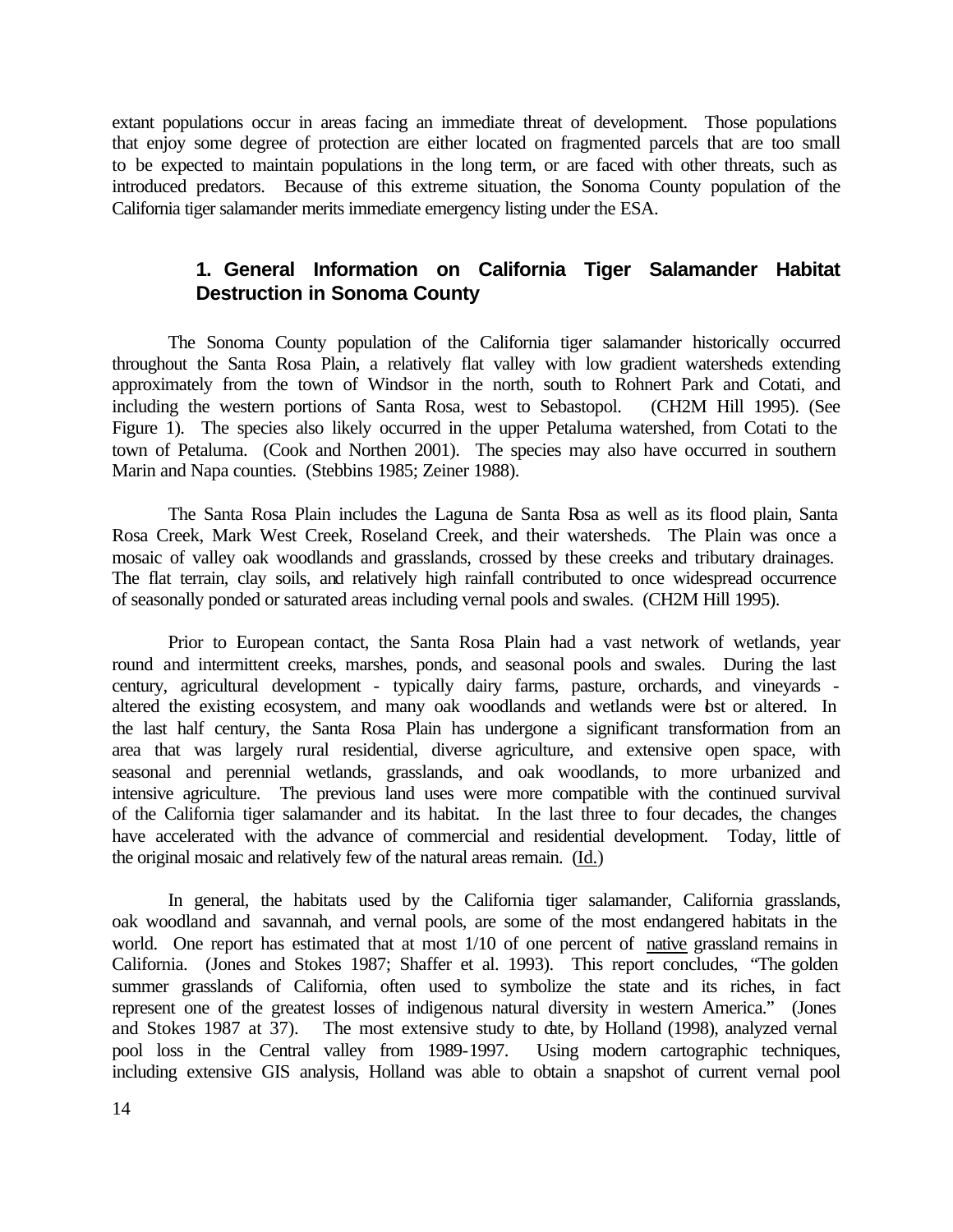distribution in the Central Valley. (Holland 1998a). Holland concluded that approximately 960,382 acres of vernal pool habitat remain, down from an estimated four million acres in preagricultural times. (Id.) Holland further concluded that at the current rate of loss, the remaining total in 1997 will shrink by one-half, or to a mere twelve percent of the historical total, by the year 2044. One important note is that the minimum mapping unit, with a few exceptions, used by Holland (1998b) to map the baseline years was forty acres. The 1997 "snapshot" study by Holland (1998a) used much more modern cartographic technology and was done at a much finer scale. Therefore, it is possible that the extent of loss of vernal pools was underestimated in this study, since the smaller pieces of vernal pool habitat would not have shown up on the earlier maps. Interestingly, one of Holland's (1998a) conclusions following the most recent report was that losses were preferentially focused on smaller pieces, that is, the smallest pieces tended to disappear entirely.

Holland also summarized vernal pool loss on a county by county basis. In Sonoma County, 770 acres of vernal pools disappeared between 1986 and 1997. This represents a loss of 70 acres per year, a 17.2 percent loss of the interval, and a 1.6 percent loss per year.

Habitat for the California tiger salamander within the Santa Rosa Plain has been lost primarily as a result of land conversion to urban development and intensive agriculture. A 1990 study of the Santa Rosa Plain found that 25% of a 28,000 acre study area had been converted to subdivisions, "ranchettes," golf courses, and commercial buildings. (Waaland et al. 1990). An additional 17% of the study area had been converted to agricultural uses. (Id.) Since 1990, many more acres have been urbanized and converted to intensive agriculture, particularly vineyards. The California tiger salamander has effectively been eliminated from all urbanized and intensively farmed areas in the Santa Rosa Plain.

Another way of assessing the current threat to the California tiger salamander is to look at current and projected population growth within the range of the species. According to the California Department of Finance, the Bay Area's population is projected to increase by 37 percent by 2040. (Association of Bay Area Governments (ABAG) 1999). In Sonoma County, the population will grow by 64 percent. (Id.) This increased development pressure from the additional population is certain to compound the already critical rate of habitat destruction. The booming economy, increasing population, and intense development pressure within the range of the Sonoma County population of the California tiger salamander are readily apparent from a drive down Route 101 from Santa Rosa to Petaluma, a drive down the parallel Stony Point Road, or a visit to any of the local planning departments.

### **2. Habitat Loss Due to Vineyard Proliferation**

The affect on the California tiger salamander of the conversion of native habitats to agricultural varies depending on the type of land use. Intensive agriculture results in the alteration of natural vernal pools and seasonal ponds, as well as the loss of upland habitat used for estivation and migration. Of particular concern is the conversion of low-intensity agricultural land to vineyards. Grape production requires deep-ripping (or "deep slip plowing"), a process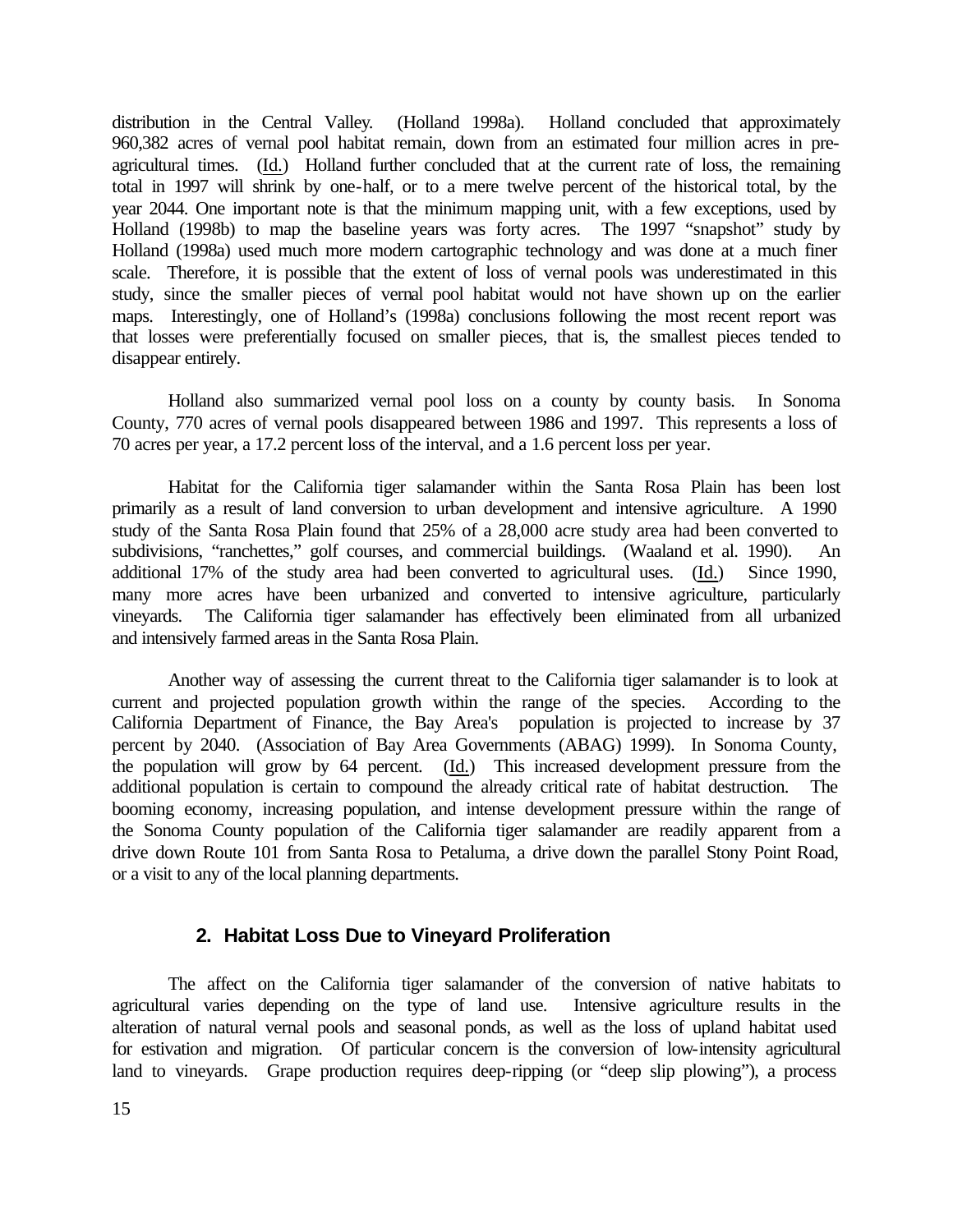that uses a four to seven foot plow to break up the hardpan (the layer of dense soil that prevents water percolation and leads to the formation of vernal pools). Once planted, vineyards are regularly disced and/or plowed. Deep ripping, along with repeated discing and plowing techniques, will permanently alter the hydrology area and eliminate suitable habitat for California tiger salamanders. Of course, these practices also kill adult California tiger salamanders in their burrows. Irrigation practices also eliminate suitable California tiger salamander habitat when seasonal ponds are drained, lands leveled, and hydrological patterns altered.

The conversion of lower intensity agricultural land to vineyards is a particularly urgent threat to the California tiger salamander because the conversion typically requires no environmental review or permits, and because grapes are currently a highly profitable crop. While conversion to various agricultural uses was well underway in the early part of the 19<sup>th</sup> Century, a relatively recent and continuing trend is the proliferation of vineyards. Additional land is continually being converted for vineyard expansion within the Santa Rosa Plain, as the California wine industry continues to boom. The acreage of vineyards in Sonoma County increased 42% in 6 years, from 36,330 acres in 1995 to 51,437 acres in 2000. (Cree Morgan, Sonoma County Planning and Development Department, pers. comm. 2001). There is also evidence that these numbers may represent an underestimate of actual vineyard acreages. (Heaton and Merenlender 2000; Merenlender 2000).

One example of a recent vineyard conversion that threatens the Sonoma County Population of the California tiger salamander is the Gallo Corporation's expansion of the Dry Creek Vineyard. (Gallo 2001; personal observation). This area, which likely served as California tiger salamander estivation and migration habitat, has now been converted to vineyards and is completely unusable as habitat for the species.

Conversion of habitat to vineyards is clearly a major threat to the Sonoma County population of the California tiger salamander. The Center for Biological Diversity is close to completing a mapping project showing recent vineyard conversions within the range of the species. This information will be submitted shortly as further support for this petition.

Some agricultural uses, such as light grazing and/or low-intensity farming, while still degrading the quality of the natural habitat for California tiger salamanders, may be somewhat more compatible with the continued survival of the species. Since nearly all natural habitats within the Santa Rosa Plain have been altered in one way or another, the best remaining habitat tends to be in areas that have been farmed, grazed, or cleared in a less intensive fashion. (As discussed below, however, intensive grazing is not compatible with California tiger salamander habitat as it removes vegetative cover and leads to extensive terracing of hillsides.)

# **3. Specific Threats to the Sonoma County Population of the California Tiger Salamander as Presented by Cook and Northen (2001)**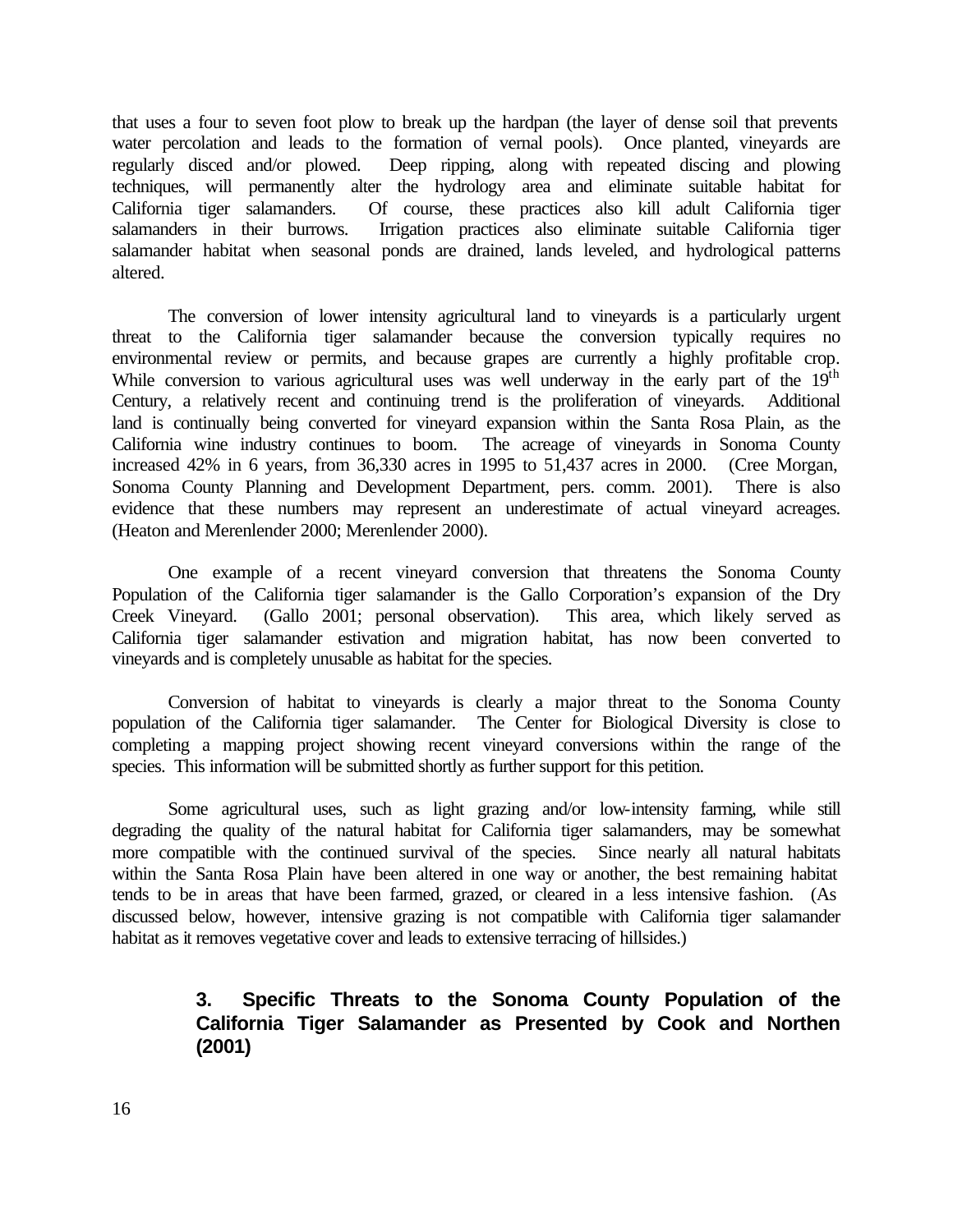Cook and Northen (2001) discuss threats to the Sonoma County population of the California tiger salamander in each of the four areas that still support the animals: the West Santa Rosa area, South Santa Rosa area, West Cotati area, and South Cotati area. A portion of this draft report is excerpted below:

#### *West Santa Rosa Area*

Based on our data, the West Santa Rosa Area supports the largest number of CTS and contains the majority of the known CTS breeding sites. Unfortunately, CTS in this area are the most threatened despite the existence of six preserves. There are 18 reports of CTS in the West Santa Rosa Area. The primary threat to CTS is from the westward urban expansion of Santa Rosa. This development is related to the Southwest Area Plan and Southwest Redevelopment Plan (Southwest Plans; EIP Associates 2000a). Other threats to this area include hybridization with non-native tiger salamander (*Ambystoma tigrinum*) and agricultural practices (Shaffer et. al. 1993).

A large number of CTS occurrences are in and around the old Santa Rosa Air Center (Air Center). There are at least eight CTS breeding sites at or near the Air Center. CTS in the vicinity of the Air Center are threatened by the build-out of the Southwest Plans. This plan would eliminate most CTS grassland habitat at the Air Center; fragment CTS habitats, isolate CTS breeding sites, and obstruct CTS migration from the construction of buildings, roads, curbs, and storm drains. At least four CTS breeding sites would be isolated from other sites at build-out. An increase in roads and traffic will result in CTS road kills. Roadside curbs can be barriers to migrating CTS and direct salamanders to storm drains (D. Cook unpubl. data), which likely result in mortality. Also, Patterson (CNDDB 2001; see CTS Occurrence No. 235, 236, 237, 344, 345, and 346) indicated that threats to CTS include rural development, exotic predators (e.g., dogs, cats, crayfish), invasive weeds, thatch, grazing, and mowing/discing. Breeding sites at the FEMA/Broadmore North Preserves, located in the southeastern corner of the Air Center have been protected; however, most of the surrounding grassland habitat is developed or planned for development.

There are six grassland/wetland preserves in the West Santa Rosa Area that have reports of CTS. Preserve size ranges from approximately 1-183 ac and most contain a single documented breeding site. The following describes CTS habitat, productivity, and threats of each preserve.

Southwest Community Park: The large vernal pool at Southwest Community Park is probably the most productive CTS breeding site in the county. (B. Cox pers. comm. and authors unpubl. data). Unfortunately, this site is also the most isolated and smallest preserve in the county at approximately 1 ac. Approximately 95% of the grassland habitat around the pool has been developed. In 1999 a large subdivision south and west of the park eliminated 50% of the surrounding upland habitat. Construction of curbs and storm drains along Hearn Avenue (EIP Associates 1995) and two residential roads adjacent to the park have erected barriers to migrating CTS and increased mortality. The vernal pool is now isolated from other CTS breeding sites. There are approximately 2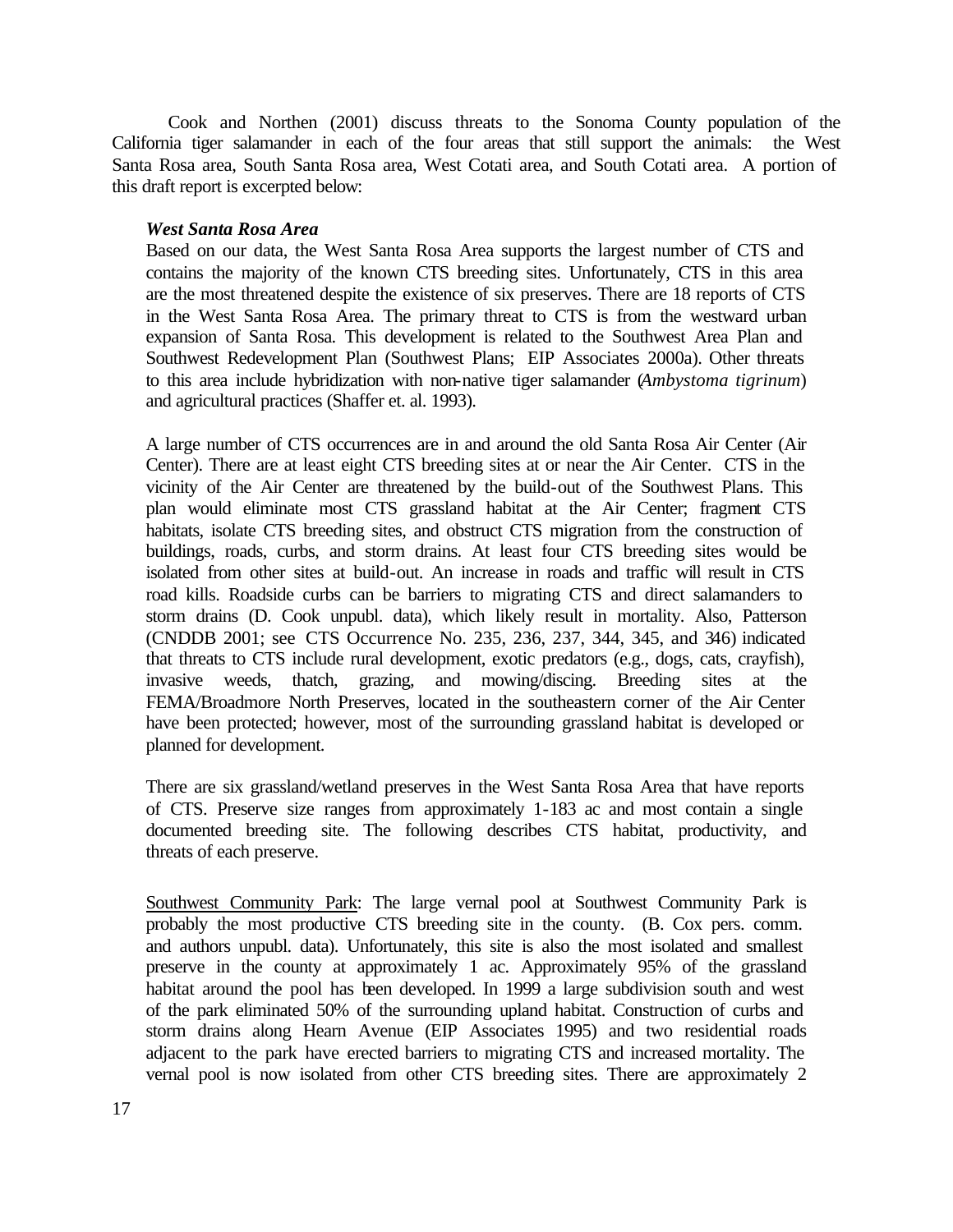acres of grassland remaining at the park and two nearby open fields that are occupied by CTS. (D. Cook unpubl. data). These remaining grasslands are threatened by a proposed Boy Scout Center and tennis court at the park, and a road extension. Also, the two fields are privately owned and are under threat of development. One of these sites is proposed for development. (Sonya Benindyk, City of Santa Rosa Planner, pers. comm).

FEMA and Broadmore North Preserves: The second most productive CTS breeding site is the FEMA preserve, which is contiguous with the Broadmore North Preserve. Together these two preserves are 74.9 ac and include at least three reported CTS breeding sites. The FEMA Preserve has two large, deep pools that remain hydrated late in the season and probably produce CTS offspring during most years. (CNDDB 2001 and D. Cook unpubl. data).

Yuba Drive Wetland Mitigation Preserve: This preserve is approximately 14 ac and consists of constructed vernal pools, a drainage ditch, and oak woodlands. The CNDDB provides no specific information on the record of CTS from this site. The preserve is separated from Broadmore North by rural residential development that probably allows migration between the preserves. Surveys in spring 2001 found no CTS larvae. (D. Cook unpubl. data).

Hall Road Preserve: The Hall Road Preserve is the largest preserve in the county at 183 ac and includes four reported CTS breeding sites. (Patterson 1993; B. Cox pers. comm.; D. Cook unpubl. data). However, these breeding sites are relatively shallow vernal pools that may not hydrate sufficiently in moderate to low rainfall years for successful larval metamorphoses. Other vernal pools at the preserve may be too ephemeral to support CTS breeding and the creeks are occupied by exotic predators. (D. Cook unpubl. data). The land surrounding the preserve is privately owned and is under threat of development. The area east and adjacent to the preserve has been developed. In addition, proposed construction of wetlands at the preserve will eliminate CTS upland habitat.

Alton Road Wetland Mitigation Preserve: The Alton Road Wetland Mitigation Preserve has a single documented CTS breeding site reported in 1996; however, subsequent annual investigations from 1997-2001 have had negative findings. (B. Cox pers. comm.; D. Cook unpubl. data). Most of the wetlands at the preserve are artificial and do not appear to be adequate breeding habitat for CTS, water depths are too shallow and water persistence too ephemeral. This breeding population may be extinct or at critically low numbers. The surrounding undeveloped lands are threatened by rural development and vineyard development.

Todd Road Wetland Mitigation Preserve: Larval CTS were found at the Todd Road Wetland Mitigation Preserve in 1996; however, subsequent annual visits in 2000 and 2001 had negative findings. (B. Cox pers. comm. and D. Cook unpubl. data). The hydrology of the breeding site may have been altered resulting in unsuitable breeding habitat. (M. Waaland pers. comm.). Most of the wetlands at the preserve are artificial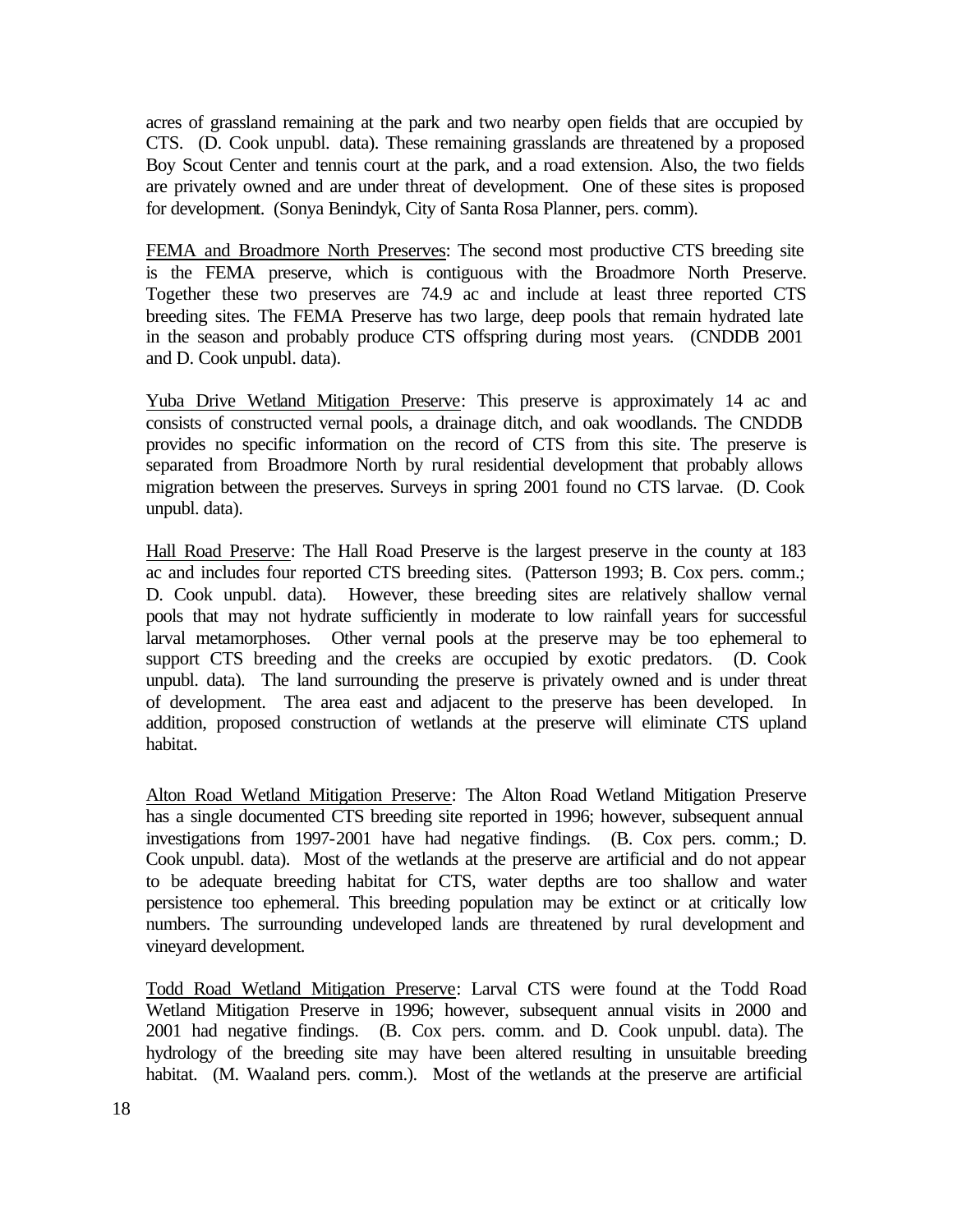and do not appear to be adequate breeding habitat for CTS, water depths are too shallow and water persistence too ephemeral. This breeding population may be extinct or at critically low numbers.

#### *South Santa Rosa Area*

There are five reports of CTS in the South Santa Rosa Area, located south of Santa Rosa and west of U. S. Highway 101 and Rohnert Park. This area is characterized by rural residence and agricultural lands used primarily for livestock grazing and hay production. The primary threats to CTS in this area are from urban expansion, rural development, and agricultural practices (e.g., plowing and discing fields). There is one protected CTS breeding site in this area. The 16.9-ac Scenic Avenue Preserve has one documented CTS breeding site at an incised vernal swale. Reproductive success at this site may be marginal. Surveys in 2000 and 2001 suggest that CTS productivity is low at this site due to short hydroperiod. (D. Cook unpubl. data). CTS larvae observed in 2000 probably did not metamorphose prior to the site drying and no larvae were observed in 2001.

#### *West Cotati Area*

There are six reports of CTS in the West Cotati Area, located west of Cotati in the vicinity of Gravenstein Highway and Stony Point Road. Three of the six reports are known breeding sites. This area is characterized by rural residence, commercial businesses, and agricultural lands used primarily for livestock grazing and hay production. The primary threats to CTS in this area are from the westerly urban expansion of Cotati and agricultural practices (e.g., plowing and discing fields, and vineyard development). Two breeding sites and approximately 34 acres of surrounding habitat will be eliminated for an approved business park in western Cotati. Thirty-seven CTS larvae were removed from this site and relocated to the Yuba Drive Preserve in spring 2001 with the approval of CDFG to make way for the business park. CTS at the third known breeding site may be impacted from a proposed golf course that would eliminate approximately 20 ac of potential CTS upland habitat. There are no protected CTS breeding sites in this area.

#### *South Cotati Area*

There are six reports of CTS in the South Cotati Area, located in the vicinity of East Railroad and West Railroad avenues between Stony Point Road and Petaluma Hill Road. All of these reports are likely observations of adult CTS crossing roads. There are no reports of CTS breeding sites. This area is characterized by rural residence, agricultural lands used primarily for vineyard, livestock grazing, and hay production. The primary threats to CTS in this area are from agricultural practices (e.g., plowing and discing fields, and vineyard development). A large residential development is proposed in southwestern Cotati that would eliminate grassland habitat. Recent road surveys for adult CTS and larval surveys at two potential breeding sites in this area resulted in negative findings (D. Cook and J. Martini-Lamb unpubl. data). There are no CTS preserves in this area and recent studies suggest a decrease in CTS numbers.

#### … **DISCUSSION**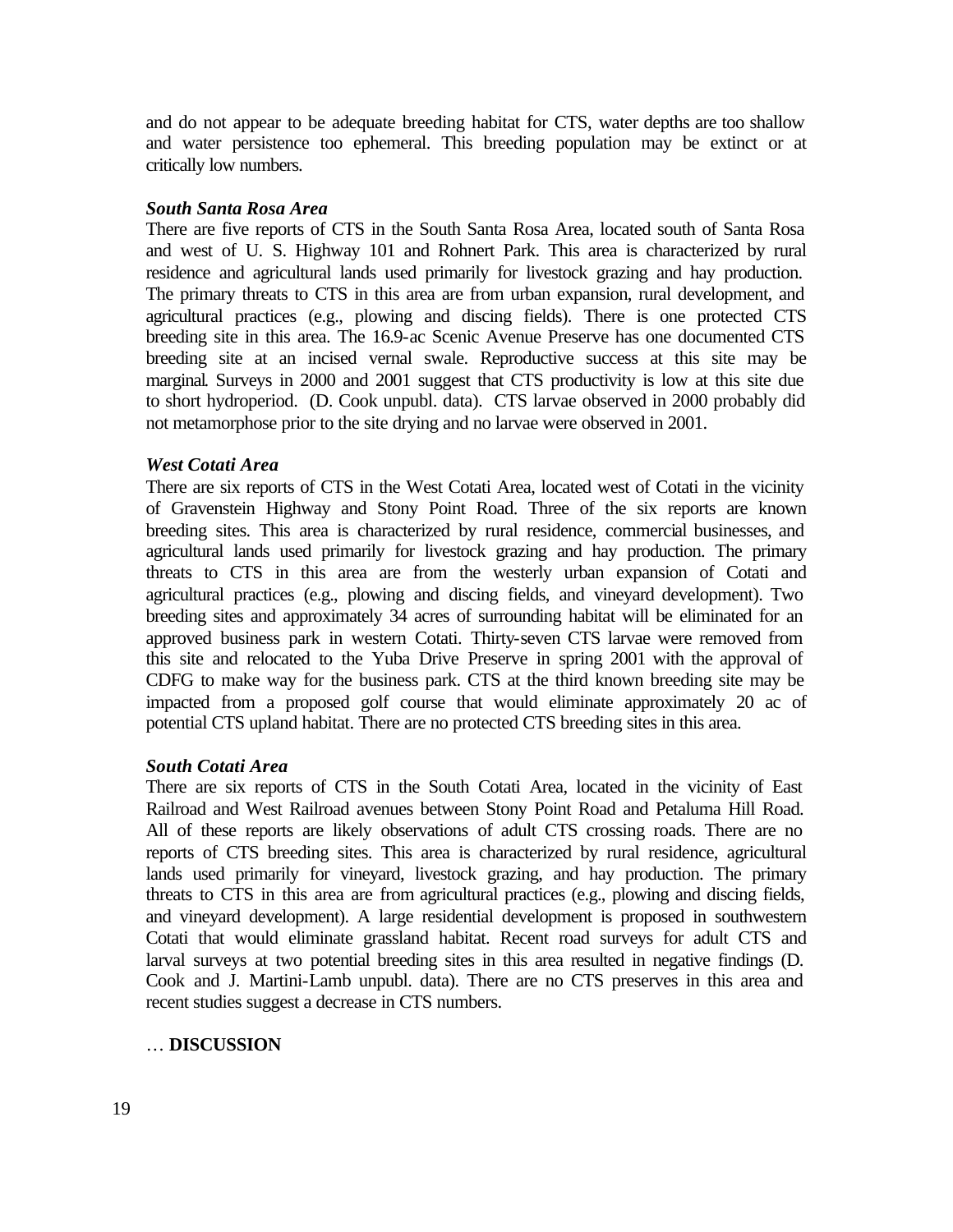The prospect for Sonoma County CTS is not bright. Development has and continues to substantially affect CTS in the county. Conservation efforts have been inadequate. A likely scenario for Sonoma County CTS is the continual loss, alteration, and fragmentation of habitat with an ineffective piecemeal approach to conservation. The isolation of small remnant populations of CTS will result in the local extirpation of these sites from a variety of threats with no or limited opportunity for recolonization. This will ultimately cause the extinction of the Sonoma County CTS.

#### **Inadequacy of Existing Preserves**

No existing preserves in Sonoma County have self-supporting, viable populations of CTS. Based on CTS ecological studies by Shaffer et. al. (1993) and Trenham (1998), conservation of Sonoma County CTS will require at least two grassland/vernal pool preserves at least 420 acres in size each, at least one highly productive breeding site (although multiple breeding sites are preferable) per preserve, and a minimum of 600 ft of terrestrial habitat to buffer each breeding site. It is our opinion that four preserves that meet the preserve criteria are necessary, one for each of the four areas with persisting CTS. All existing preserves fall drastically short of the minimum size and buffer area criteria. The highly productive breeding site criterion is met only by the Southwest Community Park and FEMA/Broadmore North preserves. Southwest Park is surrounded by development and only 1 acre has been preserved. The FEMA/Broadmore North preserves are only 18% of the required size and the Southwest Area Plan proposes urban development surrounding these preserves. Hall Road Preserve is the largest preserve at 183 acres but is only 44% the required size. Three of the four known vernal pool breeding sites are located near or on the preserve boundary and hence fail the buffer area criteria. Also, these four vernal pools are shallow and do not appear to be highly productive for CTS. The remaining preserves are all too small, appear to have marginal breeding habitat, and are isolated from other preserves. CTS terrestrial habitat is threatened by the construction of artificial wetlands at Hall Road, Alton Road Wetland Mitigation, and Todd Road Wetland Mitigation preserves. In addition, CTS at all of the existing preserves have ongoing threats, such as urban and agricultural encroachment, and exotic predators.

…In conclusion, the Sonoma County population of CTS is endanger of extinction and should be listed as an endangered species under the state and federal ESA. We base this decision on our research that indicates 1) this taxon is currently in the midst of a drastic range contraction and is geographically isolated from CTS elsewhere in the state; 2) threats from urban and agricultural development are accelerating; and 3) current conservation efforts and existing environmental regulations have been ineffective to protect this species from extinction. (Cook and Northen 2001).

The portions excerpted from the status review by Cook and Northen (2001) above present sufficient evidence that the Sonoma County population of the California tiger salamander faces a sufficient risk to warrant immediate emergency listing. However, the next section presents maps and additional information showing the extent of habitat destruction.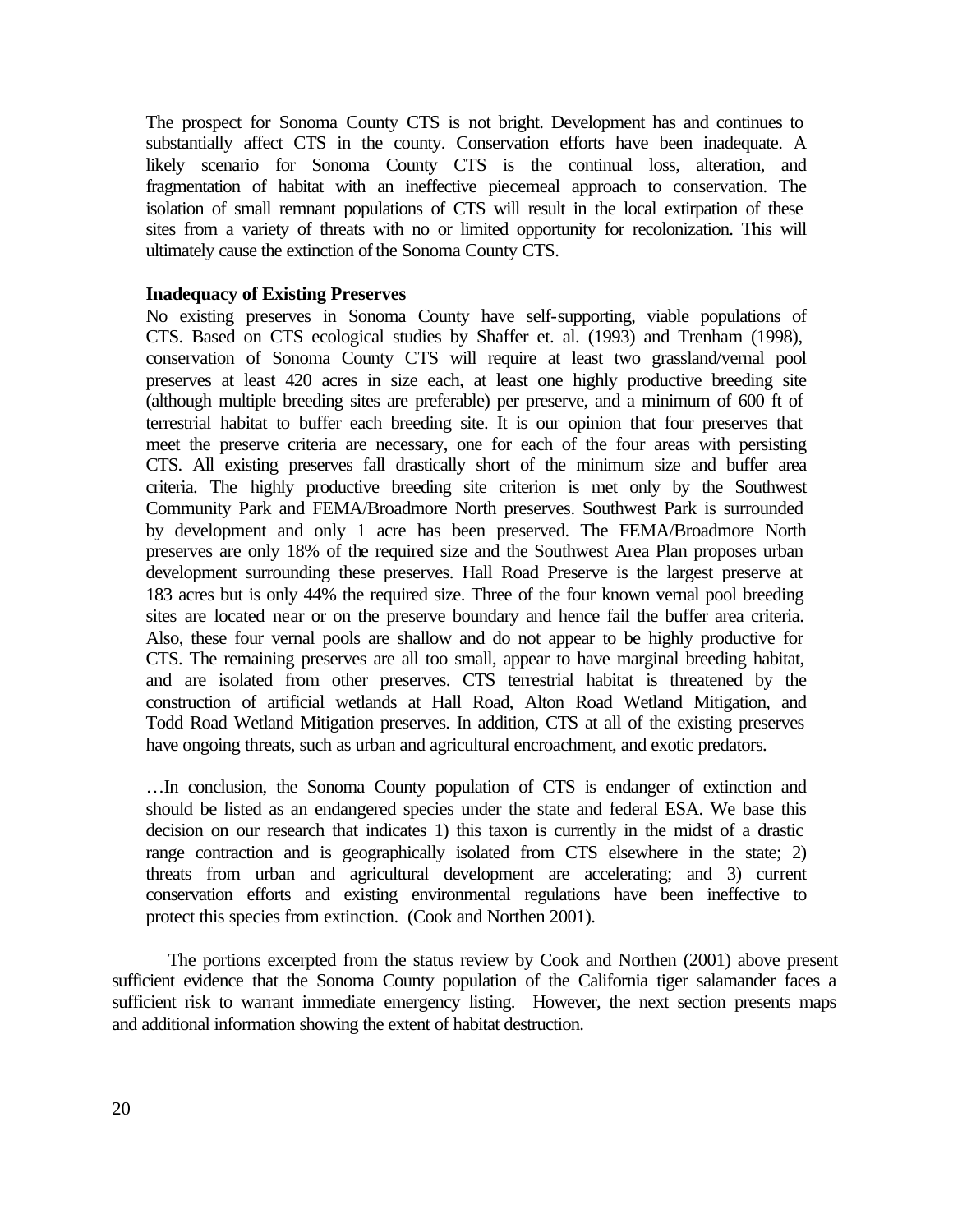#### **4. Aerial Photos and Additional Threats**

Figure 2 (poster) shows the core of the range of the Sonoma County population of the California tiger salamander in 1968. Figure 3 (poster) shows the same area as of April 14, 1999. Two facts that have already been discussed are evident from these photos. First, the species was already heavily impacted by 1968. Second, since 1968, an enormous amount of additional habitat has been lost.

A variety of projects that are discussed in Cook and Northen (2001), and additional major projects that have been constructed, approved, or proposed since the 1999 photos were taken are discussed below. It should be noted that compiling information on development within the range of this species is extremely difficult due to the fact that multiple jurisdictions exist in this area (e.g. the City of Cotati, City of Santa Rosa, and Sonoma County). None of these jurisdictions keep master lists of approved or constructed projects, nor are their files indexed or searchable by the public (the public, of course, may inspect any particular file, but only by specifically referencing it). Because of these difficulties, the following discussion represents a minimum estimate of projects that have been built or proposed since the 1999 aerial photos were taken. Our research has undoubtedly missed some major projects that have either been built, approved, or proposed since 1999. Small projects, particularly those not requiring CEQA review, and most agricultural development has been excluded from this analysis. The cumulative impact of habitat destruction from small projects is certainly significant, however it was simply not possible to ensure that every project was discovered. This simply demonstrates the importance of listing the California tiger salamander, because once listed, all projects that will harm the species will theoretically be monitored by the USFWS.

In addition to the projects discussed below, Appendices A and B presents additional projects that may threaten the Sonoma County population of the California tiger salamander. Appendix A presents the most recent list of approved and proposed projects for the Southwest Area Plan posted by the City of Santa Rosa. This list, however, is incomplete and out of date. (Lisa Krantz, City of Santa Rosa, pers. comm.). Also, the list does not include projects that have already been built. (Id.) Once projects are built, they are removed from this list. (Id.) Therefore, Appendix A also represents a minimum estimate of approved and proposed development for the Southwest Santa Rosa area.

Appendix B presents a list of projects proposed and approved in and around the range of the Sonoma County population of the California tiger salamander. This list was compiled from CEQANet, a searchable database provided by the Office of Planning and Research. (http://www.ceqanet.ca.gov/) This database, however, can currently only provide summaries of CEQA documents for the last two years or so. Therefore, this list also represents a minimum estimate of projects approved and proposed.

(1) The Southwest Redevelopment Plan, finalized in May, 2000, and the earlier Southwest Area Plan, lay out a plan for the near complete urbanization of Southwest Santa Rosa. Figure 4 shows the 35 projects planned for the area. Appendix C contains summaries of each of these projects. Figure X shows the future projected street network in the area. (Discussed in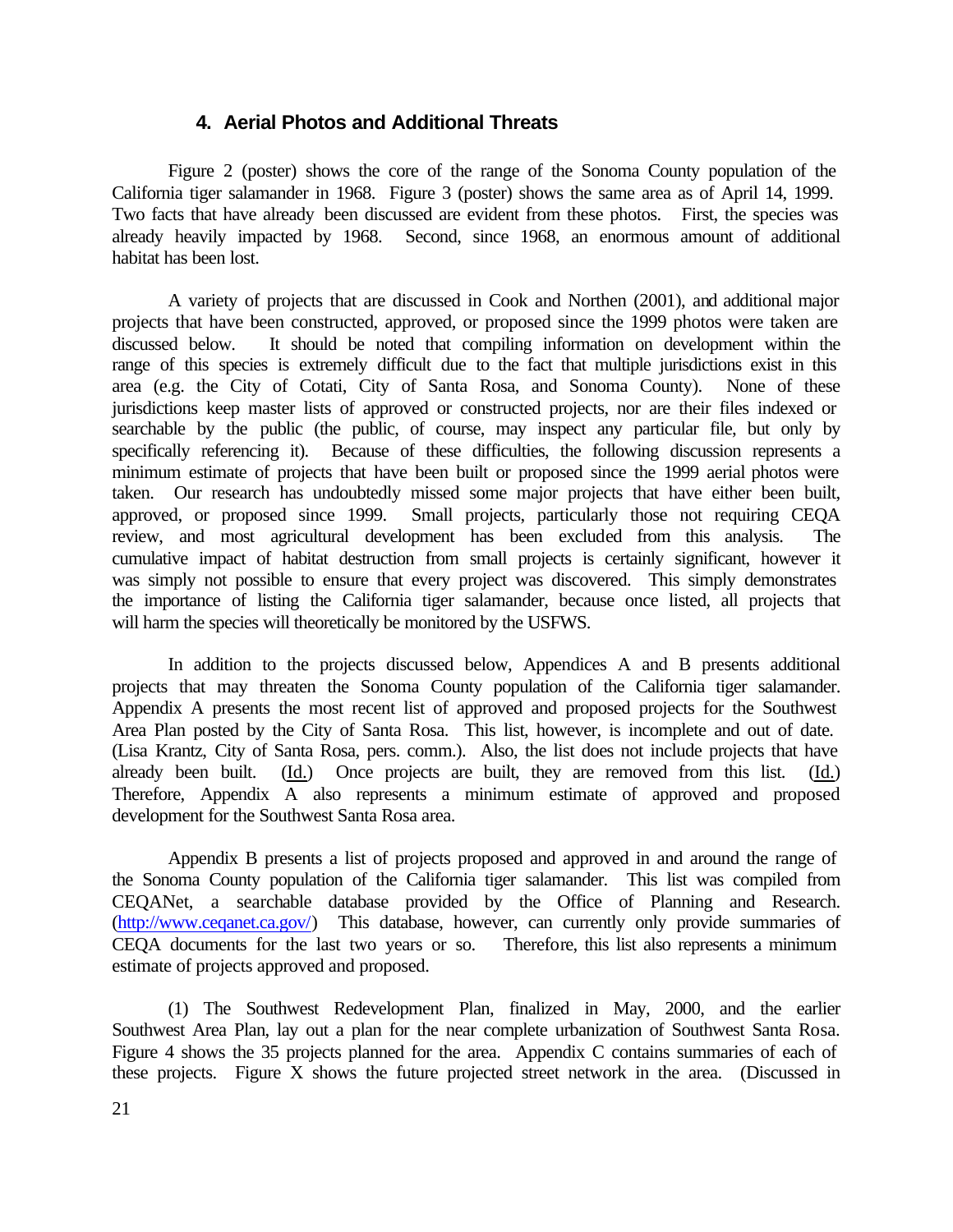more detail under "Habitat Fragmentation," *supra*.) These projects are, for the most part, approved, and many are already built or under construction. There is very little protection or mitigation being provided for the California tiger salamander pursuant to this plan. The few areas that are being "preserved" typically consist only of breeding pools, while terrestrial habitat is almost entirely eliminated. As discussed under "The Inadequacy of Current Regulatory Mechanisms," *supra*, there are no regulatory mechanisms that are sufficient to ensure the survival of the Sonoma County population of the California tiger salamander in this area. Given the habitat requirements of the California tiger salamander, the buildout of the Southwest Area Redevelopment Plan is highly likely to eliminate the largest remaining population of the Sonoma County population of the California tiger salamander.

(2) The South Sonoma Business Park project will completely develop an area of approximately 35 acres into a commercial complex including 650,000 square feet of office space and parking for approximately 2,300 vehicles. The project would result in the fill of all 3.5 acres of wetlands that occur on site. No on-site preservation of wetlands is proposed. The CEQA process for this project demonstrates why the species is now on the brink of extinction. The site represents what is probably some of the best remaining habitat in Sonoma County for the species. Despite this fact, and despite the fact that a documented breeding pond is located on site (Seymour and Westphal 1995) (which was brought to the attention of the City of Cotati and the project biologist), both the Draft and Final EIRs failed to acknowledge that the site<br>constituted California tiger salamander habitat. On April 25, 2000, 37 California tiger constituted California tiger salamander habitat. salamander larvae were found on the site and immediately moved off the site, in violation of CEQA. Then, both the FEIR and the project itself were approved by the City of Cotati, despite the fact that the mitigation proposed by the project applicant has been deemed inadequate by both the CDFG and the USFWS, and despite the fact that there is evidence that there may be no possible mitigation site available for purchase.

(3) A Comfort Inn is proposed for a 2.34 acre parcel at the corner of West Sierra Ave. and Highway 116, across the street from the South Sonoma Business Park site. (City of Cotati 2000). This project will pave potential California tiger salamander estivation and/or migration areas, and will add to the overall urbanization of the area.

(4) The Kandy Business Park is located on a 12.14 acre parcel near the South Sonoma Business Park Site. (Macmillan Consulting 2000). The Kandy Business park is bounded by the Laguna de Santa Rosa, Helman Lane, and to the east by the recently constructed Marin Sonoma Mosquito Abatement and Vector Control District. (Id.) The project destroyed wetlands on the site, destroyed potential California tiger salamander estivation and migration habitat, and added to the overall urbanization of the area.

(5) The "Golf Learning Center" is an approximately 20 acre development proposed for 1475 W. Sierra Avenue. (Undated Memo obtained from the County of Sonoma, File UPE 00- 0064). This area likely constitutes terrestrial habitat for the California tiger salamander. Despite the fact that golf courses are almost certainly unusable by California tiger salamanders, (Shaffer et al. 1993) and may represent population sinks for the species, the CDFG approved the project with only minor setbacks from Washoe Creek and minor onsite mitigation measures.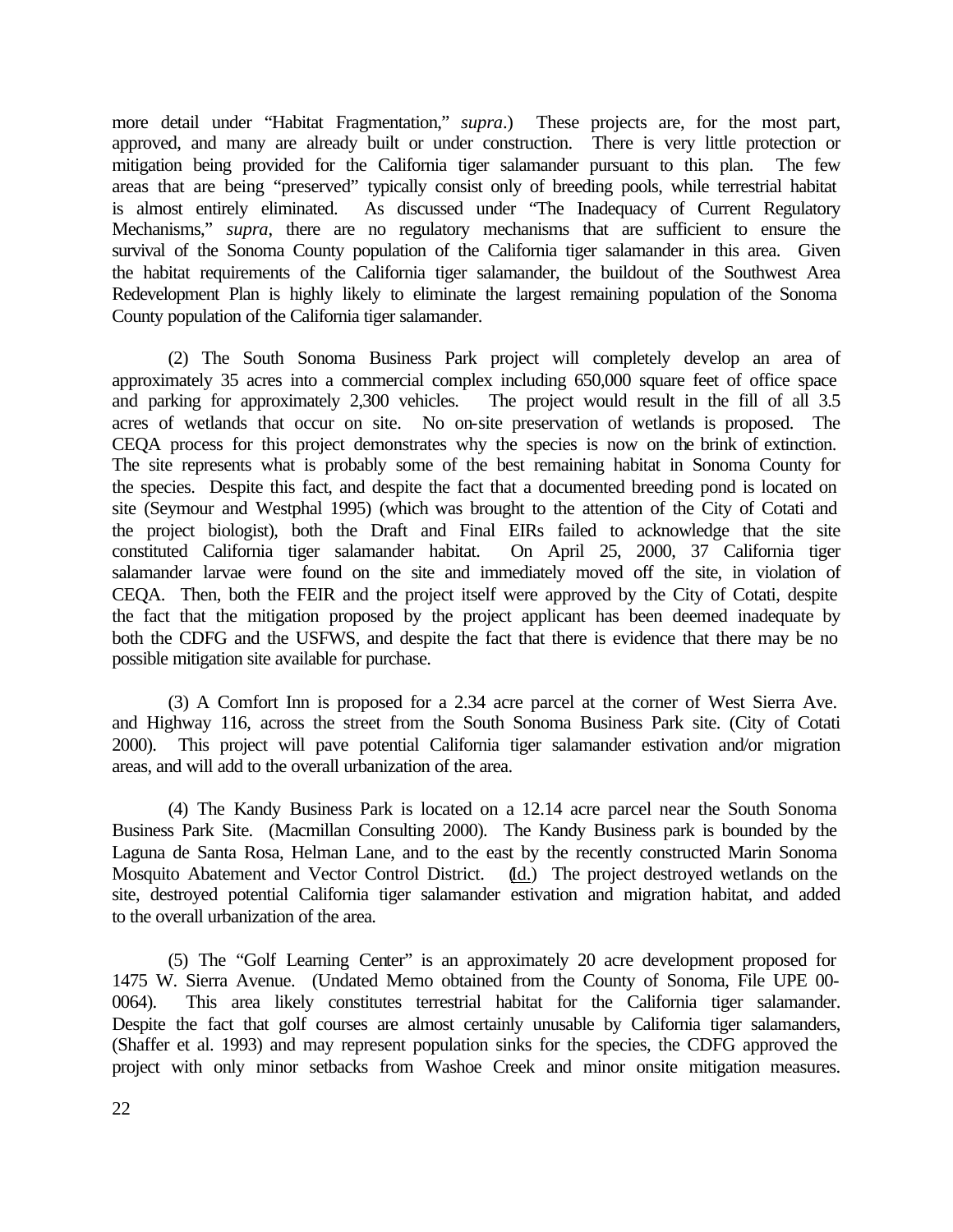(CDFG 2000). No offsite mitigation was required for this project, which appears to be in the final stages of approval.

(6) The Twin Creeks Subdivision project will subdivide a vacant 5 acre lot into residential parcels. (City of Cotati 1999). A new road will be built over an existing creek to access the new subdivision. (Id.) This project will eliminate potential California tiger salamander estivation and migration habitat and add to the overall development and fragmentation of the area.

(7) The Sonoma County Central Disposal Site Improvement Program is an extension of a Sonoma County Landfill on a 389 acre parcel southwest of Cotati. (URS Greniner Woodward Clyde 1998). This area may have been terrestrial habitat for the Sonoma County population of the California tiger salamander. Construction is currently underway at the project site. (Tim Mayer, pers. comm.).

(8) Stony Point road was recently widened 24 feet from Petaluma Blvd. to Hearn Avenue by the County of Sonoma. (Tim Mayer, pers. comm.). Road widening makes crossing more difficult for California tiger salamanders and increases California tiger salamander mortality during migration, and adds to the overall urbanization of the area. No mitigation was provided for impacts to California tiger salamanders in regards to this project. (Id.)

It is clear that all four remaining meta-populations in Sonoma County are threatened by imminent habitat destruction. Two of the four meta-populations, the west Santa Rosa metapopulation and the west Cotati meta-population, have projects either constructed, approved, or in the final stages of approval that would ensure the extirpation of those meta-populations. The massive development pressure in the area, the lack of reserves of sufficient size and quality to ensure the survival of the species in the long term, and the lack of adequate regulatory mechanisms make it likely that projects will be approved (or, in the case of vineyard conversion, simply implemented since usually no environmental review or approval is required) that will ensure the extirpation of the south Santa Rosa and south Cotati populations as well. Therefore, on the basis of the factor "Current or Threatened Destruction or Modification of Habitat" alone, an emergency exists regarding this species. The USFWS must act immediately on the basis of this factor alone to list the Sonoma County population of the California tiger salamander. However, the additional factors discussed below intensify the threat faced by the species.

# **C. OTHER NATURAL EVENTS OR HUMAN-RELATED ACTIVITIES**

#### **1. Habitat Fragmentation**

23 Habitat fragmentation is one of the primary threats to the continued survival of the Sonoma County population of the California tiger salamander. A comparison of the 1968 aerial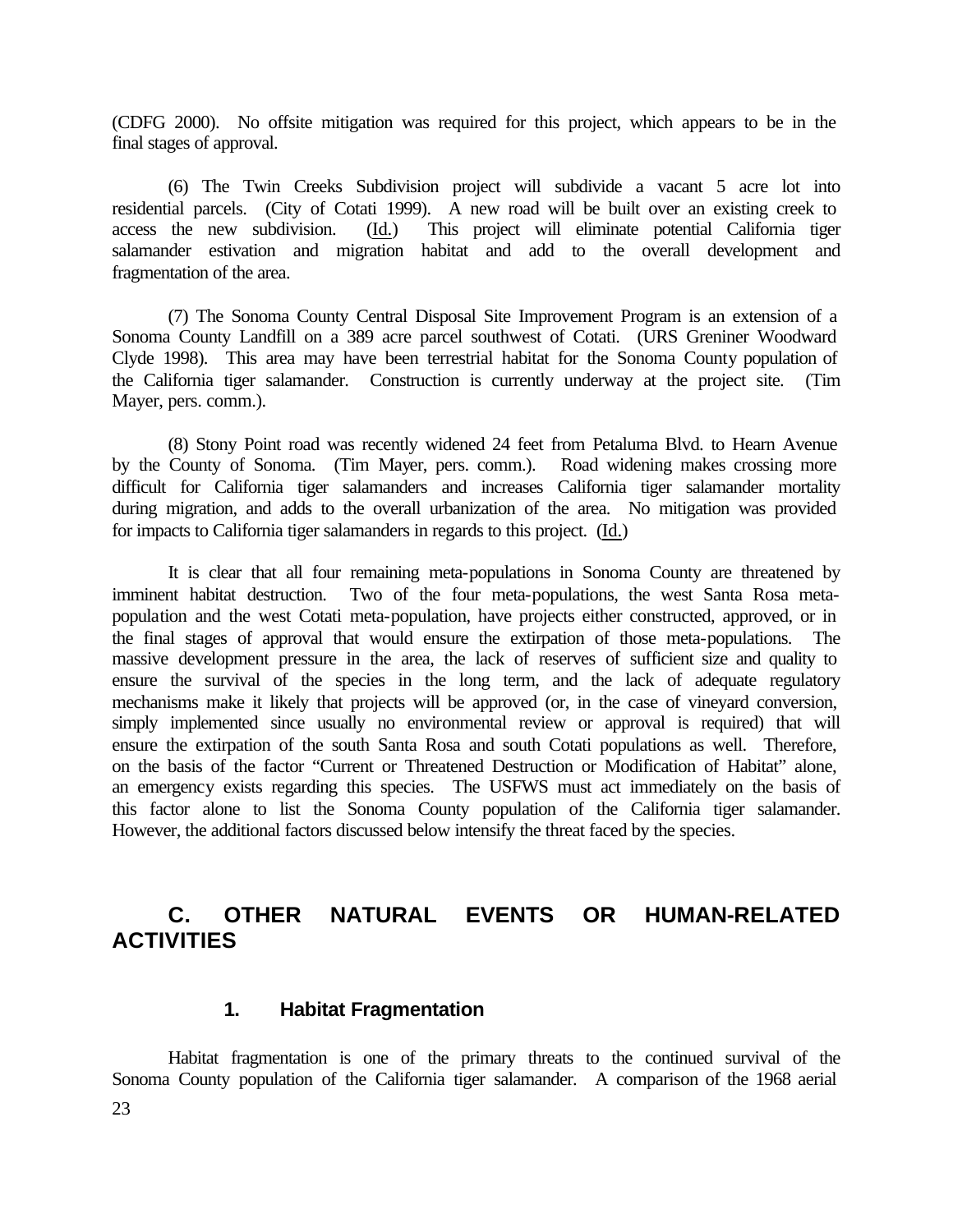photographs (Figure 2) to the 1999 aerial photographs (Figure 3) shows the large increase in fragmentation in recent decades. Since 1999, habitat fragmentation has continued to increase. Appendices A, B and C list some of the numerous projects approved, proposed, and constructed since 1999. The ways in which habitat fragmentation can adversely affect, and ultimately extirpate, California tiger salamander populations are discussed below.

The four areas where the California tiger salamander still exist in Sonoma County are experiencing severe habitat fragmentation. The most heavily impacted area is the west Santa Rosa area, which has been the stronghold for the California tiger salamander. (Cook and Northen 2001). This area will be almost completely subdivided pursuant to the Southwest Redevelopment Plan. (EIP Associates 2000a). Figure 5 shows the future street network of the area at build-out. Comparing Figure 5 with Figures 3 (1999 aerials) and 2 (1968 aerials) shows the increasing habitat fragmentation.

While the south Santa Rosa, west Cotati, and south Cotati do not have the same level of development explicitly planned at this point, these areas are also experiencing increasing fragmentation and development pressure. In particular, numerous road improvement projects and increased traffic volumes threaten the survival of the species. Recent increases in traffic volumes along Stony Point provide a good example. Sonoma County does not regularly monitor traffic volumes, but rather conducts studies and publishes reports "on demand." (Tim Mayer, Sonoma County, pers. comm.). Available data on traffic volumes through 1998 along Stony Point road is shown in Appendix C. For example, on June 19, 1996, total 24 hour traffic volume at the intersection of Stony Point Road and Highway 116 was 5,772 vehicles. On July 9, 1998, total 24 hour traffic volume at the same area was 7,656 vehicles (Sonoma County 1999), a 32.6% increase over the interval. At the intersection of Stony Point Road and Todd Road, total 24 hour traffic volume was 10,923 vehicles on April 9, 1996, and 15,037 vehicles on August 4, 1998 (Id.), a 37.66% increase over the interval. Traffic volumes have undoubtedly grown at an even faster rate since 1998, as the Southwest Area Plan and Southwest Redevelopment Plan have been implemented. The Southwest Redevelopment Plan will generate a massive amount of new traffic. (EIP Associates 2000a). For more details of traffic generation from this area, see EIP Associates 2000a. The ways in which additional roads, wider roads, and increased traffic volumes threaten the California tiger salamander are discussed in more detail below.

Amphibian populations, in general, are prone to local extinction due to habitat fragmentation. (USFWS 2000). The primary causes of habitat fragmentation within the range of the California tiger salamander are road construction, urbanization, and intensive agriculture (Id.) California tiger salamanders are particularly susceptible the adverse affects of habitat fragmentation because of their low reproductive output and because they are distributed throughout the landscape in a metapopulation framework. (Shaffer et al. 1993). Even under natural conditions, local populations of California tiger salamanders are sometimes extirpated by natural factors such as drought. (Id.) Under pristine conditions, these sites are recolonized by California tiger salamanders from neighboring sites. (Id.) However, habitat fragmentation California tiger salamanders from neighboring sites. (Id.) makes it impossible for these sites to be recolonized. In addition, habitat fragmentation itself increases the chances of local extirpations since additional threats such as roads and contaminants accompany the fragmentation. Therefore, reducing the California tiger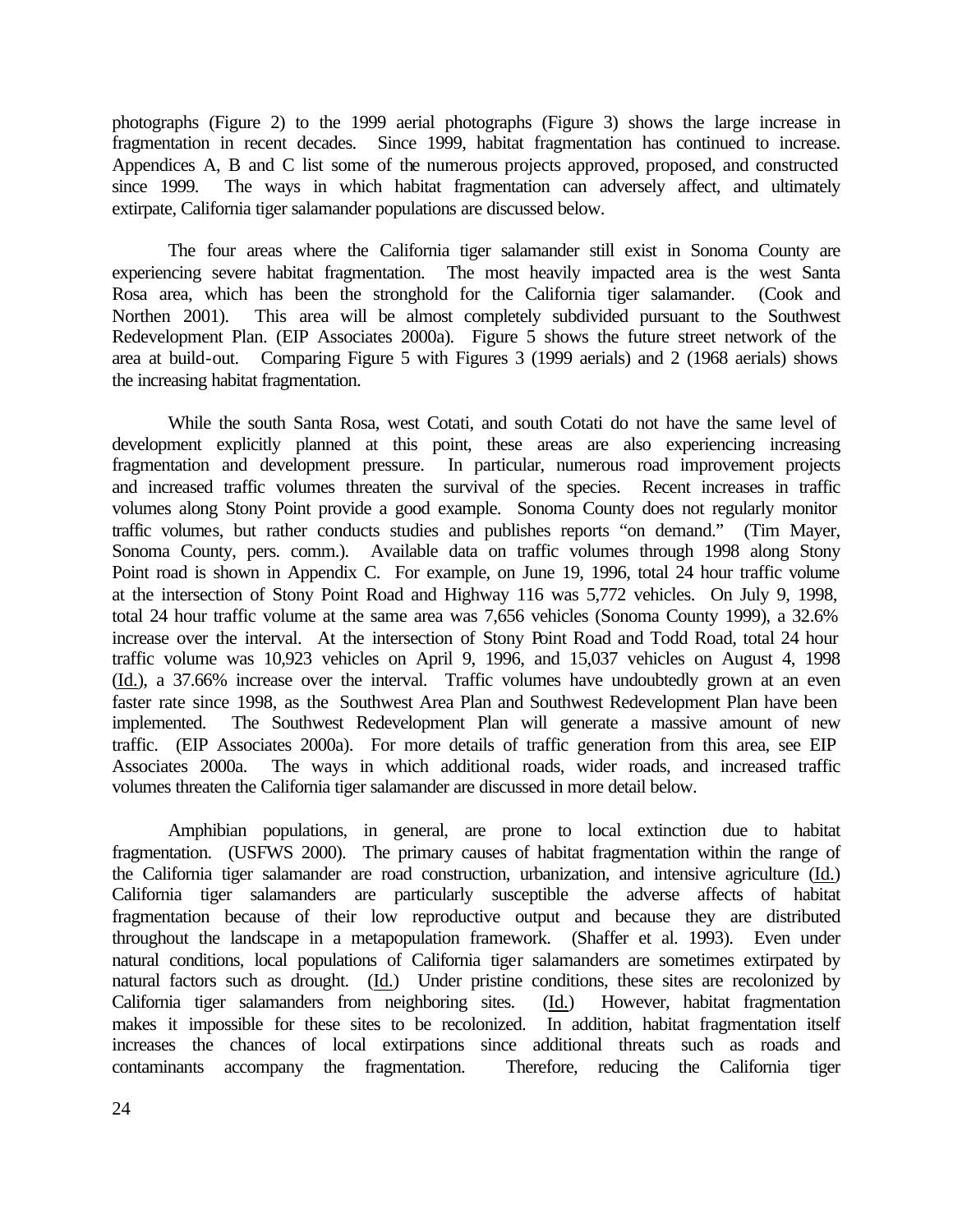salamander's distribution to a few isolated ponds greatly reduces the species' ability to persist over time. (Id.)

Roads and highways are one of the leading causes of habitat fragmentation. The actual construction of roads results in the death of slow-moving animals and causes soil compaction underneath and adjacent to the road bed.  $\underline{d}$ . Any California tiger salamanders in underground burrows in the path of the road or in the impact area are likely to be crushed during road construction. (Id.) Once the road is open to traffic, salamanders are at risk of being run over on their first dispersal migration from the pond, and on future migrations to and from the ponds for breeding. Large roads and highways represent permanent physical obstacles and can block California tiger salamanders from moving to new breeding habitat or prevent them from returning to their breeding ponds or estivation sites.

Findlay and Houlahan (1996) found that roads within 2 km (1.2 mi) of wetlands adversely affected the number of amphibian species in the wetlands. Roads alter many of the physical characteristics of the environment that may be important to California tiger salamanders, including soil density, soil water content, dust, surface-water flow, patterns of runoff, and sedimentation. (USFWS 2000). The deleterious effects of roads on many ecological factors reach an average of 0.6 km (0.4 mi) from the road itself and are especially harmful to species such as salamanders that are often genetically programmed to migrate in a certain direction for breeding. (Forman and Deblinger 2000).

Amphibians are especially vulnerable to being killed on roads due to life histories involving migration between breeding and upland habitats and their slow movements. (Trombulak and Frissell 2000). Many of the specimens in Museum of Vertebrate Zoology at the University of California, Berkeley were collected as roadkills. (Shaffer et al. 1993). Large numbers of California tiger salamanders, up to 9 to 12 per km (15 to 20 per mi) are killed as they cross the roads on breeding migrations. (USFWS 2000). Of California tiger salamanders found on roads, 25 to 72 percent are dead. (Id.) Curbs and berms as low as 9 to 12 cm (3.5 to 5 in), which allow salamanders to climb onto the road but can restrict or prevent their movements off the roads, are of particular concern, as they effectively turn the roads into death traps. (Id.) Road berms can prevent California tiger salamanders from leaving the road and can lead the animals towards storm drains, which is likely to cause mortality. (Cook and Northen 2001).

Because of these affects, putting in a road near a breeding pond can significantly reduce the breeding population of a pond and, in some cases, cause the loss of a large portion of a metapopulation. Habitat fragmentation and roads are one of the best examples of the synergistic threats to California tiger salamanders. While healthy metapopulations of California tiger salamanders might be able to sustain annual losses of adults due to roadkill, populations suffering from severe habitat fragmentation could be devastated by this mortality.

Railroads also contribute to habitat fragmentation and reduce migration and genetic interchange between ponds. In addition to the barriers created by fill deposited in small canyons and watercourses, the railroad tracks themselves can act as barriers to migrating salamanders. Because of their poor burrowing ability, the animals will have difficulty getting under the tracks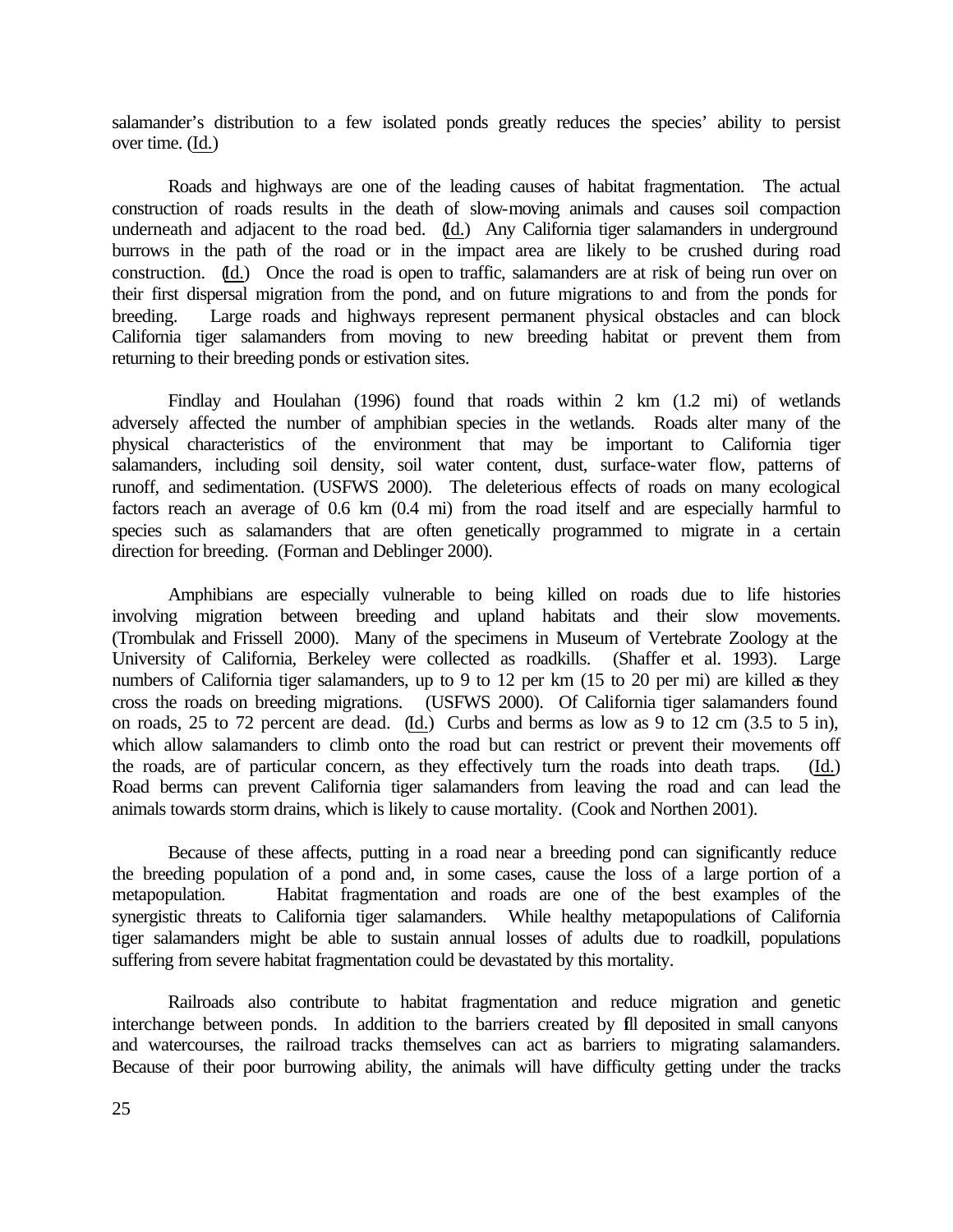unless adequate holes are present. (USFWS 2000). California tiger salamanders in the South Cotati are affected by a railroad that bisects the area.

#### **2. Introduced Species**

Introduced species are one of the greatest threats to the survival and recovery of the California tiger salamander. Where habitat has not been destroyed outright, it has often been modified to the point where exotic species thrive and preclude occupation by California tiger salamanders. This problem tends to be particularly severe in the flat valley habitat of the central valley, though it is a threat to all six populations of California tiger salamanders throughout the state, including the Sonoma County population. (Shaffer et al. 1993). Shaffer et al. (1993) have confirmed that the introduction of any fish, including mosquitofish, catfish, bass, sunfish, and perch to California tiger salamander breeding ponds will eliminate the salamanders from these areas. Other problem species are bullfrogs, non-native tiger salamanders, and crayfish. Each is discussed in turn below.

#### **a. Mosquito Fish**

Mosquitofish (*Gambusia affinis*) are often introduced into ponds by vector control agencies to eliminate mosquitoes. Mosquitofish are used by every vector control district in the State and in some districts represent the majority of their control efforts. (USFWS 2000). These fish were first introduced to California in 1922 and have since become well-established throughout the State's water systems. (Id.) Mosquito fish quickly reproduce to the maximum population levels that a particular habitat can sustain. Mosquitofish are extremely tolerant of polluted water with low levels of dissolved oxygen and have an extremely wide range of temperature tolerance. (Id.) Both California tiger salamanders and mosquitofish feed on micro and macro-invertebrates, and large numbers of mosquitofish may effectively eliminate the prey base for California tiger salamander larvae. These fish eliminate tiger salamanders either by outcompeting the salamander larvae for food, or by eating the salamander larvae outright.

There is also evidence that mosquito fish prey directly on California tiger salamander larvae. In a recent study, Leyse and Lawler (2001) found that stocking ponds with mosquito fish at high initial densities of 300 fish/pond, the fish presence significantly reduced the survival of *Ambystoma californiense* larvae to metamorphosis and also significantly reduced growth of those larvae that did reach metamorphosis.

Mosquito fish are known to prey on the California newt (*Taricha torosa*) and Pacific treefrog (*Hyla regilla)* larvae in both field and laboratory experiments, even given the optional prey of mosquito larvae. (USFWS 2000). Both newt and Pacific treefrog larvae were found in stomachs of wild-caught mosquito fish. (Id.) Dr. Robert Stebbins observed mosquito fish ingesting and then spitting out California newt larvae, causing severe damage to the newts in the process. (Id.) Schmieder and Nauman (1994) found that mosquito fish significantly affected the survival of both prefeeding and large larvae of California red-legged frogs. (Id.) Lawler et al.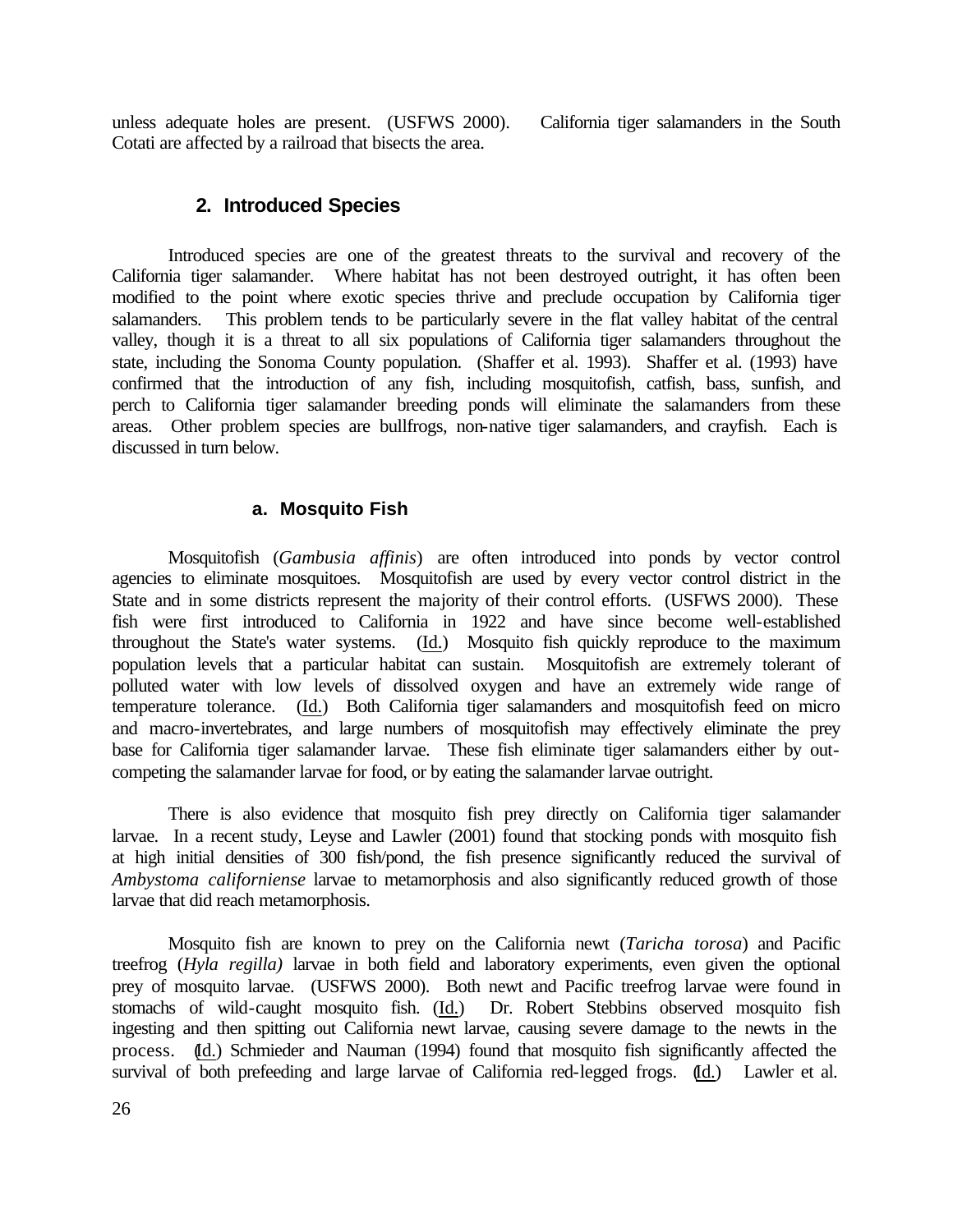(1999) did not find a reduction in survival rates of California red-legged frog tadpoles raised in the presence of mosquito fish versus controls with no mosquito fish, but those tadpoles that did survive weighed less than control tadpoles and metamorphosed later, and most were injured by the fish. (Id.) Smaller size at metamorphosis may reduce survival to breeding age and reproductive potential. (Id.)

California tiger salamanders may be especially vulnerable to mosquito fish predation due to their fluttering external gills, which may attract these visual predators. (Graf 1993). A survey by Loredo-Prendeville et al. (1994) found no California tiger salamanders in ponds with mosquito fish. Due to the documented effects of mosquitofish on other amphibian species, the U.S. Fish and Wildlife Service believes that they are likely to have similar effects on California tiger salamanders and that the use of mosquito fish in salamander habitat threatens the persistence of salamander populations. (USFWS 2000).

#### **b. Other Introduced Fish Species**

The introduction of other fish either inadvertently or for recreational fishing or other purposes also poses a major threat to California tiger salamanders. Fish such as bass (*Micropterus salmoides*, *M*. *dolomieu*), green sunfish (*L. cyanellus*), carp (*Cyprinus carpio*), fathead minnow (*Pimephales promelas*), and bullhead (*Ictalurus* spp.) may also compete with California tiger salamanders for food and prey on California tiger salamander larvae. (Shaffer et al. 1993).

#### **c. Bullfrogs**

Introduced bullfrogs (*Rana catesbeiana*) also eliminate California tiger salamander populations. Shaffer et al. (1993) consider bullfrogs to be a biological indicator of ponds that have been disturbed to a degree that California tiger salamanders are excluded. Bullfrogs prey on California tiger salamander larvae. (USFWS 2000). Morey and Guinn (1992) documented a shift in amphibian community composition at a vernal pool complex, with California tiger salamanders becoming proportionally less abundant as bullfrogs increased. Although bullfrogs are unable to establish permanent breeding populations in unaltered vernal pools and seasonal ponds, dispersing immature frogs take up residence in vernal pools during winter and spring (Morey and Guinn 1992) and prey on native amphibians, including larval California tiger salamanders. Lawler et al. (1999) found that less than 5 percent of California red-legged frog tadpoles survived to metamorphosis when raised with bullfrog tadpoles<sup>3</sup>. Due to the documented effects of bullfrogs on other amphibian species, the USFWS believes that they are likely to have similar effects on California tiger salamanders and that the presence of bullfrogs in salamander habitat threatens the persistence of salamander populations. (USFWS 2000).

 $\overline{a}$ 

<sup>3</sup> Initially, ponds held 720 red-legged frog tadpoles and 50 bullfrog tadpoles; approximately 50 percent of the bullfrogs successfully metamorphosed.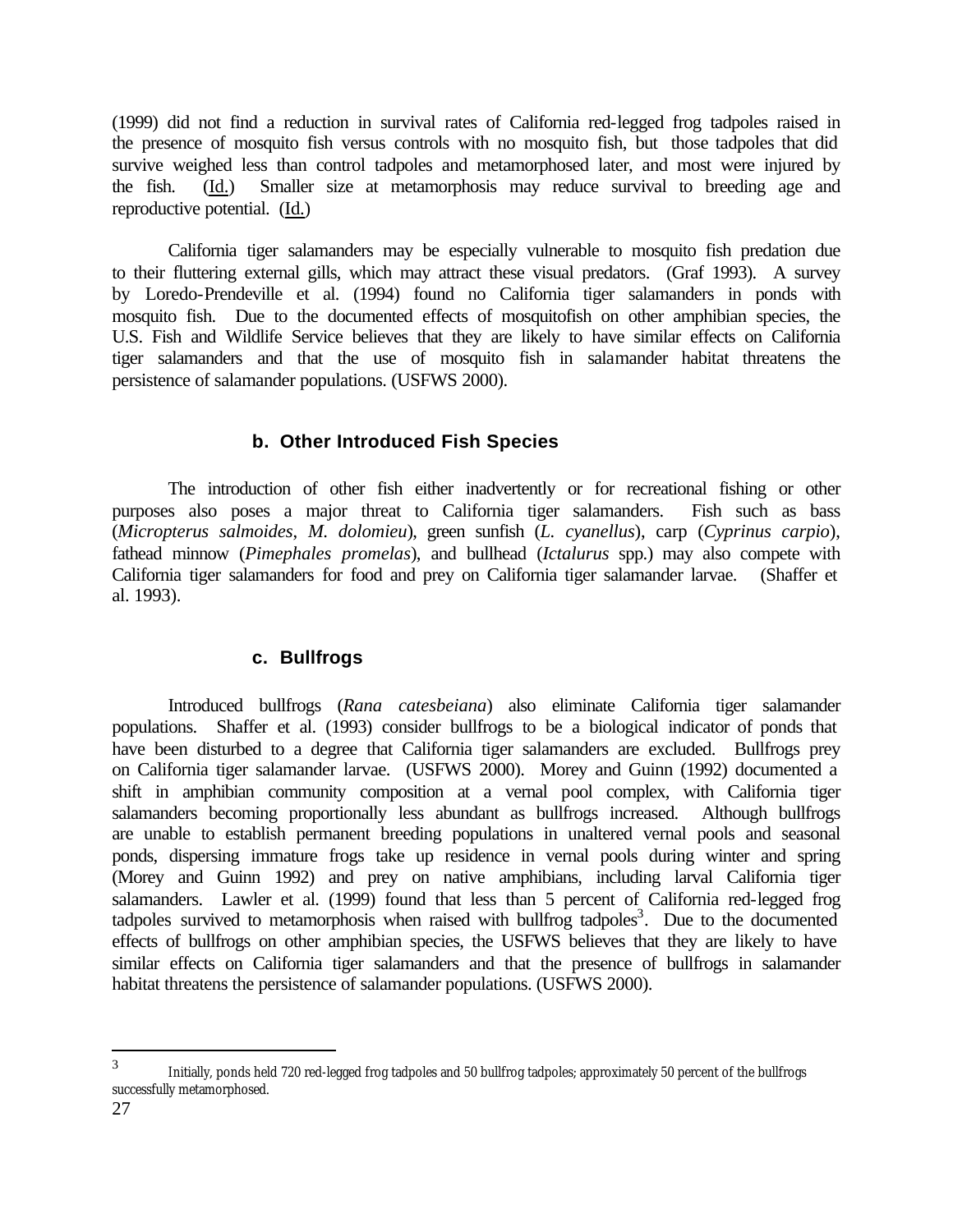#### **d. Introduced Tiger Salamanders**

Various nonnative subspecies of the tiger salamander, *Ambystoma tigrinum*, have been imported into much of California for use as fish bait. The practice is still legal in California but is now restricted to fewer counties and is regulated by the California Department of Fish and Game (CCR Title 14, Division 1, Subdivision 1, Chapter 2, Article 3, Section 4 1999). Shaffer et al. (1993) documented introduced tiger salamanders in several areas of the state, including localities in Merced, Monterey, San Benito and Sonoma counties. Introduced tiger salamanders harm native California tiger salamanders through competition for food and through hybridization.

Recent evidence suggests that introduced tiger salamanders can apparently successfully interbreed with the California tiger salamander, creating hybrids that may become established. (Shaffer et al. 1993). There are two problems caused by such introductions. First, these animals may successfully compete with, and ultimately replace the native species, contributing to local extirpation. (Id.) Second, the introduced salamanders may thrive at first, but when faced with the unique conditions of the California grassland community, such as an exceptionally hot summer or draught year, they may perish. (Id.) Thus, the situation could easily occur where hybridization occurs, hybrids thrive, but then the entire mixed population crashes in ecologically stressful times. (Id.) Another possibility is that the introduced salamanders may interbreed with the natives to create hybrids that are not reproductively viable past the first or second generations. (Id.) California tiger salamanders in the West Santa Rosa area are threatened by hybridization with non-native tiger salamanders. (Cook and Northen 2001).

#### **e. Crayfish**

Introduced Louisiana red swamp crayfish (*Procambarus clarki*) also apparently prey on California tiger salamanders (Shaffer et al. 1993) and may have eliminated some populations (Jennings and Hayes 1994). The crayfish prey on California newt eggs and larvae, in spite of toxins that the species has developed, and may be a significant factor in the loss of newts from several streams in southern California (Gamradt and Kats 1996). California tiger salamanders in at least two locations in the West Santa Rosa Area are threatened by introduced crayfish. (Cook and Northen 2001). This introduced species must be considered a threat to the survival and recovery of the Sonoma County population of the California tiger salamander.

#### **f. Domestic Pets**

Domestic dogs, cats, and other exotic species that inevitably accompany residential development can harm California tiger salamanders by killing them, harassing them, and destroying or modifying their habitat. (Cook and Northen 2001). For example, dogs may dig up rodent burrows being used by estivating California tiger salamanders, and cats hunt gophers. Because every extant population of California tiger salamanders in Sonoma County is surrounded by or adjacent to residential development, domestic animals must be considered a major threat to the species.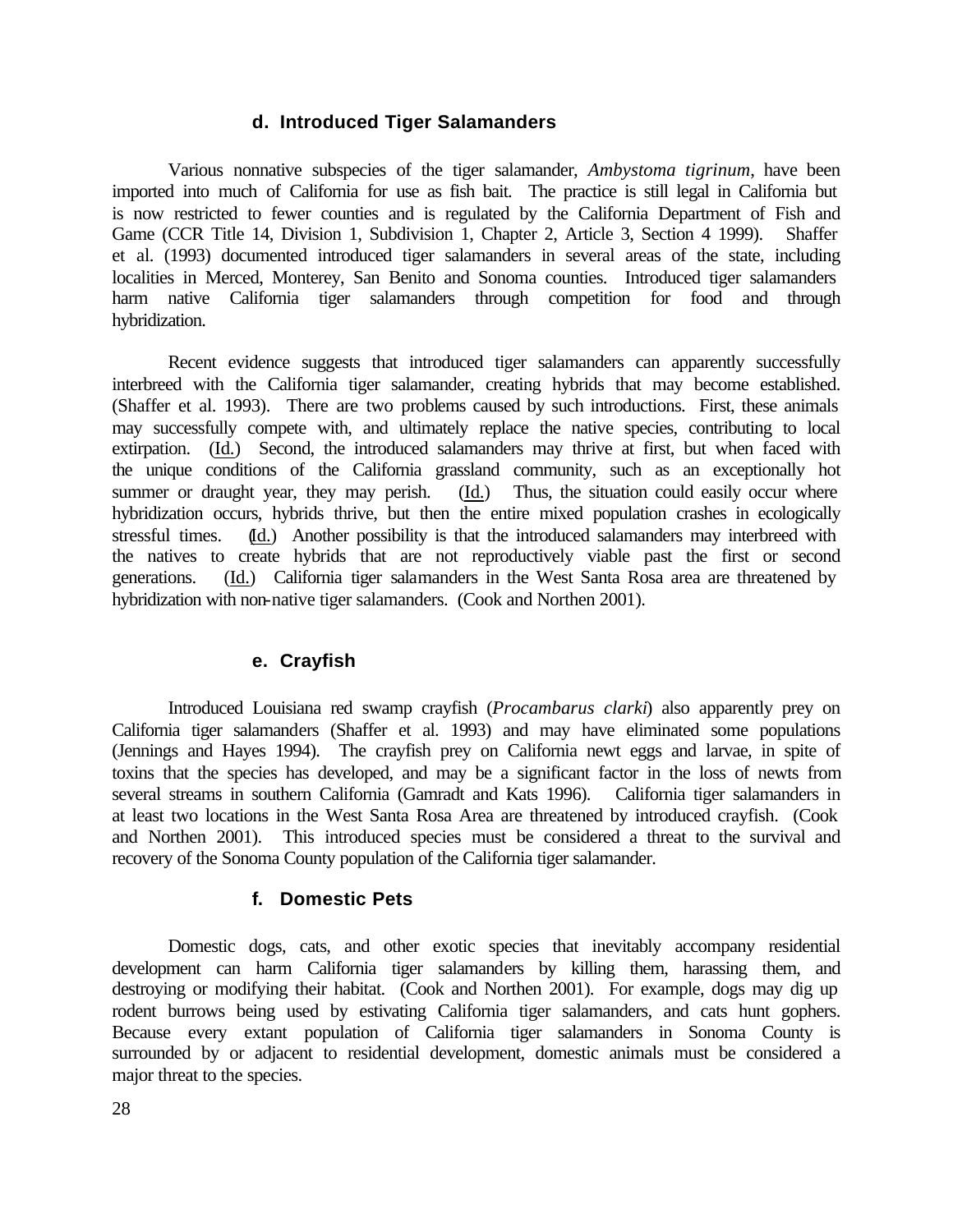#### **3. Contaminants**

A wide variety of toxic substances are released into California tiger salamander habitat as a result of man's activities. Run-off from roads, the application of numerous chemicals for agricultural production, urban/suburban landscape maintenance, and rodent and vector control programs may all have negative effects on tiger salamander populations, as detailed below.

#### **a. Road Run-off**

Oil and other hydrocarbon contaminants in road run-off have been detected in adjacent ponds and linked to die-offs of and deformities in California tiger salamanders and spadefoot toads, and die-offs of invertebrates that form most of both species' prey base. (USFWS 2000). Lefcort et al. (1997) found that oil had limited direct effects on 5-week-old marbled (*Ambystoma opacum*) and eastern tiger salamanders (*A*. *t*. *tigrinum*), but that salamanders from oilcontaminated natural ponds metamorphosed earlier at smaller sizes, and those from oilcontaminated artificial ponds had slower growth rates than larvae raised in non-contaminated ponds. Their studies did not address effects on eggs and early larval stages, where the effects may be more pronounced. Hatch and Burton (1998) and Monson et al. (1999) investigated the effects of one component of petroleum products and urban runoff (fluoranthene, a polycyclic aromatic hydrocarbon) on spotted salamanders (*A*. *maculatum*), northern leopard frogs (*Rana pipiens*), and African clawed frogs (*Xenopus laevis*). In laboratory and outdoor experiments, using levels of the contaminant comparable to those found in service station and other urban runoff, the researchers found reduced survival and growth abnormalities in all species and that the effects were worse when the larvae were exposed to the contaminant under natural levels of sunlight, rather than in the laboratory under artificial light.

Sedimentation from road construction, maintenance, and runoff is another form of contamination that may affect California tiger salamander breeding ponds. Roads alter the hydrology of slopes, in part by diverting water into surface-water systems that can cause erosion, create gullies, and deposit increased loads of sediments into wetland systems. (Trombulak and Frissell 2000). Road traffic can spread dust, which can settle into ponds, affecting aquatic and emergent vegetation and causing asphyxiation of eggs. Increased sedimentation could also degrade habitat by filling pools otherwise usable by the species. The ability of the California tiger salamander to detect aquatic food items could be impaired from increased sedimentation, as can susceptibility to diseases. (USFWS 2000).

#### **b. Agricultural Contaminants**

The amount of chemicals used in California agriculture is nothing short of staggering. The effects of pesticides, herbicides, fungicides, and nitrogen fertilizers on the landscape have been addressed only recently. (USFWS 2000). Data on various contaminants in Sonoma County is presented below.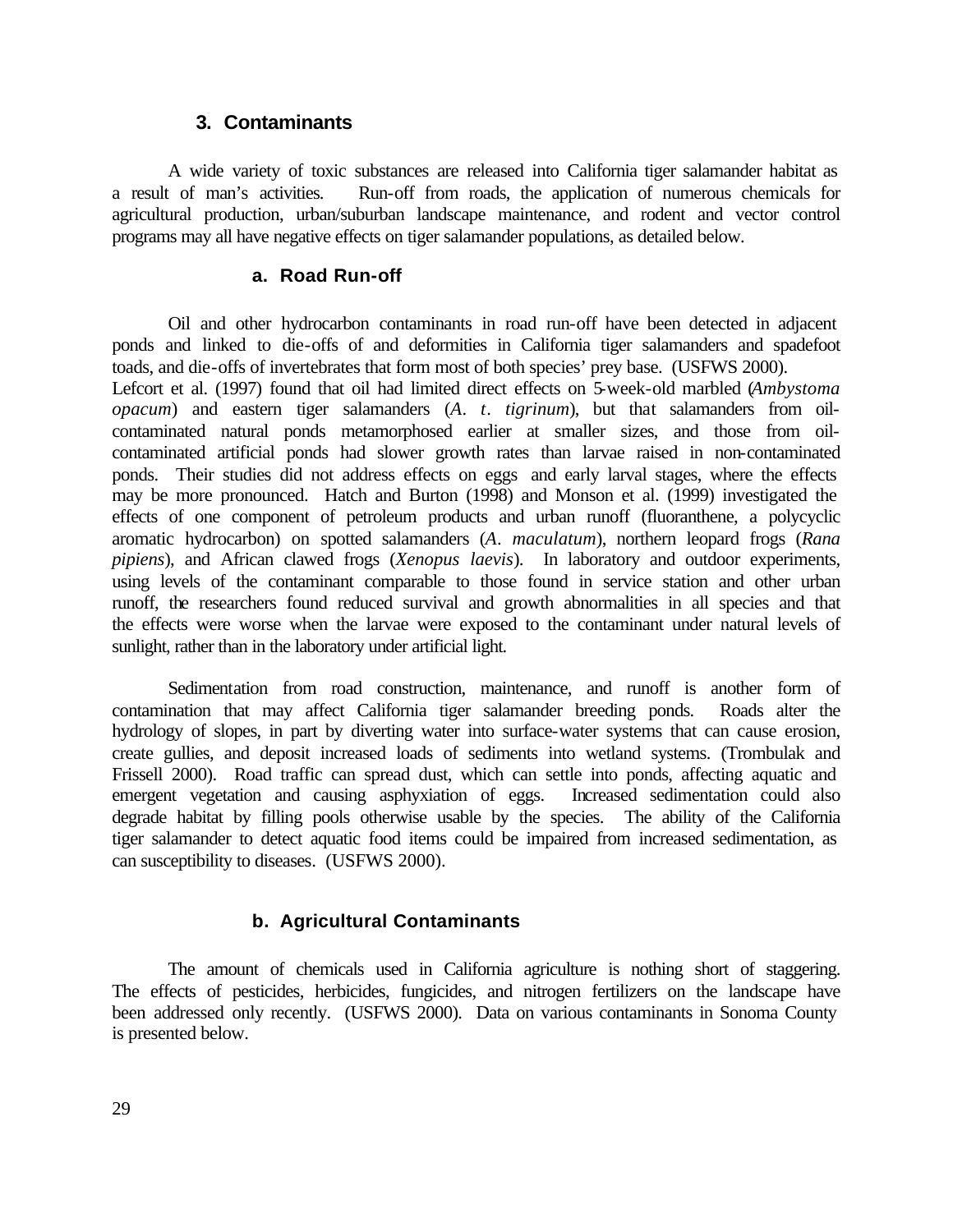In Sonoma County, more than 3.7 million pounds of chemicals were used in 1999 for agricultural pest control (primarily for grape vineyards and apple orchards), structural pest control, landscape maintenance, and right of way maintenance. (CDPR 2001). These chemicals included petroleum oil, methyl bromide, chloropyrifos, metam-sodium, mancozeb, phosmet, oryzalin, and copper sulfate; some of these are extremely toxic to aquatic organisms, including amphibians and the organisms on which they prey. Many more agricultural chemicals may have lethal or sublethal effects on California tiger salamanders; those discussed here provide only a sample of the actual and potential threats.

Nearly one million pounds of petroleum oil was applied as a pesticide over 46,000 acres of fruit orchards in Sonoma County in 1999. (CDPR 2001). The potential effect of oil on salamanders is discussed above in the section on contaminants.

Although test data for amphibian species could not be found, methyl bromide is extremely toxic and is used to kill weeds, insects, nematodes, and rodents. (Salmon and Schmidt 1984). Methyl bromide is moderately toxic to aquatic organisms. Acute toxicity in freshwater fish (bluegill sunfish) occurs at concentrations of 11 mg/L and in saltwater fish (tidewater silversides) at about 12 mg/L. (USNLM 1995a). Methyl bromide is used primarily on grapes in Sonoma County.More than 464,000 pounds of methyl bromide were used in Sonoma County in 1999. (CDPR 2001).

Chloropyrifos is a highly toxic organophosphate insecticide applied as granules, wettable powder, dustable powder, or emulsifiable concentrate. (EXTOXNET 2001). The compound is absorbed through the skin. Amphibians, with their highly permeable skins, absorb the chemical even more readily than mammals. (Id.) General agricultural use of chloropyrifos is considered to pose a serious threat to wildlife. (Id.) More than 51,000 pounds of chloropyrifos was used in Sonoma County in 1999. (CDPR 2001).

More than 19,000 pounds of Metam-sodium, a broad spectrum carbamate used for soil sterilization, were applied to right of ways in Sonoma County in 1999. (CDPR 2001). Metamsodium is extremely toxic to fish. (Meister 1997). Although no test data are available for amphibians, the effects are likely to be similar.

Mancozeb is used to protect many fruit, vegetable, nut and field crops against a wide spectrum of fungal diseases, including potato blight, leaf spot, and scab. (EXTOXNET 2001). Mancozeb is available as dusts, liquids, water dispersible granules, as wettable powders, and as ready-to-use formulations. More than 31,000 pounds of Mancozeb were applied to over 23,000 acres of vineyards in Sonoma County in 1999. (CDPR 2001). Mancozeb is moderately to highly toxic to fish and aquatic organisms. (USNLM 1995a; EXTOXNET 2001). Although no test data are available for amphibians, the effects are likely to be similar.

Phosmet is a non-systemic, organophosphate insecticide used on both plants and animals. It is mainly used on apple trees for control of coddling moth, though it is also used on a wide range of fruit crops, ornamentals, and vines for the control of aphids, suckers, mites, and fruit flies. (EXTOXNET 2001). More than 7,000 pounds of phosmet were applied to apple orchards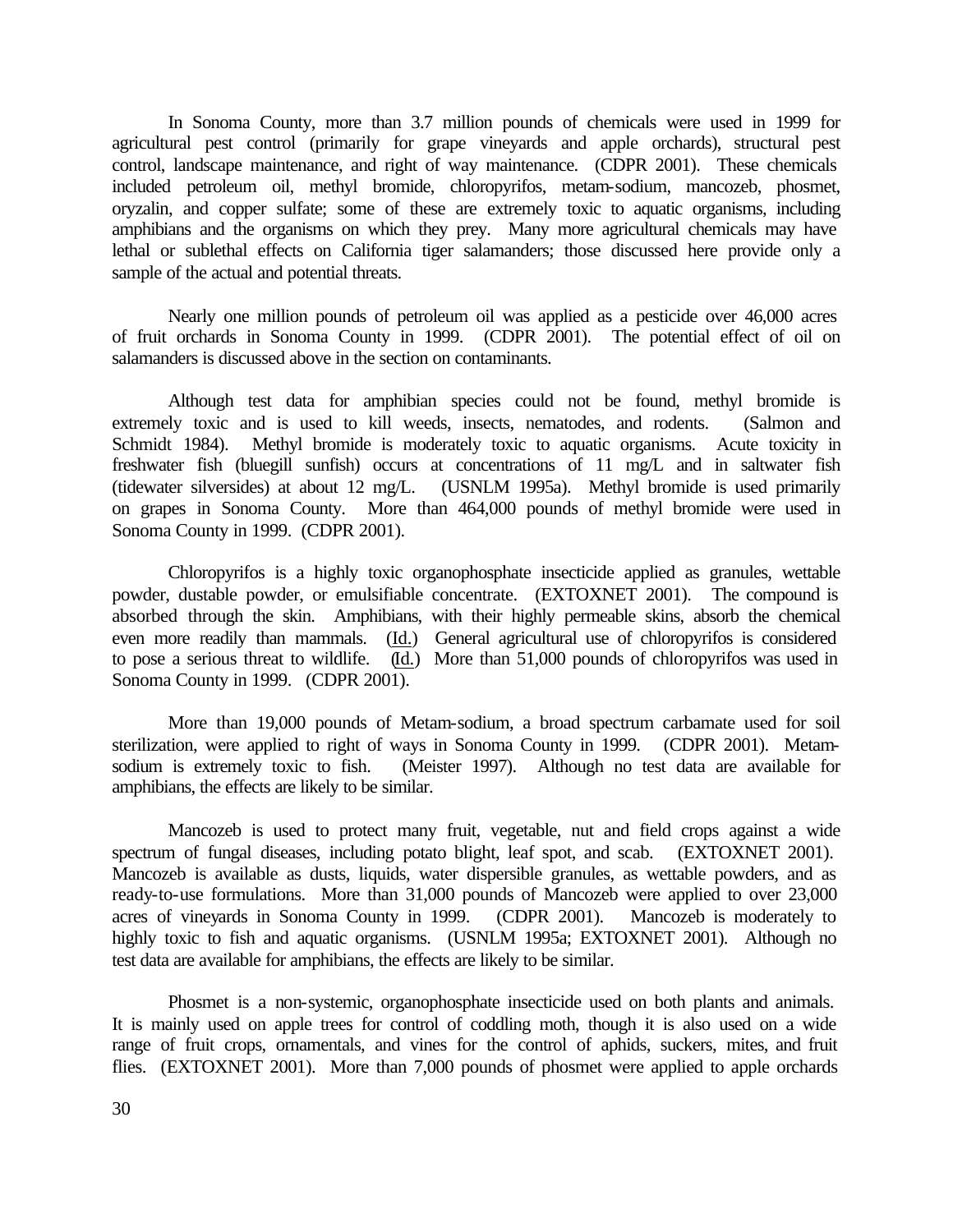in Sonoma County in 1999. (CDPR 2001). Phosmet's toxicity to aquatic organisms is speciesspecific, varying from highly to very highly toxic. The reported 96-hour LC50 values in aquatic invertebrates and crustaceans such as *Daphnia* spp., scuds, and sideswimmers indicate very high toxicity. (Johnson and Finley 1980; EXTOXNET 2001).

Oryzalin is a selective pre-emergence surface-applied herbicide used for control of annual grasses and broadleaf weeds. ( EXTOXNET 2001). It is available in aqueous suspension, dry flowable, and wettable powder formulations. More than 3,000 pounds of oryzalin were applied to right of ways in Sonoma County in 1999. (CDPR 2001). Oryzalin is highly toxic to fish, with reported 96-hour LC50 values of 2.88 mg/L in bluegill sunfish, 3.26 mg/L in rainbow trout, and greater than 1.4 mg/L in goldfish fingerlings. (USNLM 1995b; EXTOXNET 2001). Although no test data are available for amphibians, the effects are likely to be similar.

Copper sulfate is a fungicide used to control bacterial and fungal diseases, it is used as a protective fungicide, and it is also used as an algacide and herbicide. (EXTOXNET 2001). It is available as a dust, wettable powder, or liquid concentrate. More than 2,500 pounds of copper sulfate were used in landscape maintenance in Sonoma County in 1999. (CDPR 2001). Copper sulfate is highly toxic to fish. (Pimentel 1971). Even at recommended rates of application, this material may be poisonous to trout and other fish, especially in soft or acid waters. Its toxicity to fish generally decreases as water hardness increases. Fish eggs are more resistant than young fish fry to the toxic effects of copper sulfate. (Gangstad 1986). Copper sulfate is toxic to aquatic invertebrates, such as crab, shrimp, and oysters. The 96-hour LC50 of copper sulfate to pond snails is 0.39 mg/L at 20 C. Higher concentrations of the material caused some behavioral changes, such as secretion of mucous, and discharge of eggs and embryos. (USNLM 1995b). Although no test data are available for amphibians, the effects are likely to be similar.

Based on the above data, the use of these chemical agents must be considered a major threat to the continued survival of the California tiger salamander. The threat posed by these agents is particularly severe since the remaining populations in Sonoma County are extremely small and heavily impacted by other factors such as habitat fragmentation and road mortality.

#### **c. Rodenticides**

Widespread ground squirrel control programs were begun as early as 1910 and are carried out on more than 4 million ha (9.9 million ac) in California. (Marsh 1987). Several of the chemical currently and/or previously used can be toxic to California tiger salamanders.

One such chemical compound 1080 (sodium fluoroacetate) which extremely toxic to nontarget fish, birds, and mammals (USFWS 2000) and may have contributed to reductions in salamander populations in the areas where it was used. Poisoned grains are the most common method used to control ground squirrels on rangelands, and there is little risk of ingestion by California tiger salamanders. However the use of these grains may impact the California tiger salamanders indirectly if washed into burrows or ponds used by the species.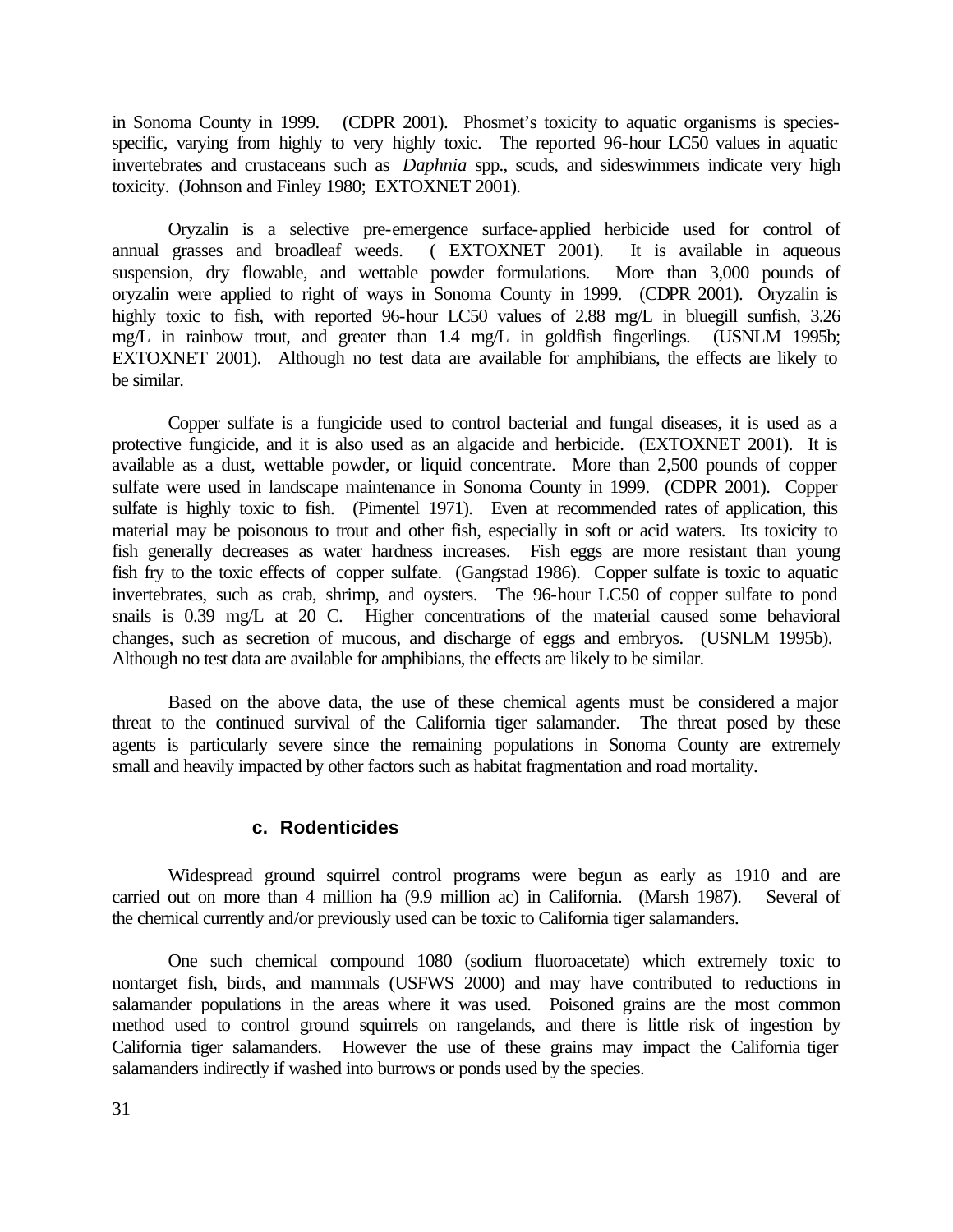Two of the most commonly used rodenticides, chlorophacinone and diphacinone, are anticoagulants that cause animals to bleed to death. They can be absorbed through the skin and are considered toxic to fish and wildlife. (USFWS 2000; EXTOXNET 2001). Zinc phosphide is an acute rodenticide and a restricted material that turns into a toxic gas once ingested. Although the effects of these poisons on California tiger salamanders have not been assessed, use along roadways or railways may result in contamination of salamander breeding ponds, with undetermined effects. Gases, including aluminum phosphide, carbon monoxide, and methyl bromide, can be introduced into burrows either by using cartridges or by pumping. When such fumigants are used, all animals inhabiting the burrow are killed. (Salmon and Schmidt 1984). Since California tiger salamanders spend most of their lives estivating in ground squirrel burrows, this can be a significant source of mortality.

Rodent control activities must be considered a significant threat to the Sonoma County population of the California tiger salamander, especially since remaining populations are small, isolated , and already heavily impacted by other factors such as habitat fragmentation and road mortality.

#### **d. Chemicals used for Mosquito Abatement**

Besides the introduction of mosquito fish, a variety of chemicals are used by mosquito abatement districts. The most toxic compounds, such as DDT, Chlordane, and Organophosphate and Carbamate insecticides were used extensively in the past and may have contributed to the historic decline of the California tiger salamander. These compounds are no longer used and increasing governmental regulation and the spreading resistance of many vector species to existing pesticides has changed the patterns of use of chemical control agents. However, various chemicals that are potentially harmful to the California tiger salamander are still in use, as detailed below.

One technique, used primarily for treehole mosquito control is known as ultra-low volume (ULV) spray. A small quantity of the pesticide is atomized into micron size particles and broadcast in a fog that drifts into sites where the adult mosquitoes hide. In recent years the use of vehicle-mounted units has decreased in favor of small, hand-carried dispersal units. This allows a more precise application of the pesticide. The pesticide used for ULV spraying is pyrethrum (sold as Pyrocide®), a naturally occurring substance harvested from two species of Old World chrysanthemums, or pyrethrum flowers. This material is the least toxic available for mosquito control, and it degrades into non-toxic by-products within 4 to 6 hours after spraying.

Larvicidal oils have been used for mosquito control for more than a century. The Marin/Sonoma district uses Golden Bear 1111®, a light viscosity oil that spreads quickly and evenly over the water surface, preventing larvae and pupae from obtaining oxygen through the surface film. The effects of oil applications on the salamander prey base have not been quantified.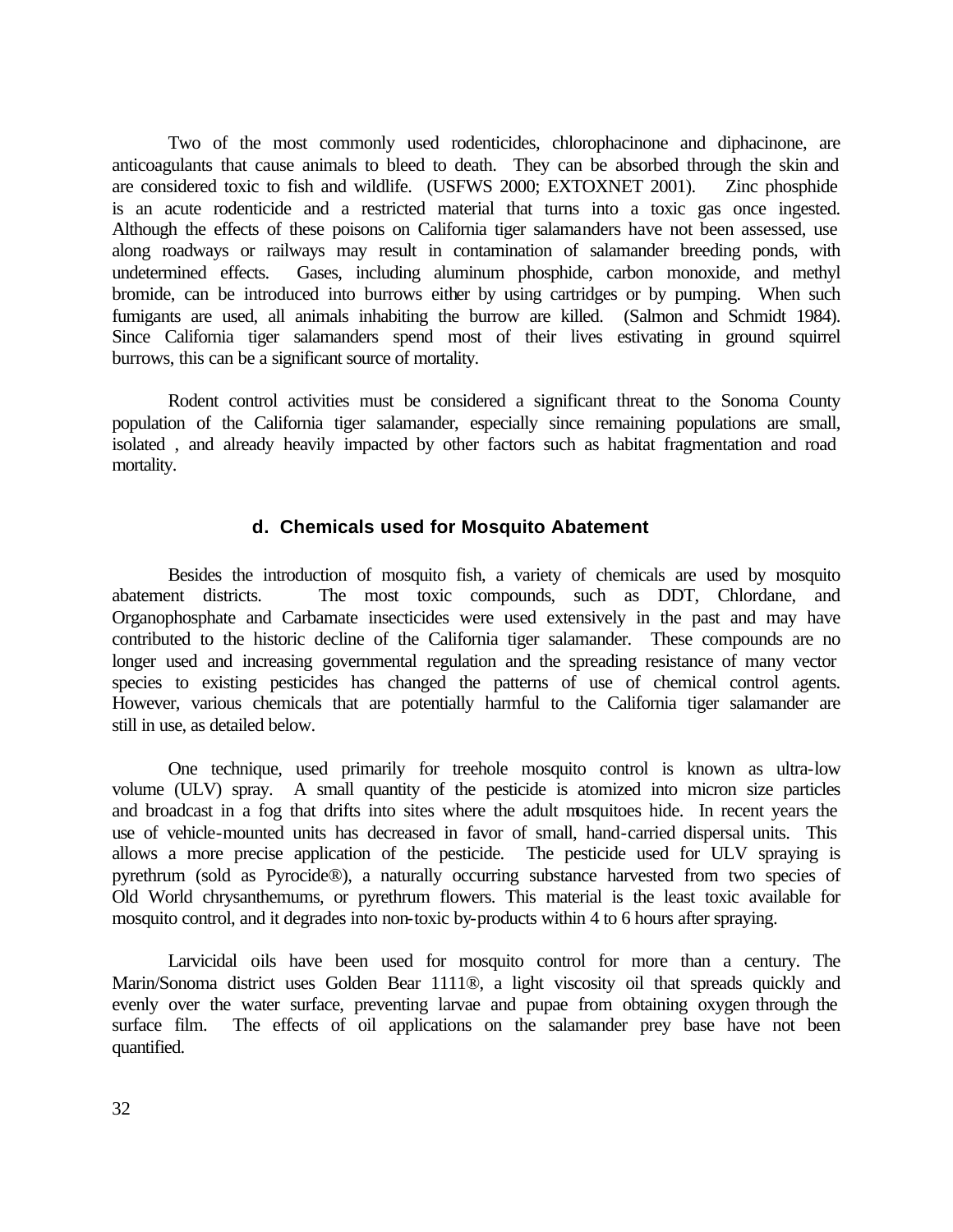A commonly used method to control mosquitoes, including in Sonoma County (MSMVCD 2001), is the application of methoprene (sold under the name Altosid®), which increases the level of juvenile hormone in insect larvae and disrupts the molting process. Lawrenz (1984-85) found that methoprene (Altosid SR- 10) retarded the development of selected crustacea that had the same molting hormones ( i.e., juvenile hormone) as insects and anticipated that the same hormone may control metamorphosis in other arthropods. Because the success of many aquatic vertebrates relies on an abundance of invertebrates in temporary wetlands, any delay in insect growth could reduce the numbers and density of prey available. (Lawrenz 1984- 85). The use of methoprene thus could have an indirect adverse effect on the California tiger salamander by reducing the availability of prey.

In more recent studies, although methoprene did not cause increased mortality of gray treefrog (*Hyla versicolor*) tadpoles (Sparling and Lowe 1998), it caused reduced survival rates and increased malformations in northern leopard frogs (*Rana pipiens*) (Ankley et al. 1998) and increased malformations in southern leopard frogs (*R*. *utricularia*). (Sparling 1998). Blumberg et al. (1998) also correlated exposure to methoprene with delayed metamorphosis and high mortality rates in northern leopard and mink (*R*. *septentrionalis*) frogs. Methoprene appears to have both direct and indirect effects on the growth and survival of larval amphibians. Other insecticides, for example temephos have caused reductions in the growth rates of gray treefrog tadpoles, increased mortality rates in green frog (*R*. *clamitans*) tadpoles (Sparling and Lowe 1998), and increased mortality rates in southern leopard frogs. (Sparling 1998). Few data are available on the effects of most insecticides on salamanders.

Another agent used for bacterium *Bacillus thuringensis israeli* (Bti) is used in Sonoma County for mosquito control (MSMVCD 2001). When the bacteria Bti encysts, it produces a protein crystal toxic to mosquito and midge larvae. Once the bacteria has been ingested, the toxin disrupts the lining of the larvae's intestine. It has no effect on a vast array of other aquatic organisms except midges in the same habitat. Bti strains are sold under the names Bactimos®, Teknar® and Vectobac®. Its effects on the salamander prey base have not been quantified.

Mosquito abatement agents should be considered a significant threat to the Sonoma County population of the California tiger salamander, especially since remaining populations are small, isolated, and already heavily impacted by other factors such as habitat fragmentation and road mortality.

#### **e. Urban and Suburban Landscaping Contamination**

Fertilizers and pesticides used for urban and suburban landscaping can also harm California tiger salamander populations. These chemicals run off into streams and ponds and can affect whatever California tiger salamander habitat may remain in such areas. Golf courses are often suggested by development interests as an ideal solution to open-space mitigation for animals, since they are open space, often have ponds, and are free from automobile traffic. (Shaffer et al. 1993). However, golf courses have enormous loads of fertilizers and pesticides, and burrowing rodent populations are normally completely removed, eliminating California tiger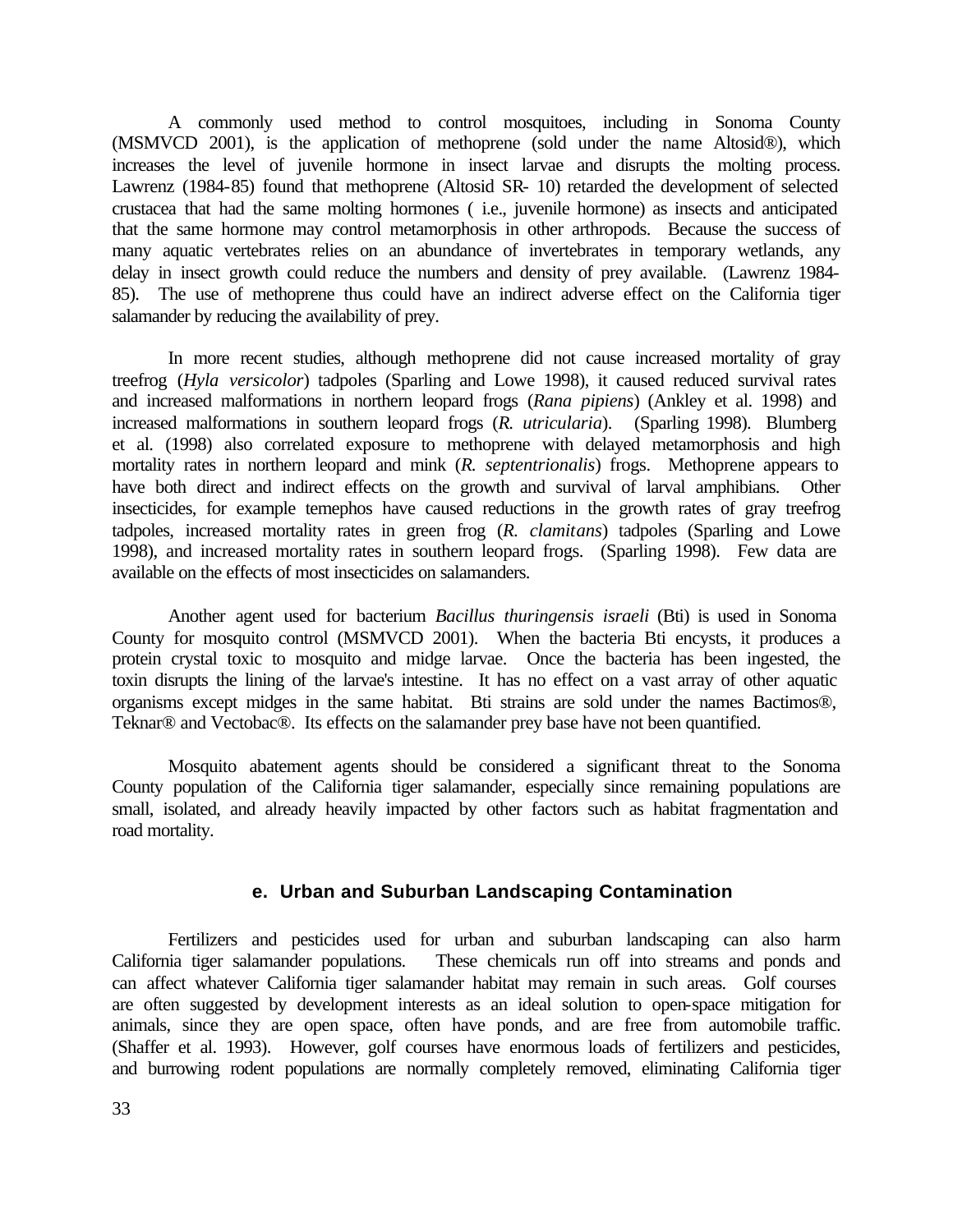salamander upland habitat in the process. Shaffer et al. (1993) reported that they had never found a living California tiger salamander on a golf course, but rather regard golf courses as potentially damaging to surrounding California tiger salamander habitat.

## **4. Rodent Control**

California tiger salamanders spend much of their lives in underground retreats, typically in the burrows of ground squirrels and gophers. (Loredo et al. 1996; Trenham 1998a). Because California tiger salamanders have poor burrowing abilities, burrowing rodent populations are an essential component of California tiger salamander habitat. Active ground squirrel colonies probably are needed to sustain tiger salamanders because inactive burrow systems become progressively unsuitable over time. Loredo et al. (1996) found that burrow systems collapsed within 18 months following abandonment by or loss of the ground squirrels. Although the researchers found that California tiger salamanders used both occupied and unoccupied burrows, they did not indicate that the salamanders used collapsed burrows.

Widespread ground squirrel control programs were begun as early as 1910 and are currently carried out on more than 4 million ha (9.9 million ac) in California. (Marsh 1987). In some primarily agricultural counties, the ground squirrel population has been reduced and maintained at perhaps 10 to 20 percent of the carrying capacity. Rodent control programs are also conducted by individual landowners and managers on grazing, vineyard, and crop production lands. (USFWS 2000).

In addition to possible direct effects of rodent control chemicals, discussed *supra*, control programs probably have an adverse indirect effect on California tiger salamander populations. Control of ground squirrels could significantly reduce the number of burrows available for use by the species. (USFWS 2000). Because the burrow density required to support California tiger salamanders in an area is not known, the loss of burrows as a result of control programs and its affect on salamanders cannot be quantified at this time. However, Shaffer et al. (1993) believe that rodent control programs may be responsible for the lack of California tiger salamanders in some areas, such as Altamont Pass.

Rodent control activities must be considered a significant threat to the Sonoma County population of the California tiger salamander, especially since remaining populations are small, isolated , and already heavily impacted by other factors such as loss of habitat, habitat fragmentation, and road mortality.

# **5. Livestock Grazing**

Livestock grazing by domestic cattle, sheep, and horses has occurred within the range of the California tiger salamander since Europeans first arrived. Because lands used for grazing constitute some of the largest remaining areas of habitat for the California tiger salamander, the impression that livestock grazing in some cases may have positive, or at least neutral, effects on the California tiger salamander is understandable. On the one hand, light grazing does appear to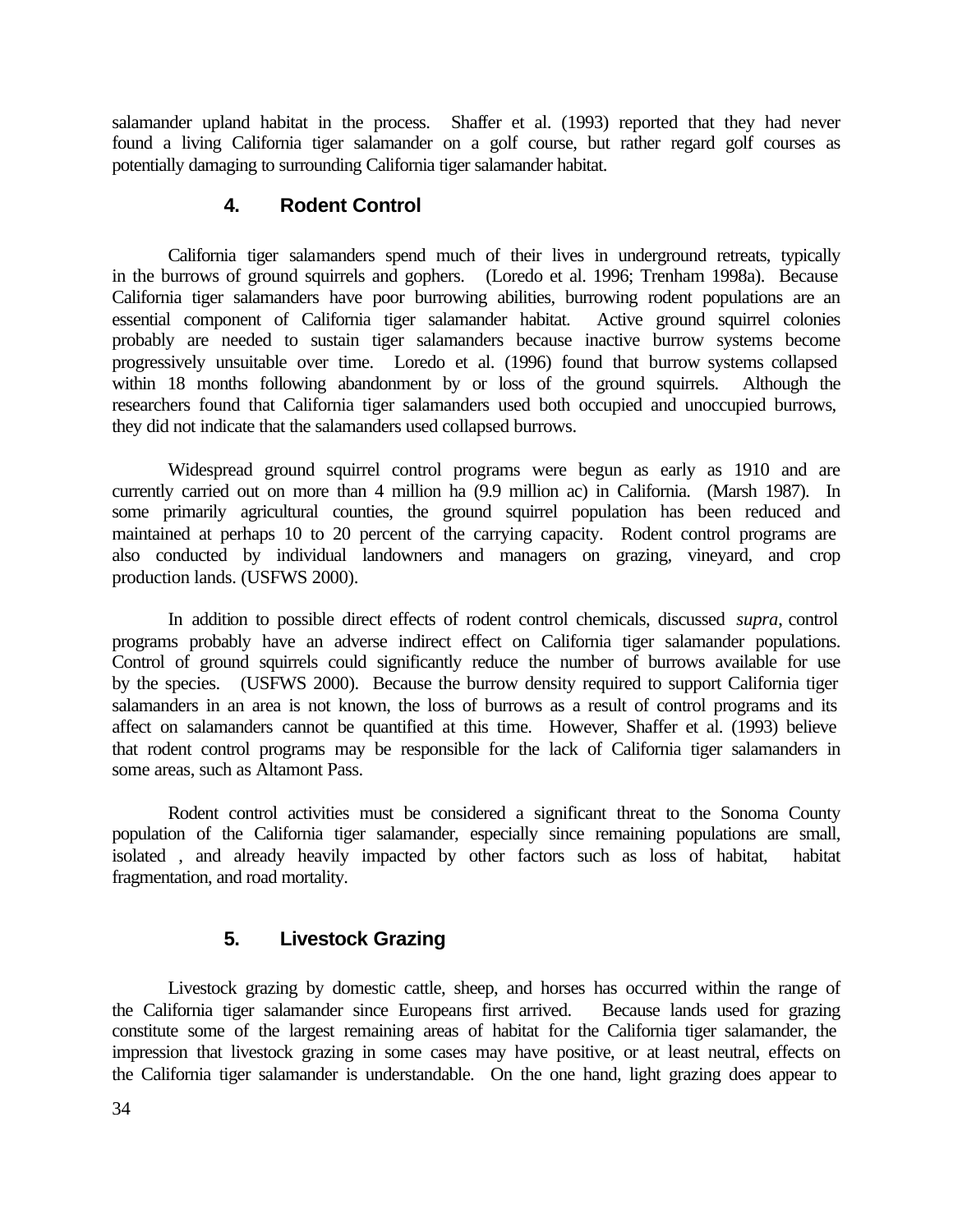be compatible with the persistence of California tiger salamander populations. It may even be true that in the absence of native ungulates, which have been eliminated in nearly all areas of the state by domestic livestock, light grazing does crop vegetation, improving habitat for ground squirrels. Relatively healthy populations of California tiger salamanders appear able to withstand mortality sustained due to trampling of individuals and burrows by livestock. However, it is important to recognize that livestock grazing alters the natural habitat and that intensive grazing does pose a significant threat to California tiger salamander populations.

The natural vernal pool habitat of the California tiger salamander can be destroyed by intensive grazing. Intensive livestock grazing alters natural hydrological patterns by extensively terracing hillsides, compacting the soil and stripping the vegetative cover. Soil disturbance in naturally occurring vernal pools could increase percolation rates and shorten the duration of pool life enough so that California tiger salamanders could no longer metamorphose successfully in those pools. (Jennings and Hayes 1994). Cattle can drink large quantities of water, sometimes causing temporary pools to dry faster than they otherwise would and possibly causing breeding pools to dry too quickly for salamanders to be able to metamorphose. (USFWS 2000).

California tiger salamanders have been found to be either absent or found in low numbers in portions of pools that were heavily trampled by cattle. (Id.) Continued trampling of a pond's edge by cattle can increase the surface area of a pond and may increase water temperature, accelerate the rate of evaporation, and thus reduce the amount of time the pond contains water. (Id.)

The reduction in water quality caused by cattle excrement may negatively affect salamanders, mainly by increasing potentially detrimental nitrogen levels. High nitrogen levels have been associated with blooms of deadly bacteria, and silt has been associated with fatal fungal infections. (Id.) Worthylake and Hovingh (1989) reported on repeated die-offs of tiger salamanders (*Ambystoma tigrinum*) in Desolation Lake in the Wasatch Mountains of Utah. Affected salamanders had red, swollen hind legs and vents, and widespread hemorrhage of the skin and internal organs. The researchers determined that the die-offs were due to infection with the bacterium *Acinetobacter*. The number of bacteria in the lake increased with increasing nitrogen levels as the lake dried. The nitrogen was believed to come from both atmospheric deposition and waste from sheep grazing in the watershed. (Worthylake and Hovingh 1989).

### **6. Water Draw Downs**

Many ponds which are used or could be used by California tiger salamanders are subject to draw downs for various uses including irrigation, frost control, and flood control. Draining of these water bodies can have a two-fold effect to California tiger salamander inhabiting these ponds: (1) Salamander larvae and adults may be sucked into the pump mechanism during drawdowns for frost control, killing them in the process, and (2) ponds may be subject to premature drying in the spring and summer, resulting in the stranding of larvae before they are able to metamorphose. (Barry and Shaffer 1994; USFWS 2000). This two-fold problem was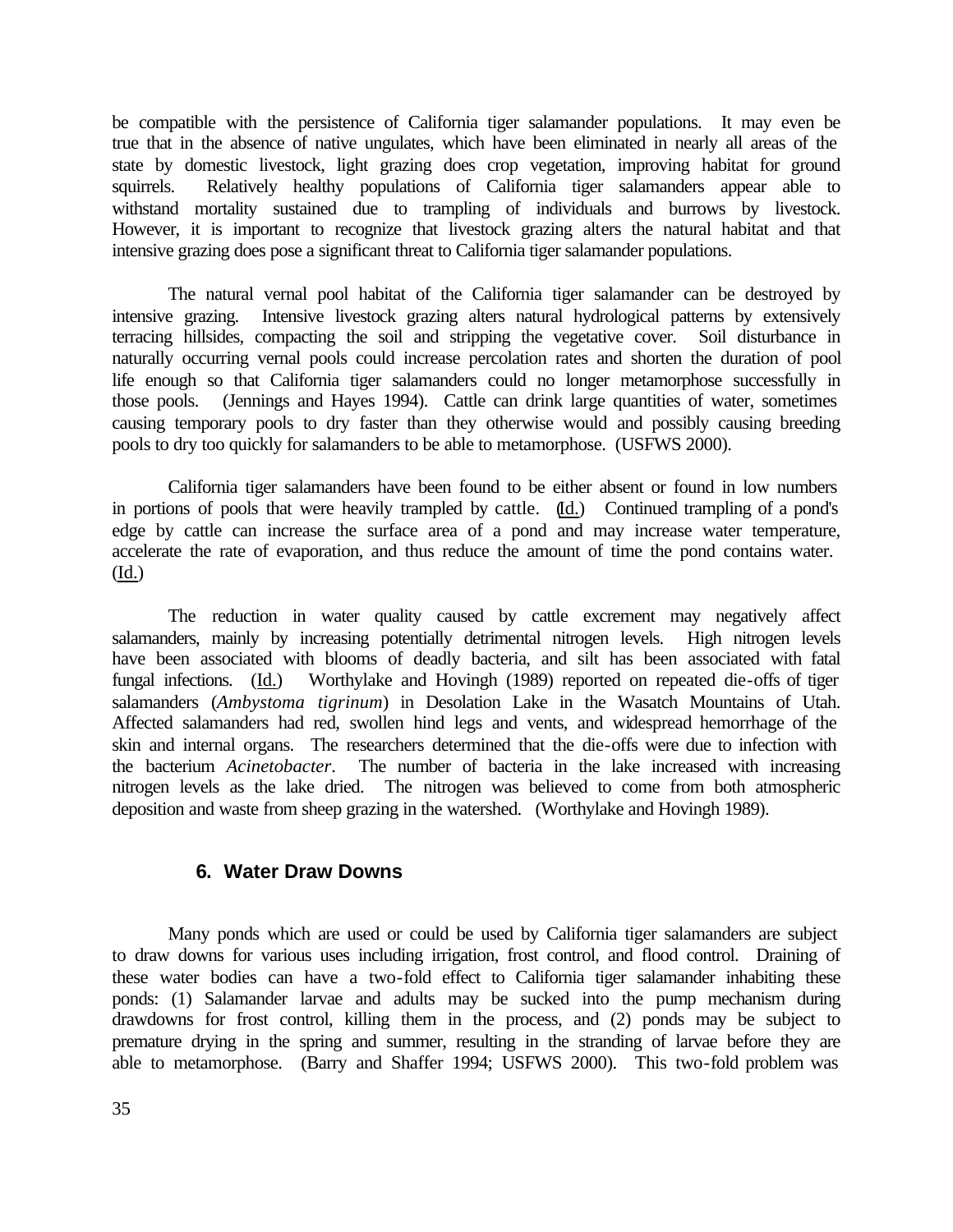documented for the Lagunitas population by Barry and Shaffer (1994) but it undoubtedly affects other populations as well.

#### **8. Vandalism**

The Sonoma County population of the California tiger salamander exists in an area that is heavily populated and becoming more so every day. Vandalism and other human impacts must be considered a serious threat to the species, given the fact that virtually every remaining population is surrounded by or adjacent to residential development. For example, an adult California tiger salamander was killed by an elementary school student at Southwest Community Park. (Dave Cook, pers. comm.).

As a practical matter, the habitat of the California tiger salamander has very little protection. Breeding pools can be filled or graded, and upland habitat can be disked and plowed quite easily by landowners who are hostile to the endangered species on their property. USFWS has faced this issue before with other species such as the San Bernardino kangaroo-rat (*Dipodomys merriami parvus*). (63 Fed. Reg. 3835). The only sensible solution to the threat is a prompt emergency listing of the California tiger salamander, coupled with a concerted public education campaign.

Because potential vandalism must be considered a serious threat to the Sonoma county population of the California tiger salamander, this petition has not presented known localities of the species, but rather has shown the general areas where the species still persists.

# **D. The Inadequacy of Current Regulatory Mechanisms**

# **1. Federal Designation as a Candidate Species under the Endangered Species Act**

On April 18, 1994 the USFWS published a 12-month finding on a citizen petition to list the species submitted by Dr. H. Bradley Shaffer. The finding concluded that listing of the California tiger salamander was warranted but precluded by higher priority listing actions. (USFWS 1994). At the same time, the species was designated a Candidate 1 species, indicating that sufficient information was currently on file with the USFWS to warrant listing.

The Candidate listing provides no formal protection to the species. Neither the protections of Section 9 of the ESA (prohibiting "take" of the species) nor the protections of Section 7 (requiring all federal agencies to insure that their activities do not jeopardize the continued existence of the species) apply to Candidate species. Candidate species will not have critical habitat designated, nor do they receive recovery plans.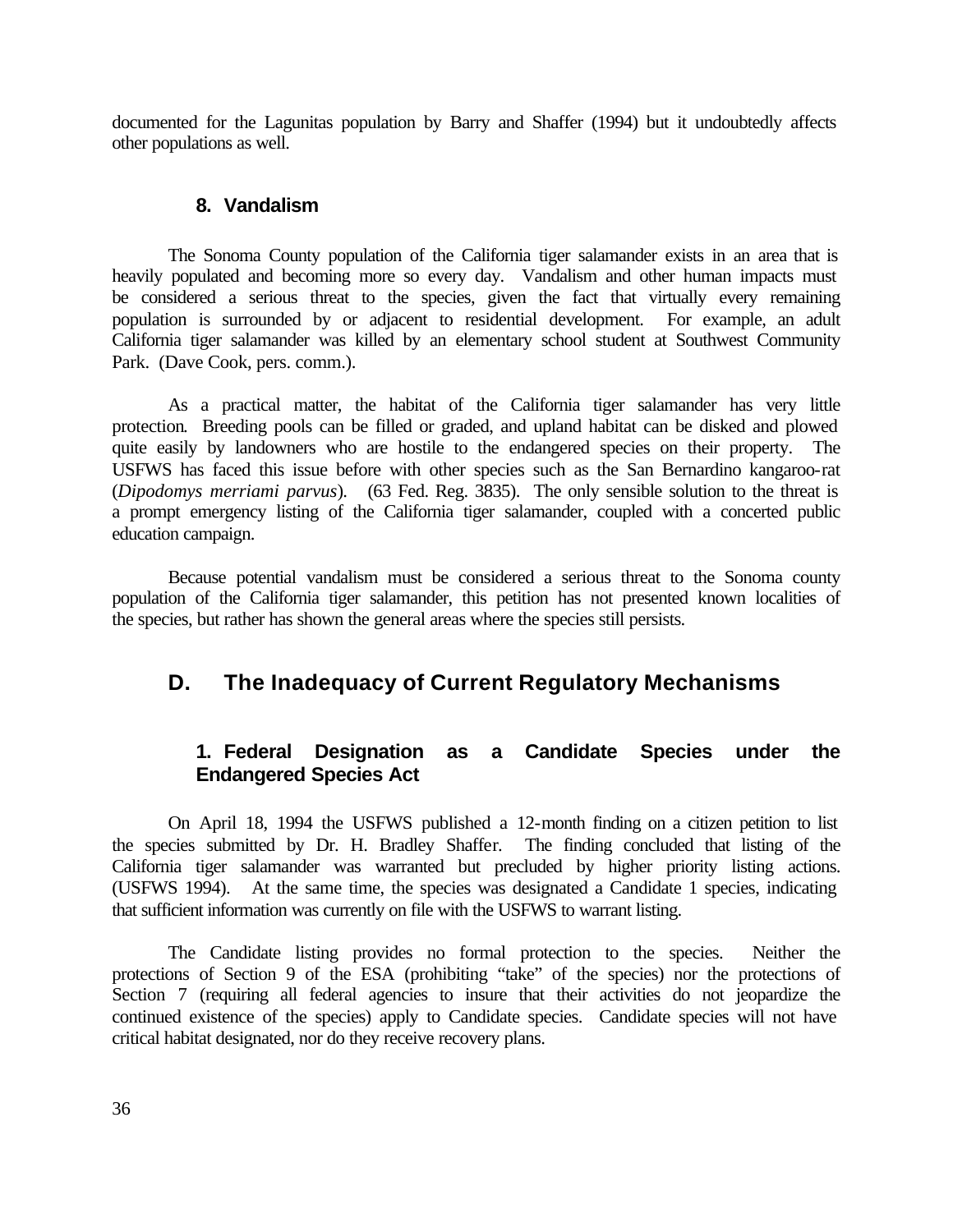The stated purpose of the Candidate designation is to allow landowners and other project proponents to plan early for the protection of species that are not yet listed but are likely to become listed in the future. Some Habitat Conservation Plans, completed under Section 10 of the ESA by project proponents in order to obtain a permit for take of species that would otherwise be prohibited under Section 9, do contain some mitigation for Candidate Species. In addition, the USFWS does encourage federal agencies to consider Candidate Species during Section 7 consultation. However, these informal protections are implemented only at the discretion of the landowner and do not provide sufficient protection for the California tiger salamander.

#### **2. Federal Endangered Listing of the Santa Barbara Population**

On January 19, 2000, the Santa Barbara County population of the California tiger salamander was listed as an endangered species on an emergency basis. Emergency listing is effective for only 240 days, and so, on September 21, 2000, the USFWS published a final rule listing the Santa Barbara population as endangered. (USFWS 2000). The protections of the federal ESA apply only to the Santa Barbara population, however, and provide no protection for the Sonoma County population.

# **3. Federal Listing of Other Species Within the Range of the California Tiger Salamander**

Cook and Northen (2001) provide a succinct summary of why federal protection for other species is inadequate to protect the Sonoma County Population of the California tiger salamander:

State and federal regulations that protect wetlands and endangered vernal pool plant species (e.g., *Lasthenia burkei*¸ *Blennosperma bakeri*, and *Limnanthes vinculans*) have been inadequate to protect CTS and may negatively affect this species. These plants occur in vernal pools with shallow waters or along the margins of deeper pools. A common practice is to mitigate for the loss of wetlands with endangered plants by constructing artificial pools that maximize habitat for these species. This design approach often results in the construction of densely clustered artificial pools with shallow depths. Shallow artificial pools dry quickly and are not suitable breeding sites for CTS. In addition, artificial pools constructed in grasslands have the negative effect of eliminating terrestrial CTS habitat. (Cook and Northen 2001).

In addition to these reasons, protection of vernal pool species is inadequate to protect the California tiger salamander because protection of this species requires the preservation of both terrestrial and breeding habitat.

### **4. Section 404 of the Clean Water Act Does Not Provide Adequate Protection**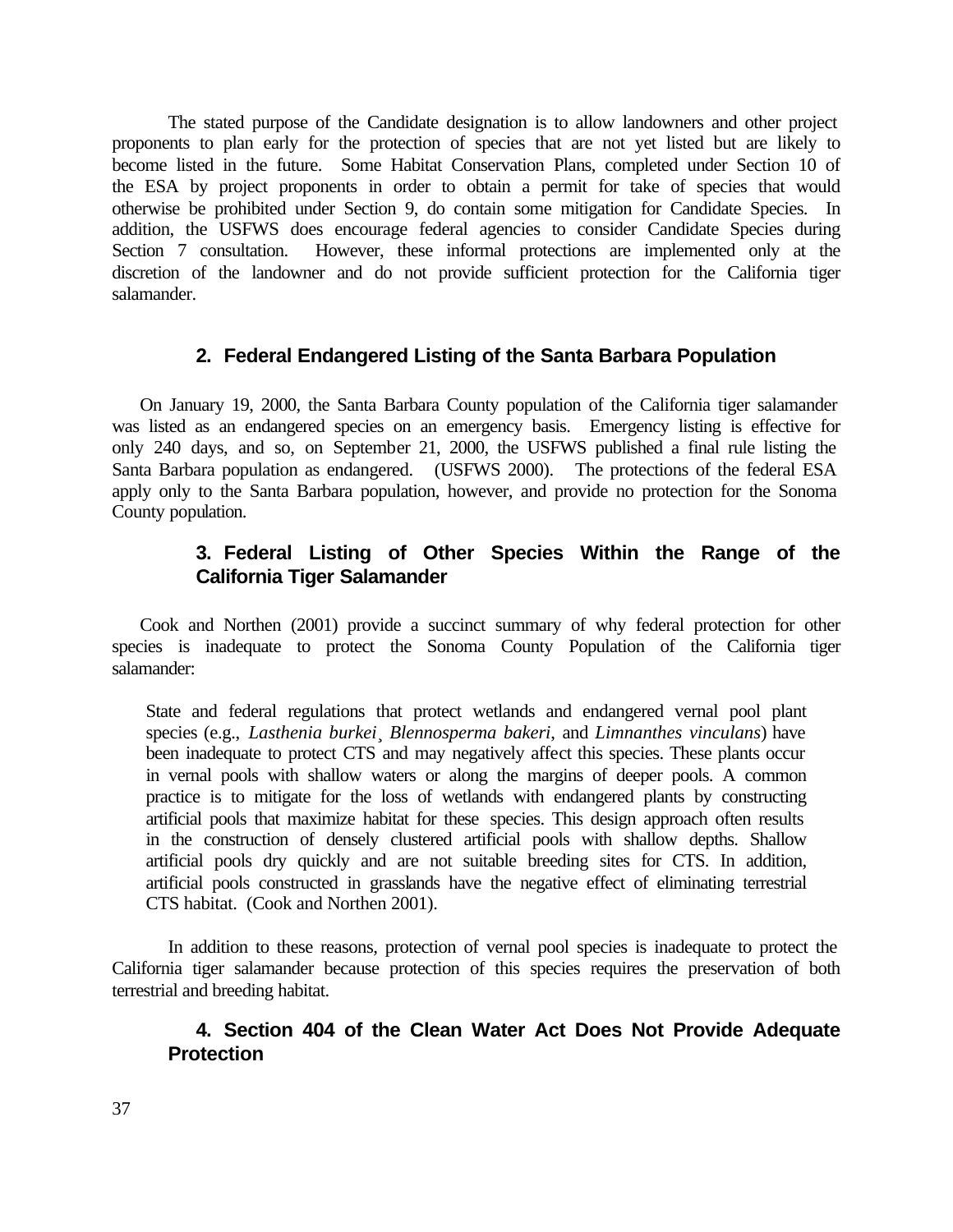Under Section 404 of the Clean Water Act, 33 U.S.C. §§ 1251 et seq., any individual or entity that wishes to fill waters of the U.S. must obtain a permit from the U.S. Army Corps of Engineers ("ACOE"). "Waters of the U.S." includes vernal pools.<sup>1</sup> (33 CFR 328.3). The individual permitting process requires an analysis of the cumulative impact to wetlands, and sometimes results in the specification of conditions or mitigation measures in order to obtain the permit. However, the Section 404 program has not been successful in protecting California's verna pools. This is due in part because the ACOE's implementation of the individual permitting process has simply permitted too much development. The ACOE's Nationwide Permitting Program is designed such that it routinely allows the destruction of small pools that support or could support California tiger salamanders.

Under Nationwide Permit 26, in effect until July 6, 2000, all projects that destroyed less than 10 acres of isolated or headwater wetlands (e.g. vernal pools) were processed through a separate, much less stringent process. Under this permitting scheme, destruction of less than one acre of wetlands was considered automatically permitted. Most vernal pools in Sonoma County are far less than one acre in size, and all known California tiger salamander breeding pools are less than one acre. (Dave Cook, pers. comm.). For permits that would destroy between one and ten acres of wetlands, the ACOE would circulate a "predischarge notification" to the USFWS and other interested parties to determine whether an individual permit should be required or whether the project should be automatically permitted. While the ACOE retained discretion to require an individual permit if the resources involved were particularly important, in practice the ACOE virtually never required an individual permit for any project covered under Nationwide Permit 26 unless a federally listed species was involved. (59 Fed. Reg. 48150). In addition, the discontinuous distribution of vernal pools has allowed landowners to intentionally subdivide projects so as to obtain automatic permitting under Nationwide Permit 26. (Id.)

On March 6, 2000, in response to a lawsuit by the Natural Resources Defense Council, the ACOE published in the Federal Register a final rule that replaced Nationwide Permit 26. The final rule purported to increase environmental protections for wetlands by decreasing the amount of wetlands that can be destroyed with an automatic permit to ½ acre (over 43 pools with a surface area of 500 square feet could fit within ½ acre), and by adding additional restrictions on the new Nationwide Permits for activities in the 100-year floodplain, impaired waters, and critical resource waters. The new scheme took effect July 6, 2000, but due to various grandfather clauses it may take up to a year for all projects to be permitted under the new scheme. (65 Fed. Reg. 12818).

The new and modified  $NWPs^2$  authorize many of the same activities that NWP 26 authorized, but are activity-specific. The maximum acreage limits of most of the new and

<sup>&</sup>lt;sup>1</sup> The effect of the recent US Supreme Court decision of *Solid Waste Association of Northern Cook Counties v. United States Corps of Engineers*, issued on January 9<sup>th</sup>, 2001 may not be fully known for some time. It is possible that in the future the ACOE will no longer assert jurisdiction over all or some vernal pools in California. If the ACOE does not assert jurisdiction over vernal pools occupied by the California tiger salamander, the species will receive no protection under the Clean Water Act.

<sup>&</sup>lt;sup>2</sup> New NWPs 39, 41, 42, and 43, and modifications to NWPs 3, 7, 12, 14, 27, and 40 replace NWP 26 (65 FR 12817).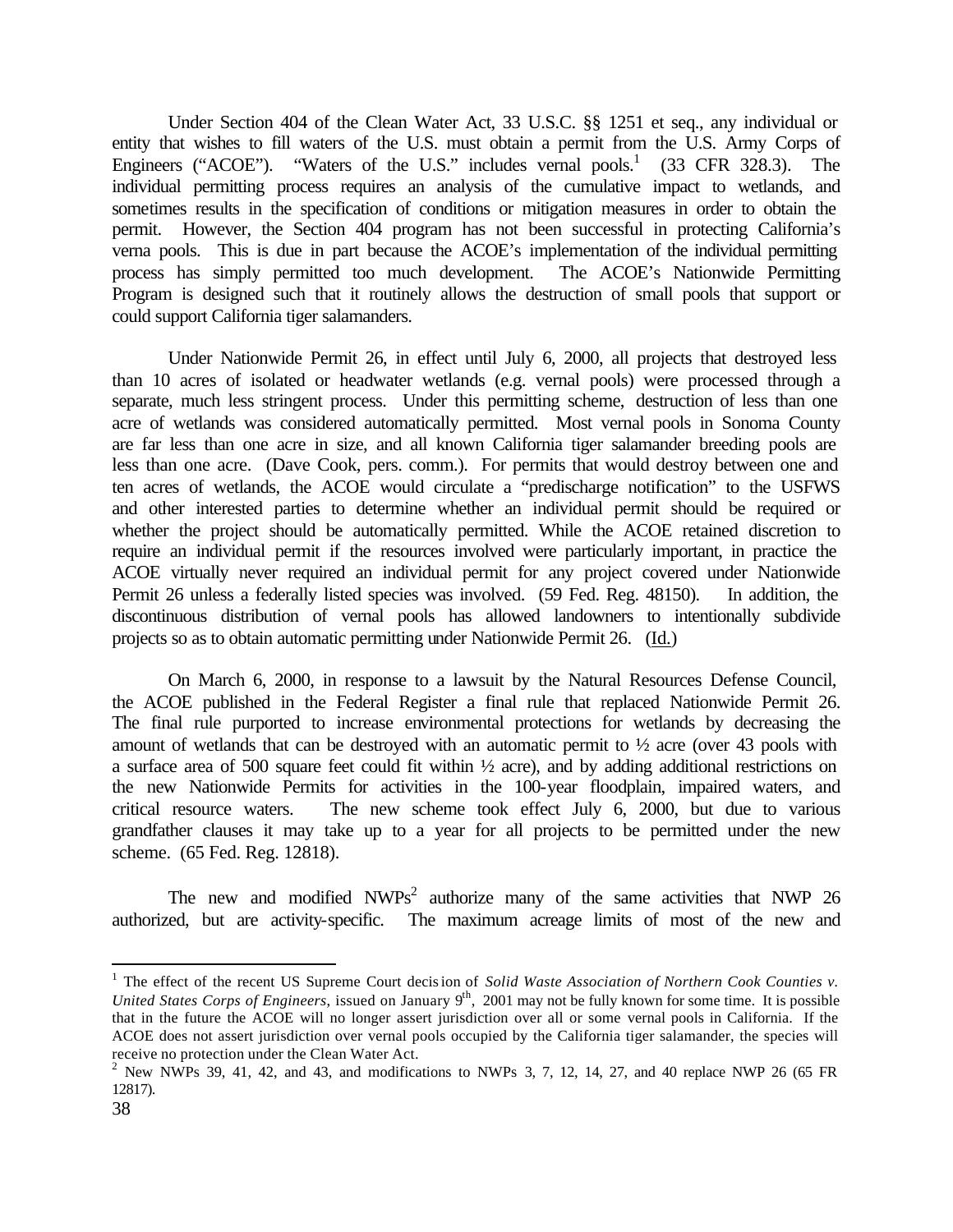modified NWPs is 0.2 ha (0.5 ac). Most of the new and modified NWPs require notification to the District Engineer for activities that result in the loss of greater than 0.04 ha (0.1 ac). These permits thus authorize less fill than the previous NWP 26.

Under several of the NWPs that authorize activities that might impact California tiger salamanders, the filling of less than 0.04 ha (0.1 ac) of isolated waters can be undertaken without notifying the Corps of the proposed activity unless a listed species or designated critical habitat might be affected or is in the vicinity of the project. (NWP General Condition 11). However, the determination of the potential presence of and/or impacts to listed species or designated critical habitat is left to the applicant, who may not have sufficient expertise to make such a determination.

Under several NWPs, if the activity will affect between 0.04 and 0.2 ha (0.1 and 0.5 ac) of wetlands, an applicant is required to notify the Corps, but the Corps is not required to notify resource agencies unless the project may affect a listed species or designated critical habitat. Because vernal pools are often small and scattered across the landscape, projects, even very large development projects that fill hundreds of vernal pools, can be authorized under NWPs. Numerous small projects in a given area also could be authorized, cumulatively resulting in the loss of significant amounts of wetland and associated upland habitats, with significant negative effects on local and regional biodiversity. (Semlitsch and Brodie 1998).

Projects affecting more than 0.2 ha (0.5 ac) of isolated waters also can be authorized under NWPs after the Corps circulates a pre-construction notification (PCN) to the USFWS and other resource agencies for review and comments. For such projects, the Corps can place special conditions requiring minimization of impacts and/or compensatory mitigation on authorizations granted under NWPs. The Corps must require an individual permit for these projects if it determines the project will have more than minimal individual or cumulative effects. However, the Corps generally is reluctant to withhold authorization under NWPs unless a listed threatened or endangered species is known to be present.

An individual permit is required for projects that do not qualify under the terms of a General Permit, and for projects that are determined by the Corps to have greater than minimal impacts or to be contrary to the public interest. Individual permits are subject to review by the USFWS, other resource agencies, and the public. When the USFWS reviews the permit, they may recommend measures to avoid, minimize, or mitigate losses. In some cases, compensatory mitigation (e.g., the creation of artificial wetlands) is incorporated in the Corps permit as a Special Condition. However, problems associated with such compensatory measures often However, problems associated with such compensatory measures often decrease or eliminate the habitat value for salamanders at the sites. (DeWeese 1994).

The creation of artificial wetlands and ponds as breeding habitat for California tiger salamanders has been used as a compensatory mechanism for the loss of natural wetlands and pools. However, the long term viability and suitability of artificially created wetlands has not been established. In 1994, the USFWS completed a report evaluating 30 wetland creation projects authorized through the Corps of Engineers section 404 program. (Id.) Twenty-two projects ranged in age from three to five years old, and eight projects were greater than five years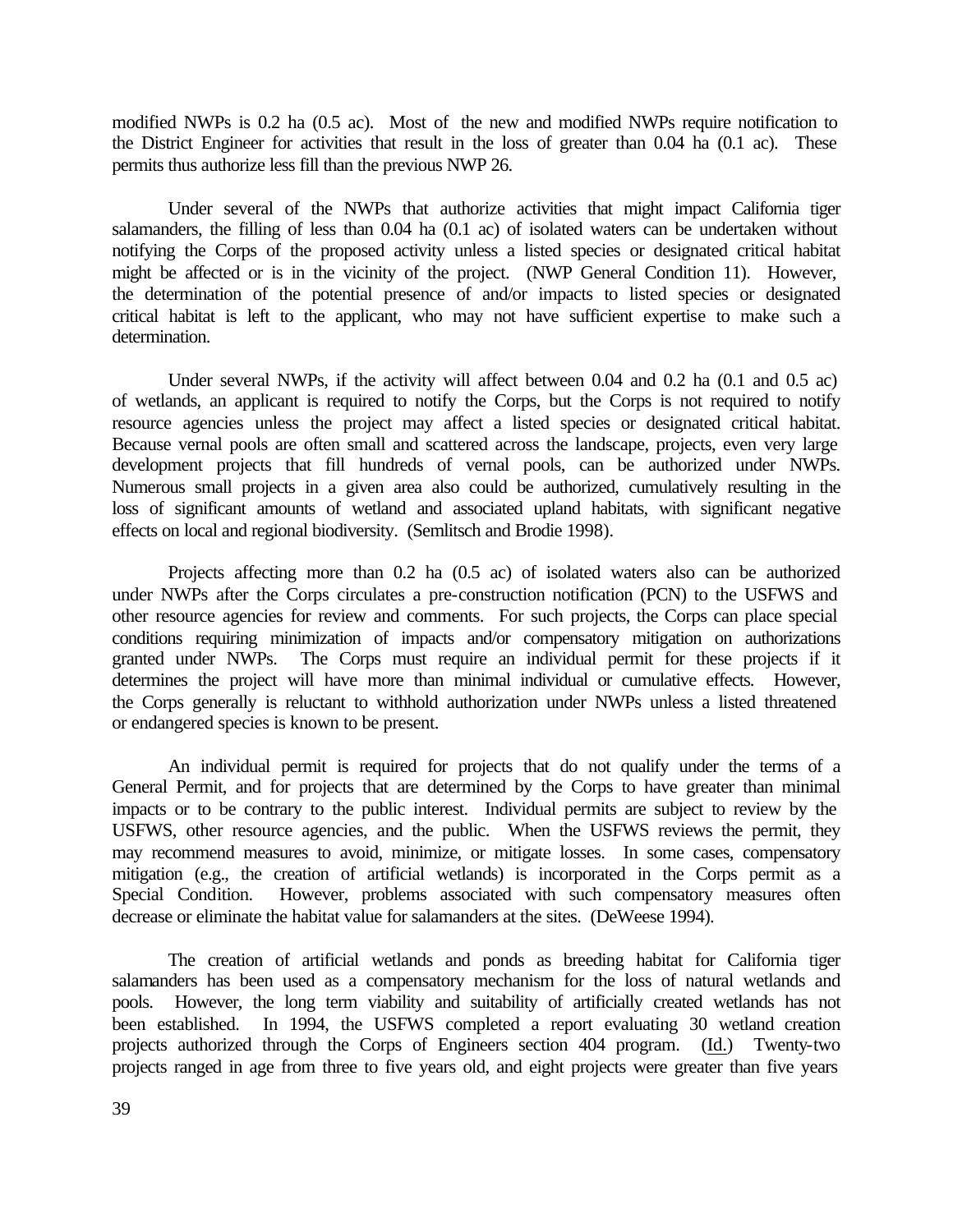old at the time of the study. The USFWS found that, although it appeared the goal of "no net loss of acreage" was being met or exceeded, the value of the habitat created, which included the local wildlife species that would be expected to use the habitat, was low. This was especially the case for vernal pools and seasonal wetlands that had a value of only 20 and 40 percent (respectively) of what existed previously. Particular problems were noted for these habitat types, which often were inundated (flooded) for longer than natural systems or more frequently. The study concluded that, of the 600 ac (243 ha) of proposed mitigation, half were meeting less than 75 percent of the mitigation conditions. Mitigation and compensation for impacts to larger wetlands under section 404 have failed to reduce threats to California tiger salamanders. In addition, Cook and Northen (2001), as discussed above, have pointed out that mitigation for other vernal pool species can actually have an adverse affect on the California tiger salamander.

Another obstacle to protecting the California tiger salamander is that the ACOE usually confines its evaluation of impacts to the actual wetlands themselves, and ignores impacts to upland areas. Preservation of existing pools without protection of large blocks of suitable uplands is unlikely to result in the persistence of viable salamander populations because the salamanders require both aquatic and upland habitats during their life cycle. California tiger salamanders spend as much as 95% of their life in uplands. (Dave Cook, pers. comm.). Thus, even with the new limits on filling of wetlands, section 404 is unlikely to provide sufficient protection of small isolated wetlands and the surrounding watersheds. One review of ambystomatid salamander studies reported that 100 percent of post-breeding adults and newly metamorphosed juveniles were found outside the federally delineated wetland boundary. (Semlitsch and Brodie 1998). Therefore, impacts to uplands and mitigation for upland habitat losses usually are not addressed by the Corps.

In addition to the problems discussed above, many agricultural and farming practices such as overgrazing and discing destroy vernal pools within the range of the California tiger salamander. These activities, however, are exempt from the provisions of Section 404 of the Clean Water Act<sup>3</sup>. (The conversion of grazing land to intensive agricultural uses that may adversely affect the California tiger salamander generally is unregulated at any level of government.) Projects that involve only the excavation of pools whereby the discharge is limited to "incidental fallback" of fill material, and projects that alter the watershed and hydrological regime of the pool but do not involve "discharge" into the pool are also exempt. (Coe 1988).

For all the reasons discussed above, the Clean Water Act has been and will continue to be inadequate to insure the continued survival of the California tiger salamander.

 $\overline{3}$ However, deep-ripping of lands formerly used for ranching (i.e., grazing) or dry-land farming (e.g., nonirrigated hay production) represents a "change in use" of the lands and is not considered a normal and ongoing farming activity. As such, the practice triggers section 404(f)(2) of the CWA, and requires review by and a permit from the Corps (R. H. Wayland III, EPA, and D. R. Burns, Corps, in litt. 1996). However, as discussed previously, the Corps typically asserts jurisdiction only over the actual wetlands, not over the surrounding uplands. In some cases, the Corps does not assert jurisdiction over actual wetlands, either. For example, repeated deep-ripping of a pond known to be breeding habitat for California tiger salamanders occurred up until 2000 on the Lin/North Livermore property in Livermore, California. The damaged wetland had been federally delineated by the Corps, but the Corps (and the California Department of Fish and Game) failed to assert jurisdiction or take any action (Carl Wilcox, pers. com., 2000.)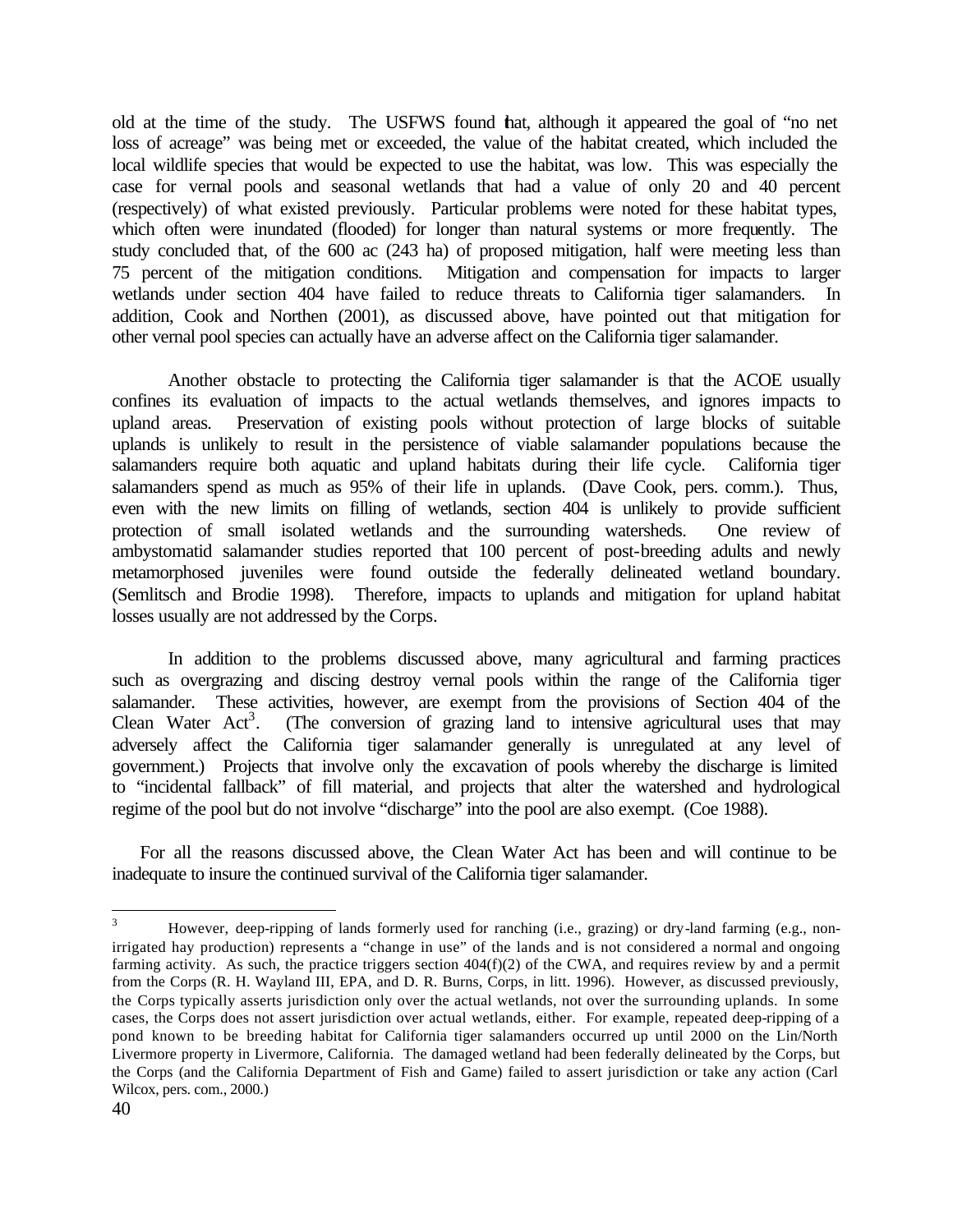# **5. Listing as a Species of Special Concern Under the California Endangered Species Act Does Not Provide Adequate Protection**

The State of California recognizes the California tiger salamander as a Species of Special Concern ("CSC") under the California Endangered Species Act (CESA). The practical benefit of this designation to the species has been minimal. The designation may call attention to the species and cause more information to be collected about the loss of its habitat in Environmental Impact Reports and other documents, but it has not halted the habitat loss or other factors causing the decline of the species. The CDFG typically requires as mitigation for the destruction of California tiger salamander habitat that habitat be preserved at a ration of 1:1. (Carl Wilcox, personal communication). This requirement is inadequate to protect the species on its face, and as implemented is even more so. The CDFG does not require that mitigation lands actually be acquired prior to project approval or construction. Because occupied habitat in Sonoma County is so minimal, it may already be impossible to acquire suitable mitigation sites, despite that project approval and construction continues at a fast pace. As occupied habitat continues to vanish in Sonoma County, it may quickly become impossible to find suitable mitigation habitat. Despite the fact that this issue has been pointed out to the CDFG on several occasions, the CDFG has no plans to change the current policy. The mitigation requirements must be increased if there is to be any hope of the long term survival of this species in Sonoma County.

Cook and Northen (2001) addressed the protection afforded the California tiger salamander by the CSC designation:

CTS legal status as a CDFG Species of Special Concern has been inadequate to protect this species. The most recent and significant example is the proposed loss of two CTS breeding sites and surrounding upland habitat in western Cotati from an approved business park. CDFG approved the relocation of 37 CTS larvae found on-site to a constructed vernal pool at the Yuba Drive Preserve. Our surveys of the relocation pool in 2001 prior to the relocation efforts found no CTS larvae. Our negative finding suggests that this pool may not be suitable CTS habitat and relocated larvae may not have survived. Also, the observation of 37 larvae is greater than the cumulative observations of CTS larvae in 2001 at the eight preserves with CTS breeding sites! Clearly, there is insufficient protection of CTS habitat and highly productive breeding sites are being eliminated under the current status of Species of Special Concern. (Cook and Northen 2001).

The California tiger salamander has also been placed on the list of protected amphibians, which means that it may not be taken without a special (i.e., scientific collecting) permit. (CRC, Title 14, Section 41). However, this protection applies only to actual possession or intentional killing of individual animals, and affords no protection to habitat. Activities that destroy habitat and kill salamanders in the process are not regulated.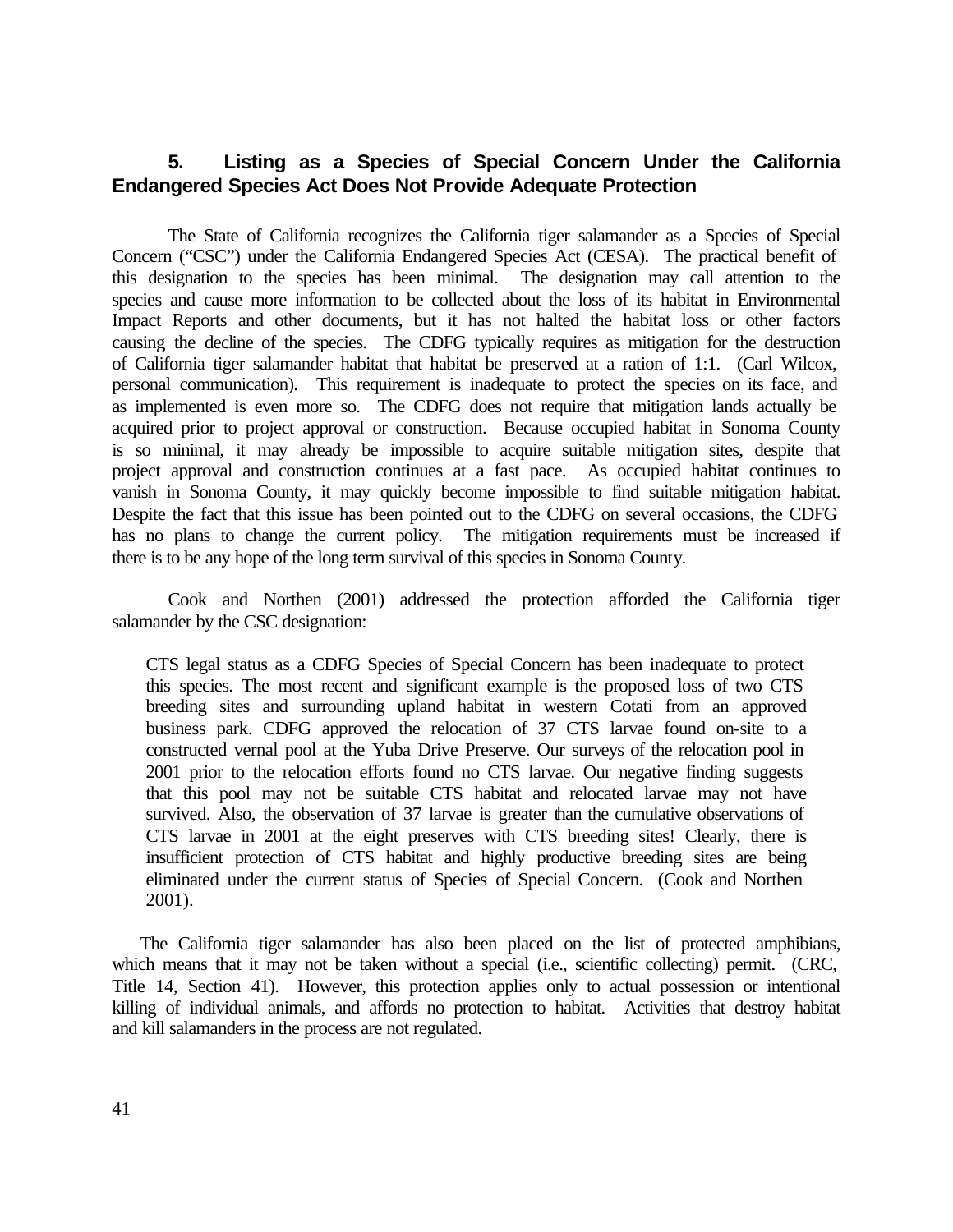# **6. The California Environmental Quality Act Does Not Provide Sufficient Protection**

The environmental review process under the California Environmental Quality Act, California Public Resources Code §21000 et. seq. ("CEQA") should theoretically provide some protection to the California tiger salamander. CEQA declares that it is the policy of the State to "(p)revent the elimination of fish or wildlife species due to man's activities, ensure that fish and wildlife populations do not drop below self-perpetuating levels, and preserve for future generations representations of all plant and animal communities." (California Public Resources Code, section 21001(c)). The CEQA process is triggered when discretionary activities of state agencies may have a significant affect on the environment. When the CEQA process is triggered, it requires full disclosure of the potential environmental impacts of proposed projects. The operative document for major projects is usually the Environmental Impact Report ("EIR").

 Theoretically, besides ensuring environmental protection through procedural and informational means, CEQA also has substantive mandates for environmental protection. The most important of these is the provision requiring public agencies to deny approval of a project with significant adverse effects when feasible alternatives or feasible mitigation measures can substantially lessen such effects. *Citizens for Quality Growth v. City of Mt. Shasta,* 198 Cal.App.3d 433, 440 441 (1988); CA. Pub. Res. Code § 21002; 14 Cal. Code Regs. §§ 15002(a)(3), 15021(a)(2) and (c), 15041(c), 15364, 15370. In practice, however, this substantive mandate has not been implemented, especially with regards to protection of the California tiger salamander. In practice, alternatives that would protect the California tiger salamanders and other wildlife are almost universally dismissed as "infeasible." Mitigation, when required, is often ineffective or only marginally effective.

# **E. Overutilization for Commercial, Recreational, Scientific, or Educational Purposes**

Overexploitation is not a major threat to the California tiger salamander. (Shaffer et al. 1993; USFWS 2000). Although tiger salamanders have been used for bait and imported larvae ("waterdogs") are still sold in California, there is no information indicating that California tiger salamanders are used for this purpose.

# **F. Disease and Predation**

#### **1. Disease**

The direct effect of disease on California tiger salamanders is not known and the risks to the species have not been determined. Because California tiger salamanders remain in relatively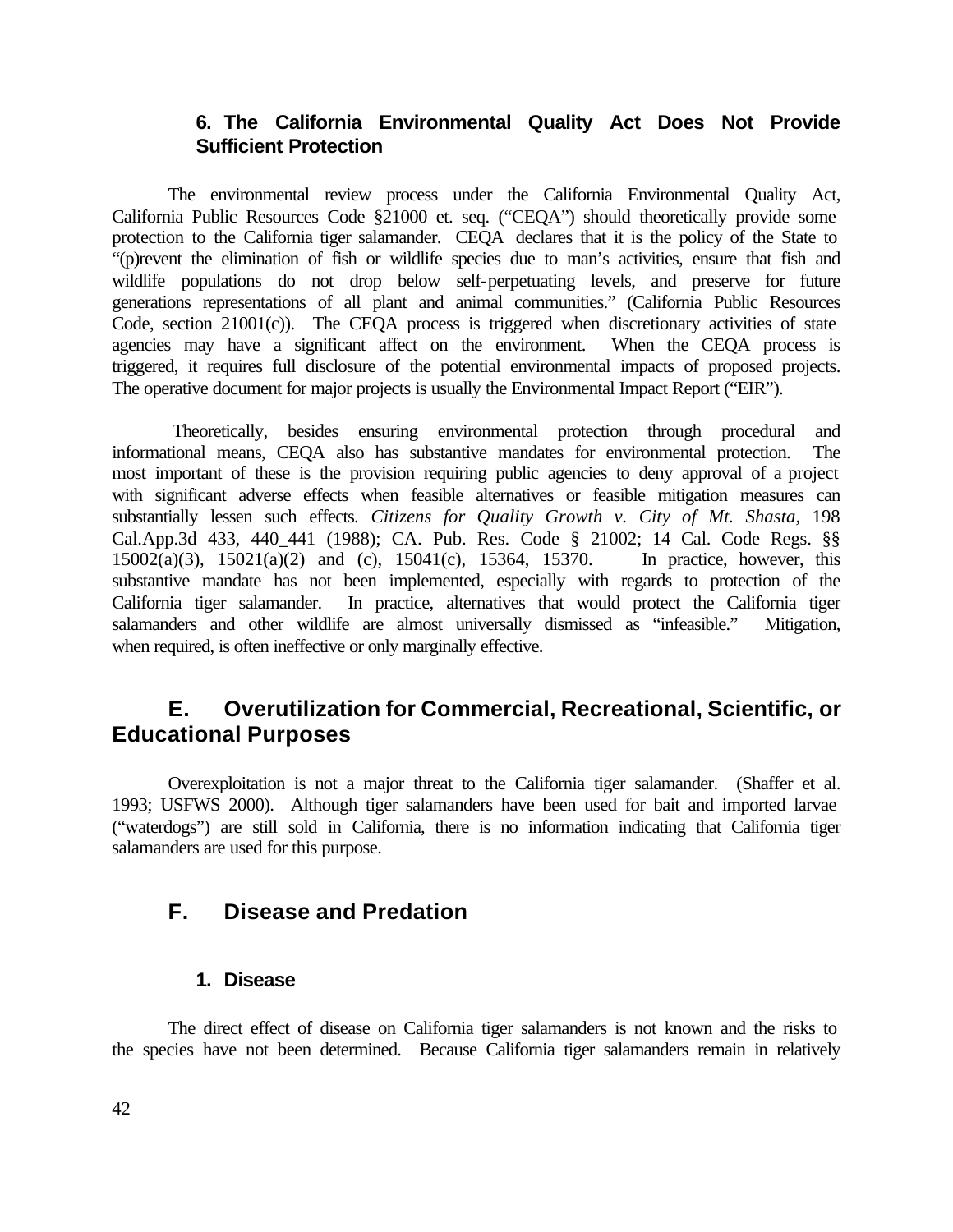few localities, disease must be considered a potential threat, in particular to the Sonoma County and Santa Barbara populations.

Several pathogenic (disease-causing) agents, including at least one bacterium (Worthylake and Hovingh 1989), a water mold (fungus) (Kiesecker and Blaustein 1997; Lefcort et al. 1997), and a virus (McLean 1998), have been associated with die-offs of closely related tiger salamanders, as well as other amphibian species. Each of these pathogens could devastate remaining subpopulations or metapopulations if introduced into healthy California tiger salamander populations.

Worthylake and Hovingh (1989) reported on repeated die-offs of tiger salamanders (*Ambystoma tigrinum*) in Desolation Lake in the Wasatch Mountains of Utah. Affected salamanders had red, swollen hind legs and vents, and widespread hemorrhage of the skin and internal organs. The researchers determined that the die-offs were due to infection with the bacterium *Acinetobacter*. The number of bacteria in the lake increased with increasing nitrogen levels as the lake dried. The nitrogen was believed to come from both atmospheric deposition and waste from sheep grazing in the watershed. (Worthylake and Hovingh 1989). *Acinetobacter* spp. are common in soil and animal feces. Overstocking of livestock in pond watersheds could lead to high levels of nitrogen in ponds and contribute to increased bacterial levels.

Lefcort et al. (1997), in Georgia, found that tiger salamanders raised in natural and artificial ponds contaminated with silt were susceptible to infection by the water mold *Saprolegnia parasitica*. The fungus first appeared on the feet, then spread to the entire leg. All infected animals died. Die-offs of western toads (*Bufo boreas*), Cascades frogs (*Rana cascadae*), and Pacific treefrogs (*Hyla regilla*) also have been associated with *Saprolegnia* infections. (Kiesecker and Blaustein 1997). *Saprolegnia* spp. are widespread in natural waters and commonly grow on dead organic material. (Wise 1995).

High nitrogen and silt levels from overgrazing or other agricultural or urban runoff may increase susceptibility to disease and may interact with other risk factors (e.g., habitat loss, introduced species) to jeopardize the persistence of a local population. Additionally, an iridovirus (viruses with DNA as the genetic material, that occur in insects, fish, and amphibians, and may cause death, skin lesions, or no symptoms) has been identified by the U.S. Geological Service (USGS), National Wildlife Health Center in Madison, Wisconsin, as the cause of deaths of large numbers of tiger salamanders at Desolation Lake, Utah. Infected salamanders moved slowly in circles and had trouble remaining upright. They had red spots and swollen areas on the skin. Viruses associated with die-offs of tiger and spotted salamanders in two other States, Maine and North Dakota, have been isolated. (McLean 1998). In 1995, researchers reported similar die-offs attributed to an iridovirus in southern Arizona and near Regina, Saskatchewan, Canada. (McLean 1998).

Iridoviruses are found in both fish and frogs and may have been introduced to some sites through fish stocking programs. Little is known about the historical distribution of iridoviruses in salamander populations. A virus could enter California via bait shops where eastern tiger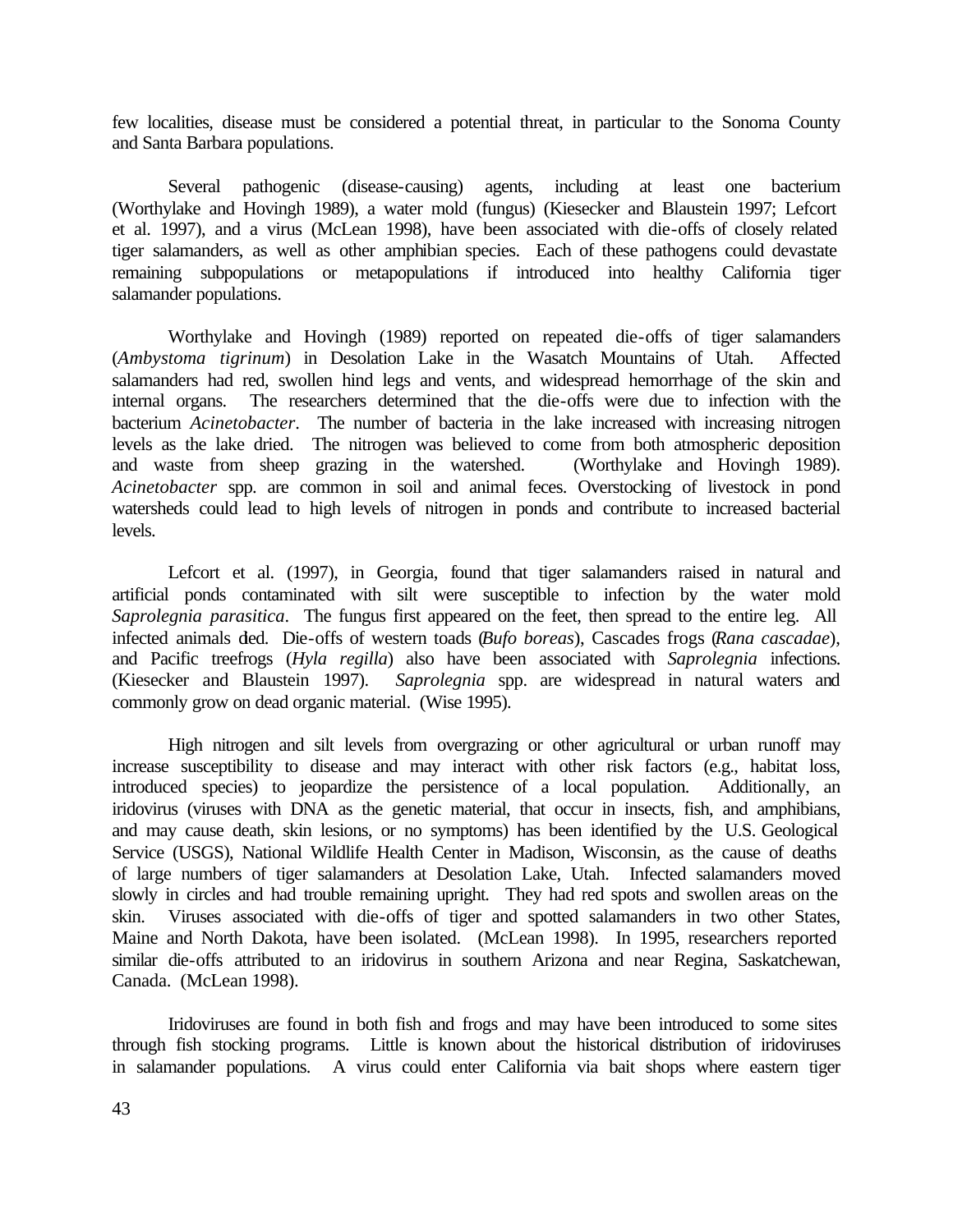salamanders are legally sold in certain counties (California Code of Regulations (CCR) Title 14, Division 1, Subdivision 1, Chapter 2, Article 3, Sec. 4, 1999), or where they are illegally sold in other areas. The virus may be carried by birds, such as herons and egrets, that feed on the salamanders. Such a virus could be devastating to remaining populations of California tiger salamanders.

#### **2. Predation**

This section discusses predation upon the California tiger salamander by native species only. Predation by non-native, introduced species is discussed under "Other Factors," *supra*. California tiger salamander larvae are preyed upon by many native species. Native predators include great blue herons (*Ardea herodias*) and egrets (*Casmerodius albus*), western pond turtles (*Clemmys marmorata*), various garter snakes (*Thamnophis* spp.), larger California tiger salamander larvae, larger spadefoot toad *(Scaphiopus hammondii*) larvae, and California redlegged frogs. (USFWS 2000). In healthy salamander populations such predation is probably not a significant threat, but when combined with other impacts, such as predation by nonnative species, contaminants, or habitat alteration, it may cause a significant decrease in population viability. (Id.)

# **IV. CRITICAL HABITAT**

Petitioners request the designation of critical habitat for the Sonoma County population of the California tiger salamander concurrent with its final listing. Critical habitat should include all suitable breeding, migration, and uplands estivation habitat for the California tiger salamander within Sonoma County.

Critical habitat is defined by Section 3 of the ESA as:

(i) the specific areas within the geographical area occupied by the species, at the time it is listed in accordance with the provisions of section 1533 of this title, on which are found those physical or biological features (I) essential to the conservation of the species and (II) which may require special management considerations or protection; and

(ii) specific areas outside the geographical area occupied by the species at the time it is listed in accordance with the provisions of section 1533 of this title, upon a determination by the Secretary that such areas are essential for the conservation of the species. 16 U.S.C. §1532(5).

The designation and protection of critical habitat is one of the primary ways in which the fundamental purpose of the ESA, "to provide a means whereby the ecosystems upon which endangered species and threatened species depend may be conserved," (16 U.S.C. §1531(b) (emphasis added)) is achieved.

Critical habitat receives additional protection through Section 7 of the ESA. The Section 7 consultation requirements provide that no action authorized, funded, or carried out by any federal agency will "jeopardize the continued existence of any endangered species or threatened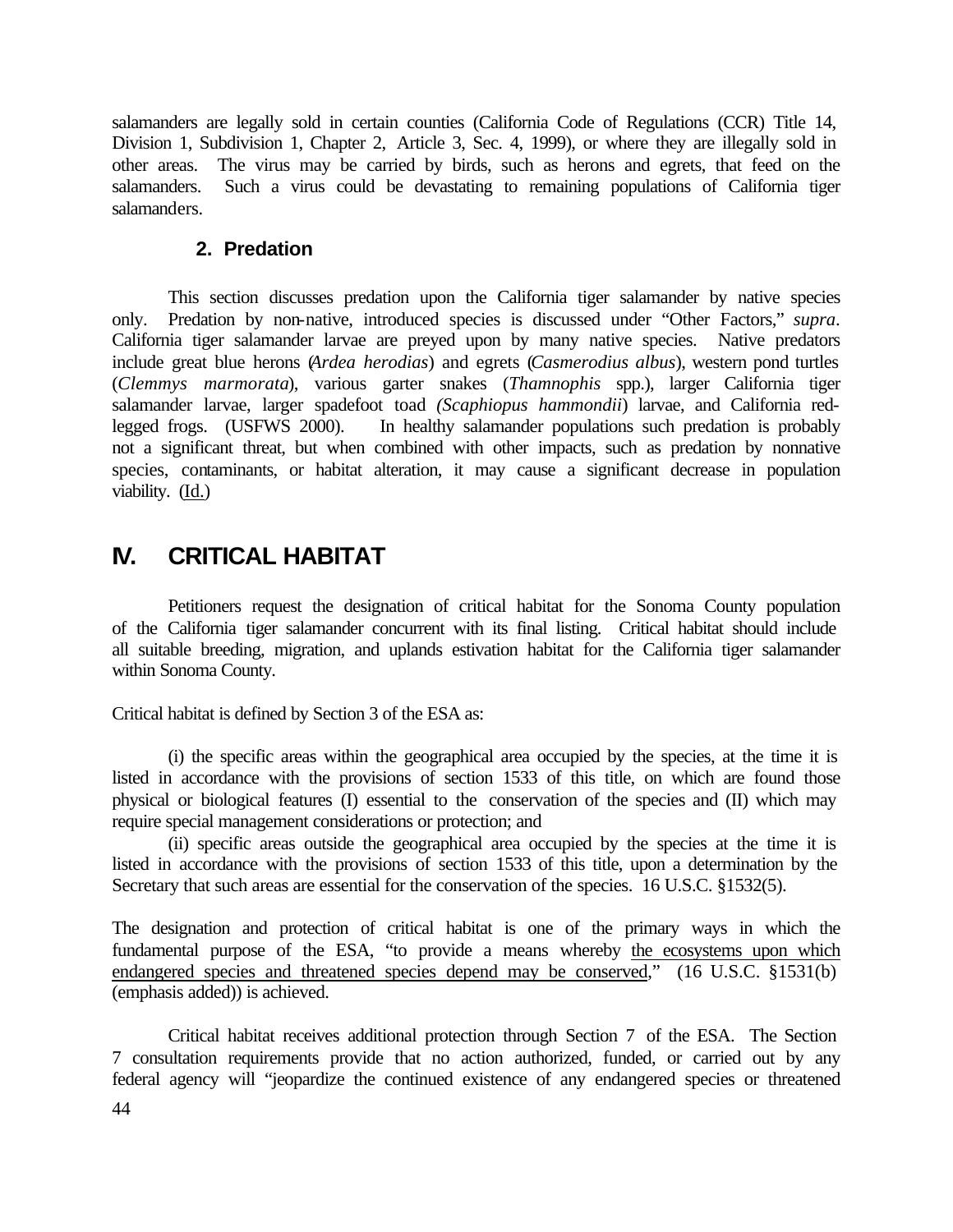species or result in the destruction or adverse modification of [critical habitat]." 16 U.S.C.  $\S$ 1536(a)(2) (emphasis added). "Destruction or adverse modification" is further defined in the implementing regulations as an "alteration [of habitat] that appreciably diminishes the value of critical habitat for both the survival and recovery of a listed species." (50 C.F.R. §402.02). This prohibition is separate and distinct from, and in addition to the prohibition against actions which "jeopardize the continued existence of" a species. "Jeopardize the continued existence of" is defined as "to reduce appreciably the likelihood of both the survival and recovery of a species by reducing the reproduction, numbers, or distribution of that species." (Id.)

Critical habitat designation offers an added layer of protection to ensure that a listed species' habitat - the loss of which is widely recognized to be the primary reason for most species' decline - will not be harmed. Without critical habitat designation, a listed species' protection under Section 7 of the ESA is effectively limited to avoiding "jeopardy" to the species in its occupied habitat, without separate consideration of the potential for "destruction or adverse modification" of habitat or suitable unoccupied habitat which may be essential to the species' recovery. This distinction was nicely summarized by the U.S. Fish and Wildlife Service in the Final Rule designating critical habitat for the northern spotted owl:

The Act's definition of critical habitat indicates that the purpose of critical habitat is to contribute to a species' conservation, which definition equates to recovery. Section 7 prohibitions against the destruction or adverse modification of critical habitat apply to actions that would impair survival and recovery of the listed species, thus providing a regulatory means of ensuring that Federal actions within critical habitat are considered in relation to the goals and recommendations of a recovery plan. As a result of the link between critical habitat and recovery, the prohibition against destruction or adverse modification of the critical habitat would provide for the protection of the critical habitat's ability to contribute fully to a species' recovery. *Thus, the adverse modification standard may be reached closer to the recovery end of the survival continuum, whereas, the jeopardy standard traditionally has been applied nearer to the extinction end of the continuum.* (57 Fed. Reg. 1796 at 1822) (emphasis added)).

This added protection will be implemented through the issuance of a biological opinion under 16 U.S.C. §1536(b)(3)(A), which must suggest reasonable and prudent alternatives by which a finding of jeopardy or adverse modification may be avoided.

Critical habitat designation also protects species by helping to define the meaning of "harm" under Section 9 of the ESA, which prohibits unlawful "take" of listed species, including harming the species through habitat degradation. Although "take" through habitat degradation is not expressly limited to harm to "critical habitat," it is practically much easier to demonstrate that the significance of the impact to a species' habitat where that habitat has already been deemed "essential," or "critical," to the species' continued survival. (*See* Palila v. Hawaii Department of Land and Natural Resources, 852 F. 2d 1106 (9th Circ. 1988)).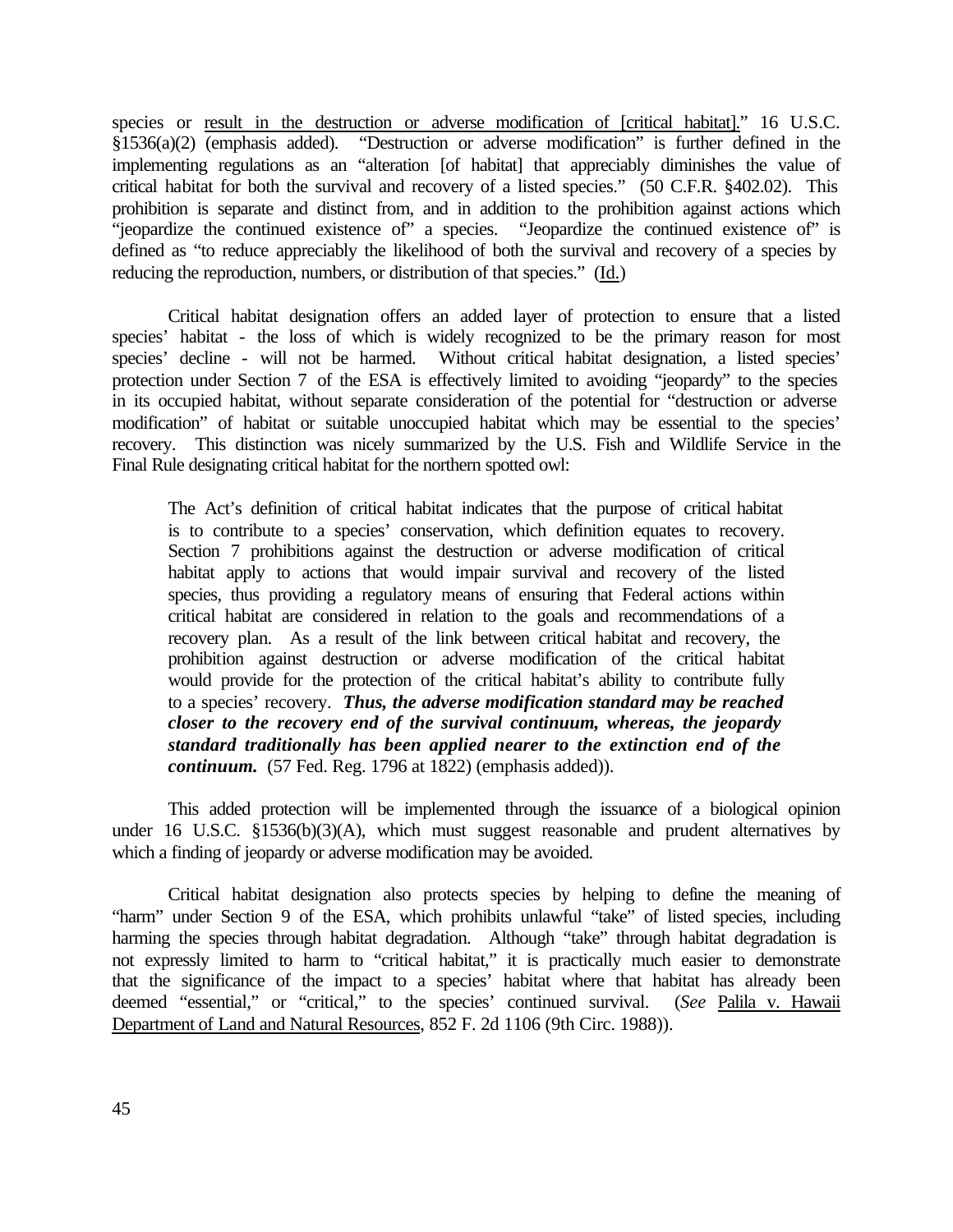Critical habitat also helps species by providing for agency accountability through the citizen suit provision of the ESA. The citizen suit provision permits members of the public to seek judicial review of the agency's compliance with its mandatory statutory duty to consider the habitat needs of imperiled species. Also, the designation of critical habitat provides valuable information for the development of recovery plans that identify actions, including habitat protection, necessary for the recovery of the species.

The Sonoma County population of the California tiger salamander will benefit from the designation of critical habitat in all of the ways described above. To give this type of protection to a species through the protection of its habitat was the clearly articulated intent of Congress in the 1978 and 1982 amendments to the ESA.

Due to the small number of remaining populations, the Sonoma County California tiger salamander is potentially vulnerable to unrestricted collection, vandalism, or other disturbance. However, it is not expected that the identification of critical habitat will increase the degree of threat to this species of taking or other human activity. In the absence of a finding that critical habitat would increase threats to a species, if there are any benefits to critical habitat designation, then a prudent finding is warranted. The biological needs of the Sonoma County California tiger salamander are sufficiently well understood to identify an area appropriate to designate as critical habitat. Therefore, critical habitat is both prudent and determinable for the Sonoma County population of the California tiger salamander.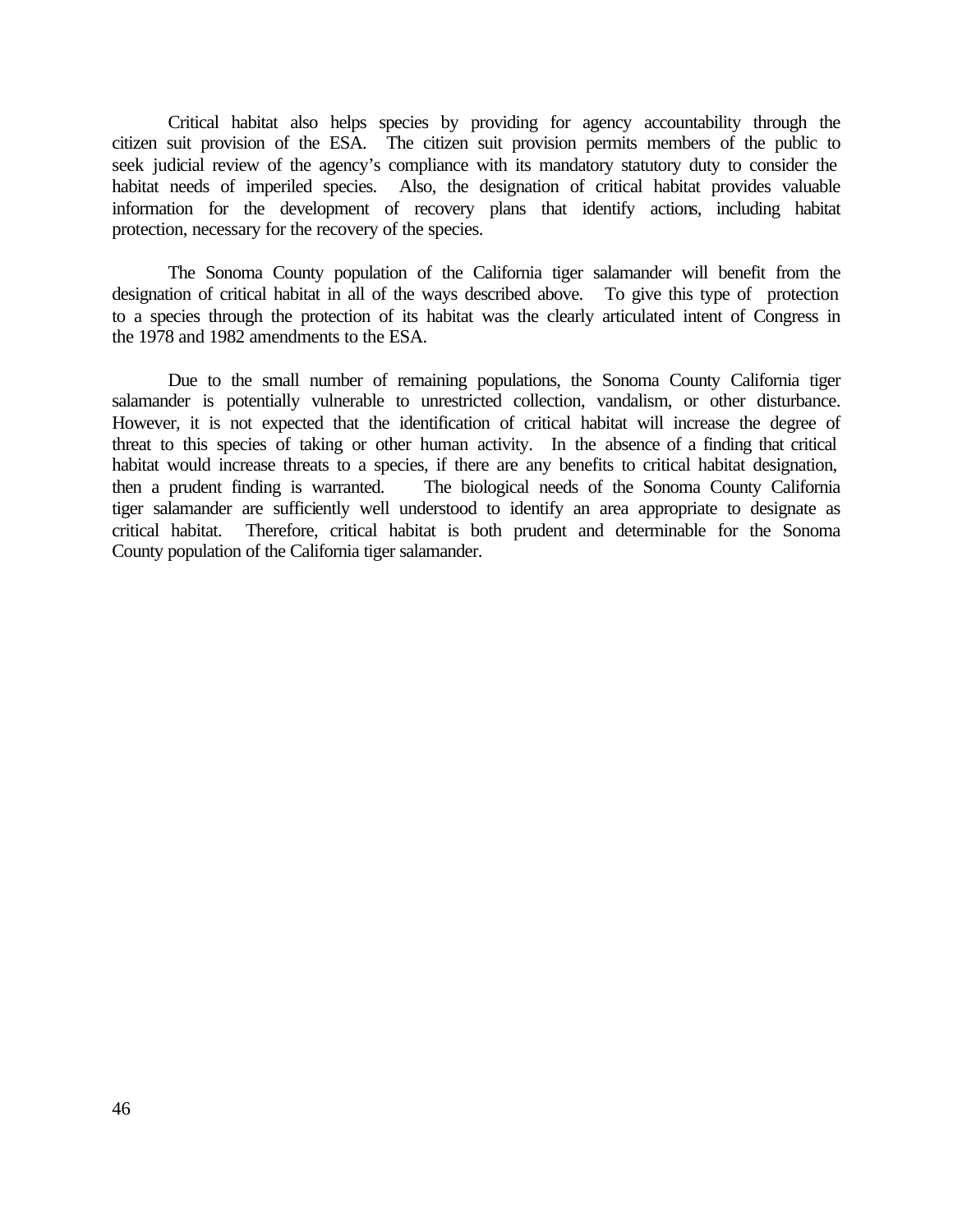# **V. SIGNATURE PAGE**

Submitted this  $11<sup>th</sup>$  day of June 2001

Vamilbejel

Kassie Siegel Center for Biological Diversity P.O. Box 40090 Berkeley, CA 94704-4090

 $m$ 

Sally Tomlinson Citizens for a Sustainable Cotati P.O. Box 7233 Cotati, CA 94931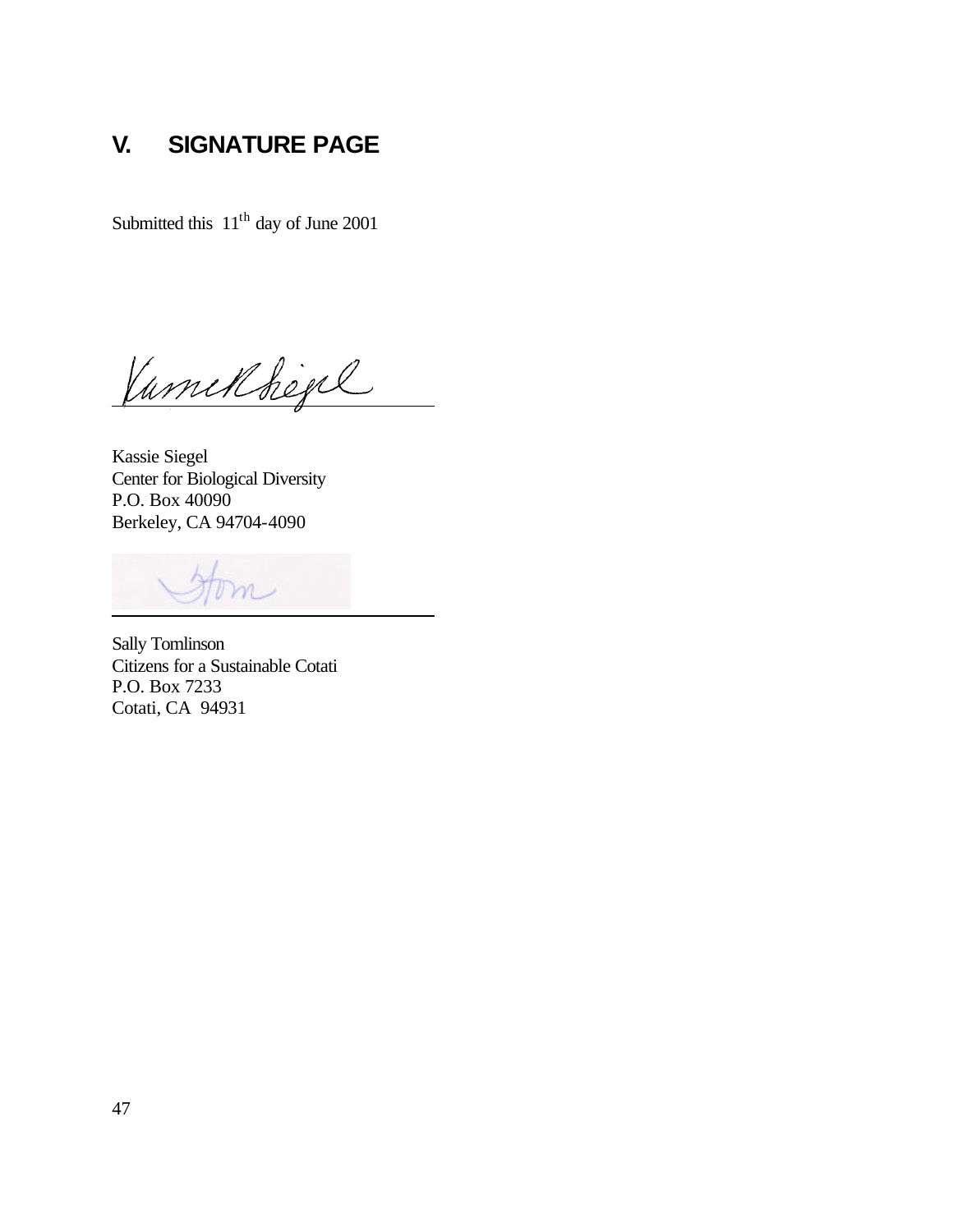# **VI. LITERATURE CITED**

Anderson, J. D. 1968a. *Rhyacotriton*, and *R. olympicus*. Catalogue of American Amphibians and Reptiles: 68.1-68.2

Anderson, P. R. 1968b. The reproductive and developmental history of the California tiger salamander. Unpublished MA Thesis, Fresno State College, Fresno, California.

Ankley, G. T., J. E. Tietge, D. L. DeFoe, K. M. Jensen, G. W. Holcombe, E. J. Durhan, and S. A. Diamond. 1998. Effects of methoprene and ultraviolet light on survival and development of *Rana pipens*. Environmental Toxicology and Chemistry 17:2530-2542.

Association of Bay Area Governments ("ABAG"). 1999. Projections 2000. Forecasts for the San Francisco Bay Area to 2020 and beyond. December, 1999.

Austin, C. C. and H. B. Shaffer. 1992. Short-, medium-, and bng-term repeatability of locomotor performance in the tiger salamander, *Ambystoma californiense*. Functional Ecology 6(2):145-153.

Barry, S. J. and H. B. Shaffer. 1994. The status of the California tiger salamander (*Ambystoma californiense*) at Lagunita: A 50-year update. Journal of Herpetology 28(2):159-164.

Bishop, S. C. 1943. Handbook of salamanders: The salamanders of the United States, of Canada, and of lower California. Comstock Publishing Company, Inc., Ithaca, New York.

Blumberg, B., D. M. Gardiner, D. Hoppe, and R. M. Evans. 1998. Field and laboratory evidence for the role of retinoids in producing frog malformities. Abstract, Midwest Declining Amphibians Conference, March 20-21. Joint meeting of Great Lakes and Central Division working groups of the Declining Amphibian Populations Task Force. http://www.mpm.edu/collect/vertzo/herp/daptf/mwabst.html

Borland, J.N. 1897. List of reptiles collected in California by Mr. E. Samulas. Proc. Boston Soc. Nat Hist., 6, 192-194.

Ken Boyce, California Mosquito and Vector Control Association*, in litt.* 1994

Burow, K. R., J. L. Shelton, and N. M. Dubrovsky. 1998a. Occurrence of nitrate and pesticides in ground water beneath three agricultural settings in the eastern San Joaquin Valley, California, 1993-1995. U. S. Geological Survey, Water-Resources Investigations Report 97-4284. 51 pp.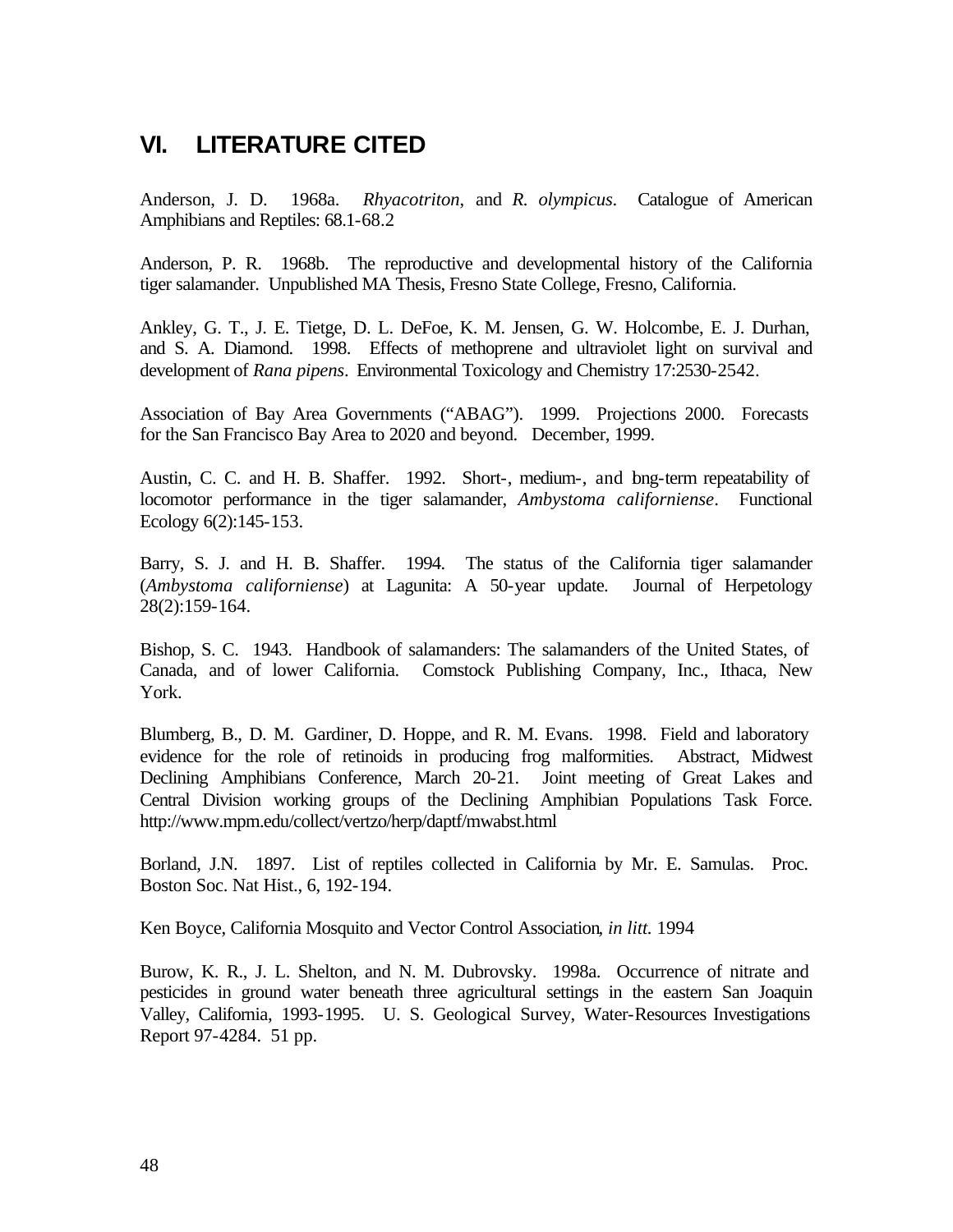Burow, K. R., S. V. Stork, and N. M. Dubrovsky. 1998b. Nitrate and pesticides in ground water in the eastern San Joaquin Valley, California: occurrence and trends. U. S. Geological Survey, Water-Resources Investigations Report 98-4040. 33 pp.

Bury, R. B. and R. A. Lukenbach. 1976. Introduced amphibians and reptiles in California. Biological Conservation 10(1):1-14.

California Department of Fish and Game (CDFG). 2000. Letter from Robert W. Foerke, CDFG to Richard Rodgers, Sonoma County, Project Review Section, RE: Sonoma County Golf Learning Center (UPE-00-0064), dated November 7, 2000.

California Department of Food and Agriculture (CDFA). 2001. California Department of Food and Agriculture web site data.

California Department of Pesticide Regulation (CDPR). 1998. Sampling for pesticide residues in California well water: 1997 update of well inventory database. Environmental Monitoring and Pest Management Branch, Sacramento, California.

California Department of Pesticide Regulation (CDPR). 2001. CDPR web site data.

California Natural Diversity Database (CNDDB). 2001. Rarefind. California Department of Fish and Game.

CH2M Hill. 1995. Santa Rosa Plain Vernal Pool Ecosystem Preservation Plan. Phase 1 Final Report. Prepared for the Santa Rosa Plain Vernal Pool Task Force, June 30, 1995.

City of Cotati. 2000. Design Review Committee Staff Report. Planning Application No. 09/00. Unsigned and Undated. (Comfort Inn Project).

Paul Collins, Santa Barbara Museum of Natural History, *in litt*.1998, 2000a,b

Coe, T. 1988. The application of section 404 of the Clean Water Act to vernal pools. Pp. 356-358 in: J. A. Kuslen, S. Daly, and G. Brooks, eds. Urban Wetlands. Proceedings of the National Wetlands Symposium, June 26-29, 1988.

Cook, D. and P. Northen. 2001. Draft. Status of California tiger salamander in Sonoma County. May 13.

DeWeese, J. 1994. An evaluation of selected wetland creation projects authorized through the Corps of Engineers section 404 program. U. S. Fish and Wildlife Service, Sacramento, California. 90 pp. plus appendices.

Dunn, E. R. 1940. The races of *Ambystoma tirginum*. Copeia 1940(3):154-162.

EIP Associates. 2000a. Draft Subsequent Environmental Impact Report, Southwest Santa Rosa Redevelopment Plan. State Clearinghouse No. 99102091. May.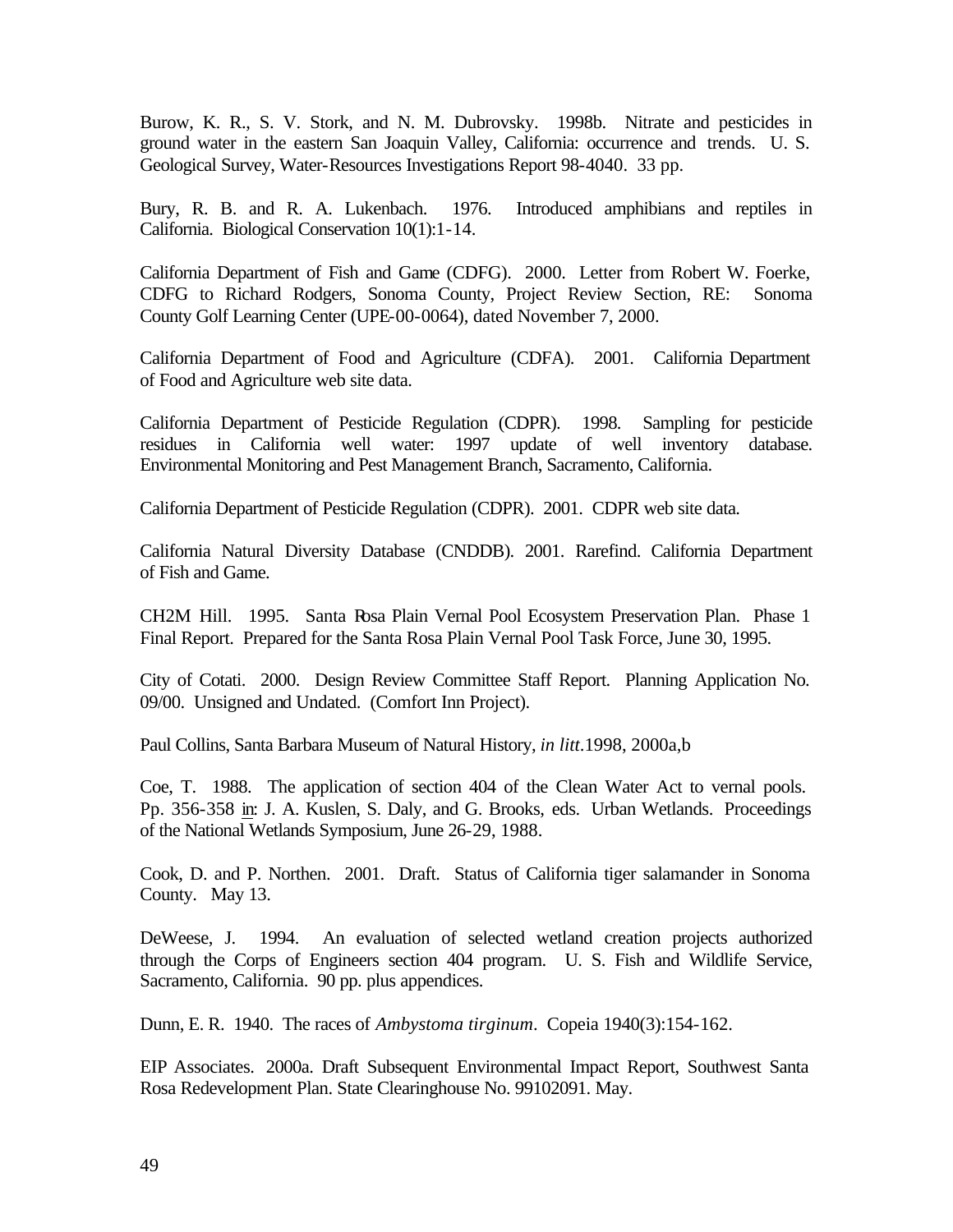EIP Associates. 2000b. Final Subsequent Environmental Impact Report, Southwest Santa Rosa Redevelopment Plan.

EIP Associates. 1994. Southwest Santa Rosa Area Plan Final Environmental Impact Report.

EXTOXNET (The Extension Toxicology Network, U. C. Davis). 2001. EXTOXNET web site data.

Feaver, P. E. 1971. Breeding pool selection and larval mortality of three California amphibians: *Ambystoma tigrinum californiense* Gray, *Hyla regilla* Baird and Girard, and *Scaphiopus hammondii* Girard. MA Thesis, Fresno State College, Fresno, California.

Findlay, C. S., and J. Houlahan. 1996. Anthropogenic correlates of species richness in southeastern Ontario wetlands. Conservation Biology 11(4): 1000-1009.

Fisher, R. N., and Shaffer, H. B. 1996. The decline of amphibians in California's Great Central Valley. Conservation Biology 10(5), 1387-1397.

Frost, D. R. (ed). 1985. Amphibian species of the world: A taxonomic and geographical reference. Allen Press, and the Association of Systematics Collections, Lawrence, Kansas. 732 p.

Gallo Corporation Website. 2001. http://jobs.gallo.com/q\_sonoma.htm

Gamradt, S. C. and L. B. Kats. 1996. Effect of introduced crayfish and mosquitofish on California newts. Conservation Biology 10(4), 1155-1162.

Gangstad, E. O. 1986. Freshwater vegetation management. Thomson Publication, Fresno, California, 1986.

Gehlbach, F. R. 1967. *Ambystoma tigrinum*. Catalogue of American Amphibians and Reptiles:52.1-52.4.

Gibbs, J. P. 1998. Amphibian movements in response to forest edges, roads, and streambeds in southern New England. Journal of Wildlife Management 62(2), 584-589.

Goodsell, J. A., and L. B. Kats. 1999. Effect of introduced mosquitofish on Pacific treefrogs and the role of alternative prey. Conservation Biology 14:921-924.

Graf, M. 1993. Evaluation of mosquito abatement district's use of mosquitofish as biological mosquito control: case study - Sindicich Lagoon in Briones Regional Park. Unpublished manuscript. 22 pp.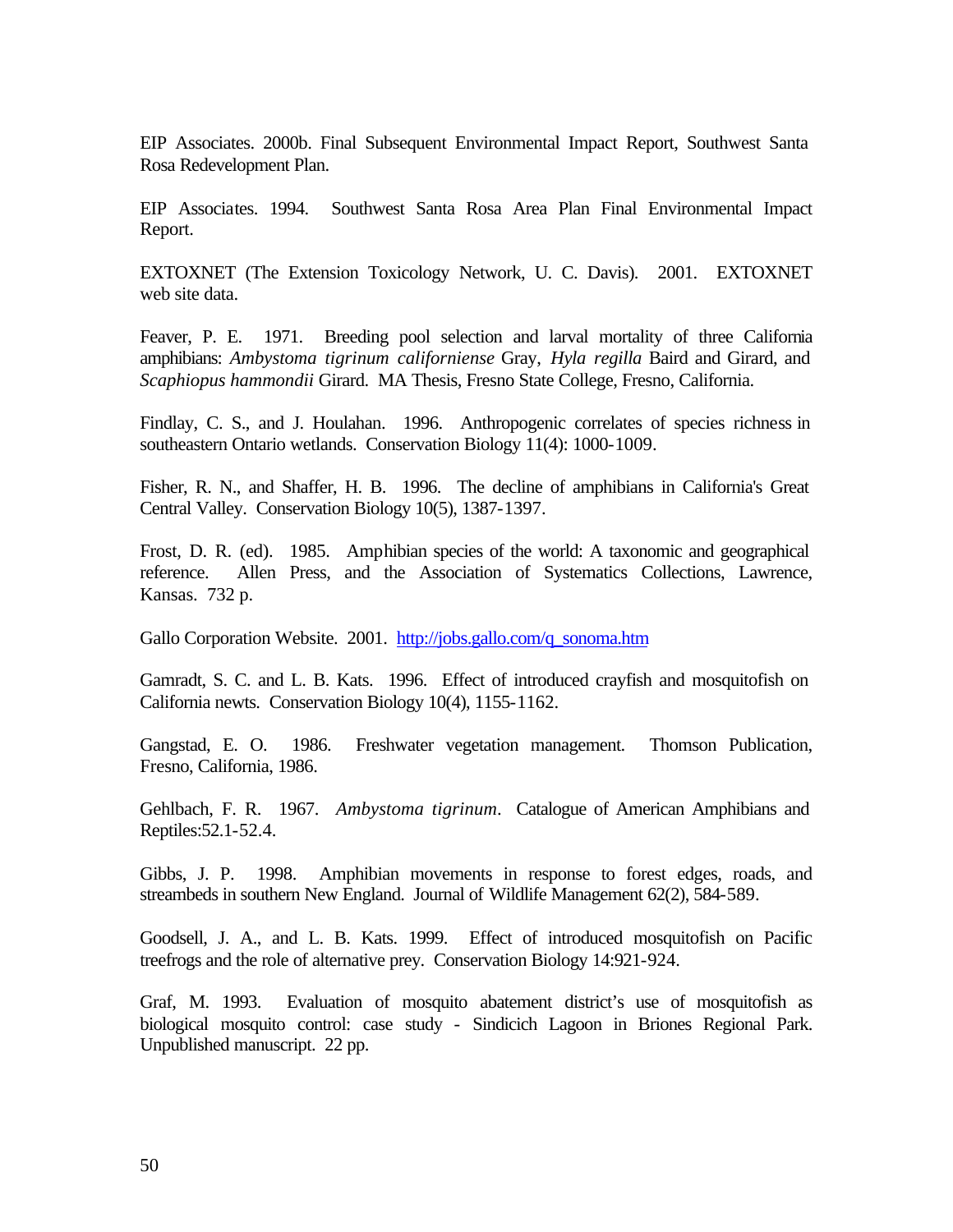Grinnell, J. and C. L. Camp. 1917. A distributional list of the amphibians and reptiles of California. University of California Publications in Zoology 17: 127-208.

Hansen, R. W., and R. L. Tremper. 1993. Amphibians and reptiles of central California. California Natural History Guides. University of California Press, Berkeley. 11 pp.

Hatch, A. C., and G. A. Burton, Jr. 1998. Effects of photoinduced toxicity of fluoranthene on amphibian embryos and larvae. Environmental Toxicology and Chemistry 17: 1777-1785.

Heady, H.F. 1977. Valley Grassland. Pp. 491-514 in M.G. Barbour and J. Major, eds. Terrestrial Vegetation of California. California Native Plant Society, Special Pulbication #9.

Heaton, E. and A.M. Merenlender. 2000. Modeling vineyard expansion, potential habitat fragmentation. California Agriculture 54, 3.

Holland, R. F. 1998a. No net loss? Changes in Great Valley vernal pool distribution from 1989 to 1997. Prepared for the California Department of Fish and Game, Natural Heritage Division, Sacramento, California.

Holland, R.F. 1998b. Great Valley vernal pool distribution, photrevised 1996. Pp. 71-75 *in* C.W. Withan, E.T. Bauder, D. Belk, W.R. Ferrent Jr., and R. Ornduff, Eds. Ecology, conservation, and management of vernal pool ecosystems – Proceedings of a 1996 Conference. California Native Plant Society, Sacramento, CA. 1998.

Holomuzki, J. R. 1986. Intraspecific predation and habitat use by tiger salamanders (*Ambystoma tigrinum nebulosum*). Journal of Herpetology 20:439-441.

Lawrence Hunt, Biological Consultant, *in litt*. 1998.

Irschick, D. J., and H. B. Shaffer. 1997. The polytypic species revisited: morphological differentiation among tiger salamanders (*Ambystoma tigrinum*) (*Amphibia: Caudata*). Herpetologica 53(1): 30-49.

Jennings, M. R., and M. P. Hayes. 1994. Amphibian and reptile species of special concern in California. Final Report #8023 submitted to the California Department of Fish and Game.

Johnson, W. W. and Finley, M. T. 1980. Handbook of acute toxicity of chemicals to fish and aquatic invertebrates. Resource Publication 137. U.S. Department of Interior, Fish and Wildlife Service, Washington, DC, 1980. 5-17.

Jones and Stokes Associates. 1987. Sliding toward extinction: The state of California's natural heritage. Privately produced.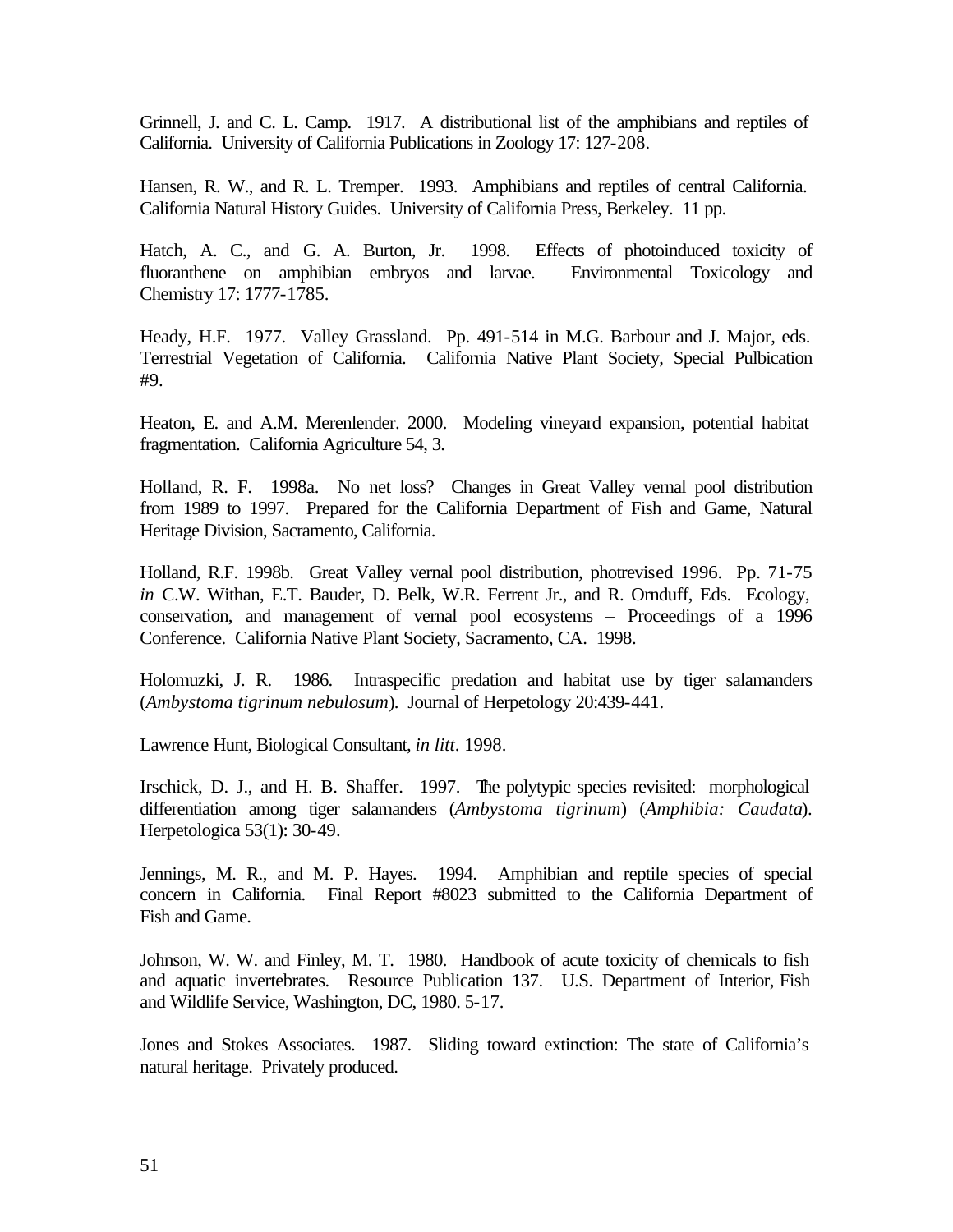Thomas R. Jones, Museum of Zoology, University of Michigan, *in litt.* 1993

Kiesecker, J. M., and Blaustein, A. R. 1997. Influences of egg laying behavior on pathogenic infection of amphibian eggs. Conservation Biology 11(1), 214-220.

Launer, A., and C. Fee. 1996. Biological research on California tiger salamanders at Stanford University. 25 pp. plus figures, tables, and appendix.

Lawler, S. P., D. Dritz, T. Strange, and M. Holyoak. 1999. Effects of introduced mosquitofish and bullfrogs on the threatened California red-legged frog. Conservation Biology 13(3): 613-622.

Lawrenz, R. W. 1984-85. The response of invertebrates in temporary vernal wetlands to Altosid® SR-10 as used in mosquito abatement programs. Journal of the Minnesota Academy of Science 50: 31-34.

Lefcort, H., Hancock, K. A., Maur, K. M., and Rostal, D. C. 1997. The effects of used motor oil, silt, and the water mold Saprolegnia parasitica on the growth and survival of mole salamanders (*Genus Ambystoma*). Archives of Environmental Contamination and Toxicology 32(4), 383-388.

Leyse, K.E. and S.P. Lawler. 2001. Survival and growth of California tiger salamander larvae in experimental ponds: a comparison of the effects of mosquito fish presence at low and high initial densities. Presentation at the 2001 Annual Meeting of the Western Section of the Wildlife Society. Politics and Realities of Wildlife Conservation at the Start of the  $21<sup>st</sup>$  Century. Sacramento. February 22-24, 2001.

Loredo-Prendeville, I., D. Van Vuren, A. J. Kuenzi, and M. L. Morrison. 1994. California ground squirrels at Concord Naval Weapons Station: alternatives for control and the ecological consequences. Pp. 72-77 in: W. S. Halverson and A. C. Crabb, eds. Proceedings, 16<sup>th</sup> Vertebrate Pest Conference. University of California Pulications.

Loredo, I. and D. Van Vuren. 1996. Reproductive ecology of a population of the California tiger salamander. Copeia 1996:895-901.

Loredo, I., D. Van Vuren, and M. L. Morrison. 1996. Habitat use and migration behavior of the California tiger salamander. Journal of Herpetology 30:282-285.

LSA Associates. 1994. Distribution of the California Tiger Salamander. List of Localities. Presented to the U. S. Fish and Wildlife Service. Originally prepared in 1993 and revised in 1994.

Mader, H. J., 1984. Animal habitat isolation by roads and agricultural fields. Biological Conservation 29: 81-96.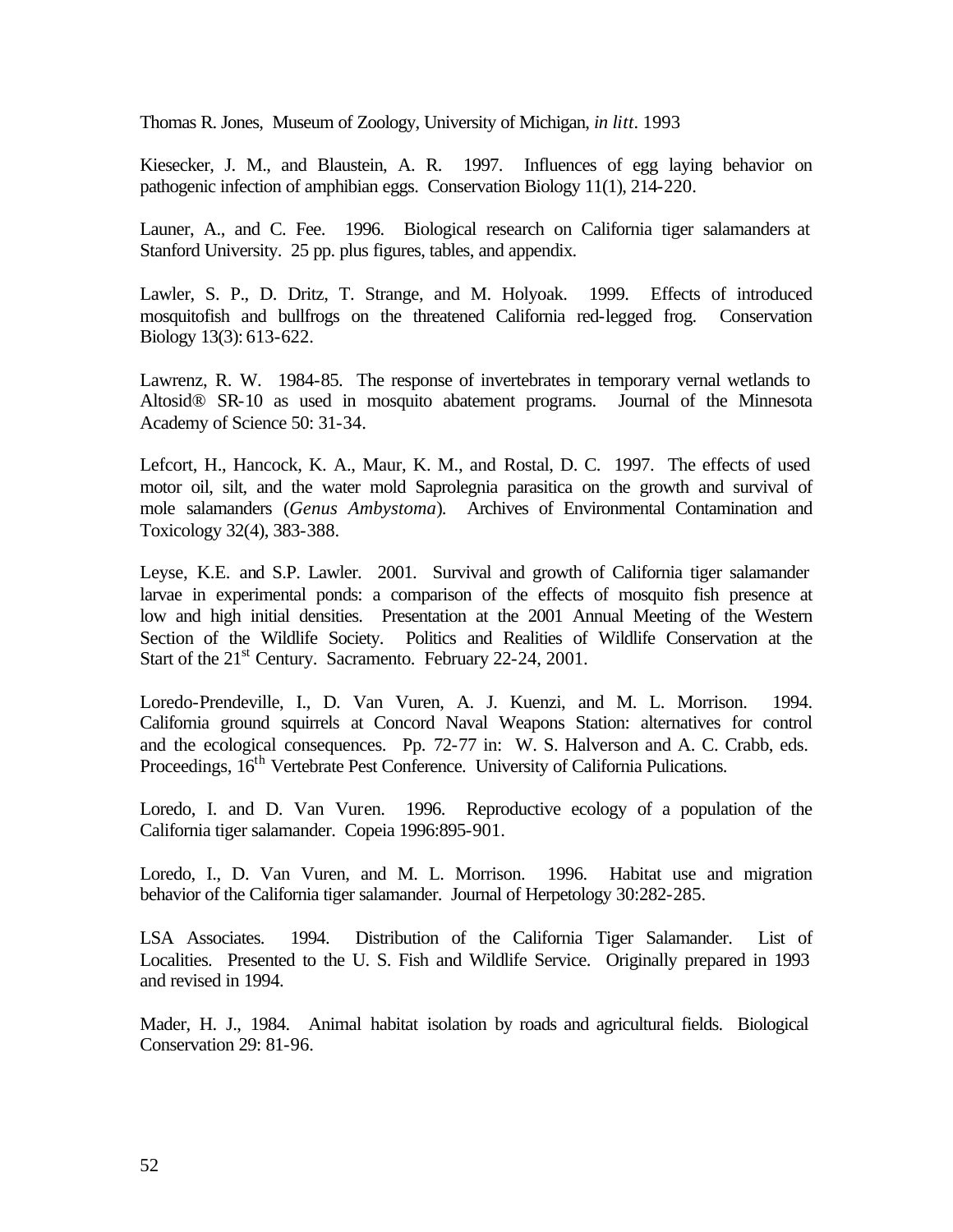Marin/Sonoma Mosquito and Vector Control District (MSMVCD). 2001. Marin/Sonoma Mosquito and Vector Control District web page http://www.msmosquito.com/

Marsh, R. E. 1987. Ground squirrel control strategies in Californian agriculture. Pp. 261-277 *in*: C.G.J. Richards and T.Y. Ku, eds. Control of mammal pests. Taylor and Francis, London, New York and Philadelphia.

Marsh, D.M. and P.C. Trenham. 2001. Metapopulation dynamics and amphibian conservation. Conservation Biology 15: 40-49.

McLean, B. 1998. Wildlife health alert no. 98-02. Virus associated with tiger salamander mortality on Utah lake. National Wildlife Health Center, Madison, Wisconsin. 1 pg.

McNight, M.L. and H.B. Shaffer. 1997. Large, rapidly evolving intergenetic spacers int eh mitochondrial DNA of the salamander family Ambystomatidae (Amphibia: Caudata). Mol. Biol. Evol. 14(11):1167-1176.

Merenlender, A.M. 2000. Mapping vineyard expansion provides information on agriculture and the environment. California Agriculture 54, 3.

Monson, P. D., D. J. Call, D. A. Cox, K. Liber, and G. T. Ankley. 1999. Photoinduced toxicity of fluoranthene to northern leopard frogs (*Rana pipiens*). Environmental Toxicology and Chemistry 18:308-312.

Morey, S. R. and D. A. Guinn. 1992. Activity patterns, food habits, and changing abundance in a community of vernal pool amphibians. pp. 149-158 *In*: D. F. Williams, S. Byrne, and T. A. Rado (editors), Endangered and sensitive species of the San Joaquin Valley, California: Their biology, management, and conservation. The California Energy Commission, Sacramento, California, and the Western Section of the Wildlife Society.

Morey, S. R. 1998. Pool duration influences age and body mass at metamorphosis in the western spadefoot toad: implications for vernal pool conservation. pp. 86-91 *in*: C.W. Witham, E.T. Bauder, D. Belk, W.R. Ferren Jr., and R. Ornduff (Editors). Ecology, Conservation, and Management of Vernal Pool Ecosystems - Proceedings from a 1996 Conference. California Native Plant Society, Sacramento, CA. 1998.

Myers, G. S. MS. Amphibians and reptiles of the urban area of Palo Alto and Stanford, California. Unpublished manuscript in the Smithsonian Institution Archives, Record Unit 7317, George Sprague Myer Papers, 1903-1986, and undated, Box 45, File2.

Northern, Dr. P. T. 2001. Comments on the Draft Environmental Impact Report for the South Sonoma Business Park. Submitted to City of Cotati Director of Planning by Dr. Phillip T. Northern, Professor of Biology, Sonoma State University, February 5, 2001.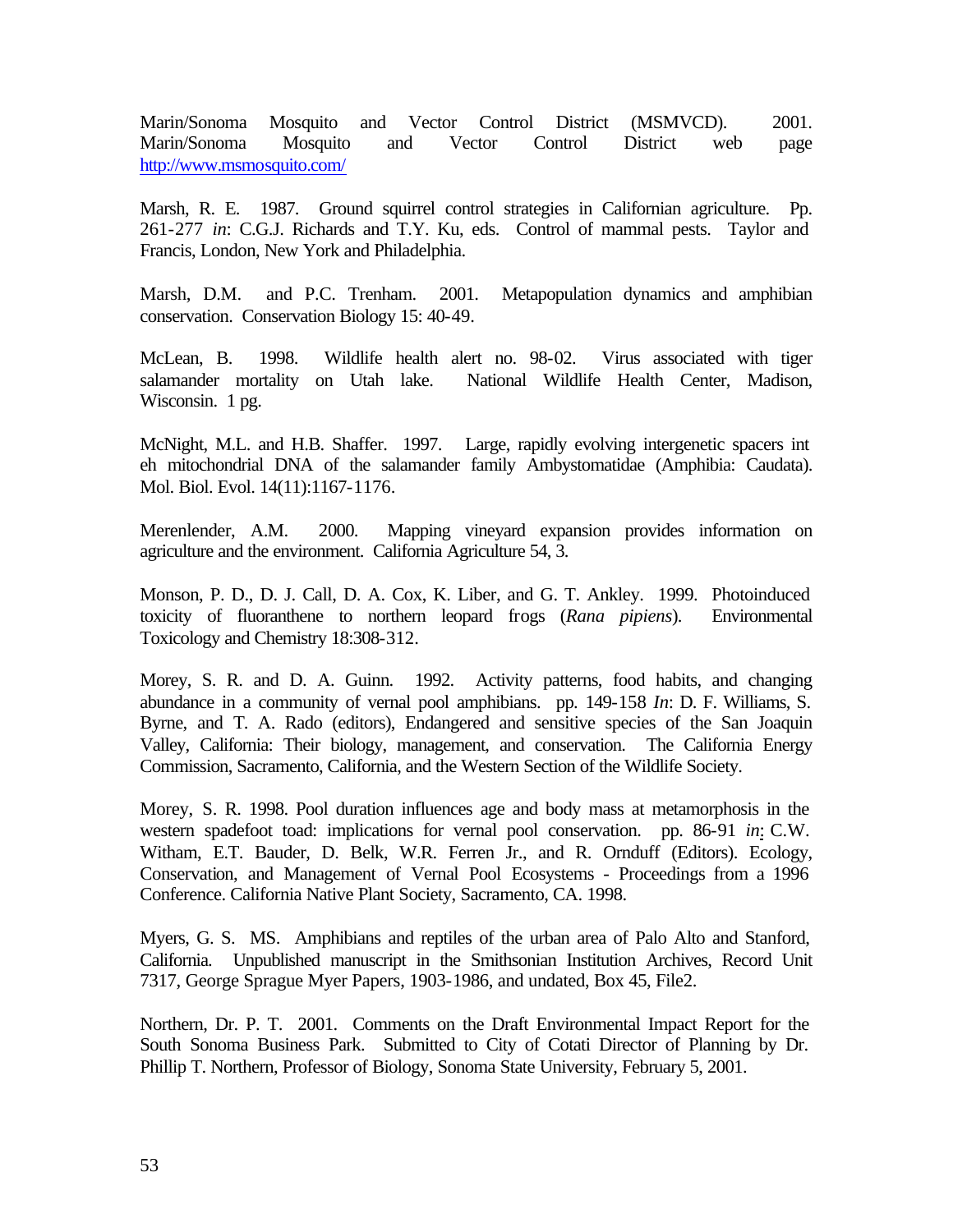Pechmann, J. H. K., D. E. Scott, J. W. Gibbons, and R. D. Semlitsch. 1988. Influence of wetland hydroperiod on diversity and abundance of metamorphosing juvenile amphibians. Wetlands Ecology and Management 1:1-9.

Mike Peters, U. S. Fish and Wildlife Service, *in litt* 1993.

Petranka, J.W. 1998. Salamanders of the United States and Canada. Smithsonian Institution Press, Washington, D.C.

Pimentel, D. 1971. Ecological effects of pesticides on nontarget species. Executive Office of the President's Office of Science and Technology, U.S. Government Printing Office, Washington, DC, 1971.

Salmon, T. P., and R. H. Schmidt. 1984. An introductory overview to California ground squirrel control. Pp. 32-37 *in*: D. O. Clark, editor. Proceedings Eleventh Vertebrate Pest Conference, March 6-8, 1984, Sacramento, California.

San Joaquin Valley Drainage Program. 1990. Unpublished report.

Saunders, D. A., R. J. Hobbs, and C. R. Margules. 1991. Biological consequences of ecosystem fragmentation: a review. Conservation Biology 5(1): 18-32.

Schmieder, R. R. and R. S. Nauman. 1994. Effects of non-native aquatic predators on premetamorphic California red-legged frogs (*Rana aurora draytonii*). University of California, Santa Cruz. 12 pp.

Semlitsch, R. D. 1983. Burrowing ability and behavior of salamanders of the genus *Ambystoma*. Canadian Journal of Zoology 61(3):616-620.

Semlitsch, R. D., D. E. Scott, and J. H. K. Pechmann. 1988. Time and size at metamorphosis related to adult fitness in *Ambystoma talpoideum*. Ecology 69:184-192.

Semlitsch, R. D. and J. R. Brodie. 1998. Are small isolated wetlands expendable? Conservation Biology 12(5): 1129-1133.

Seymour, R., and M. Westphal. 1994. Final Report - Status and habitat correlates of California tiger salamanders in the eastern San Joaquin Valley: results of the 1994 survey. Prepared by Coyote Creek Riparian Station for U.S. Fish and Wildlife Service, Sacramento Office. 33 pp.

Seymour, R. and M. Westphal. 1995. Final report on 1995 surveys for California tiger salamander, *Ambystoma californiense*. Prepared by the Coyote Creek Riparian Station for the U. S. Fish and Wildlife Service, Fish and Wildlife Enhancement, Sacramento Field Office.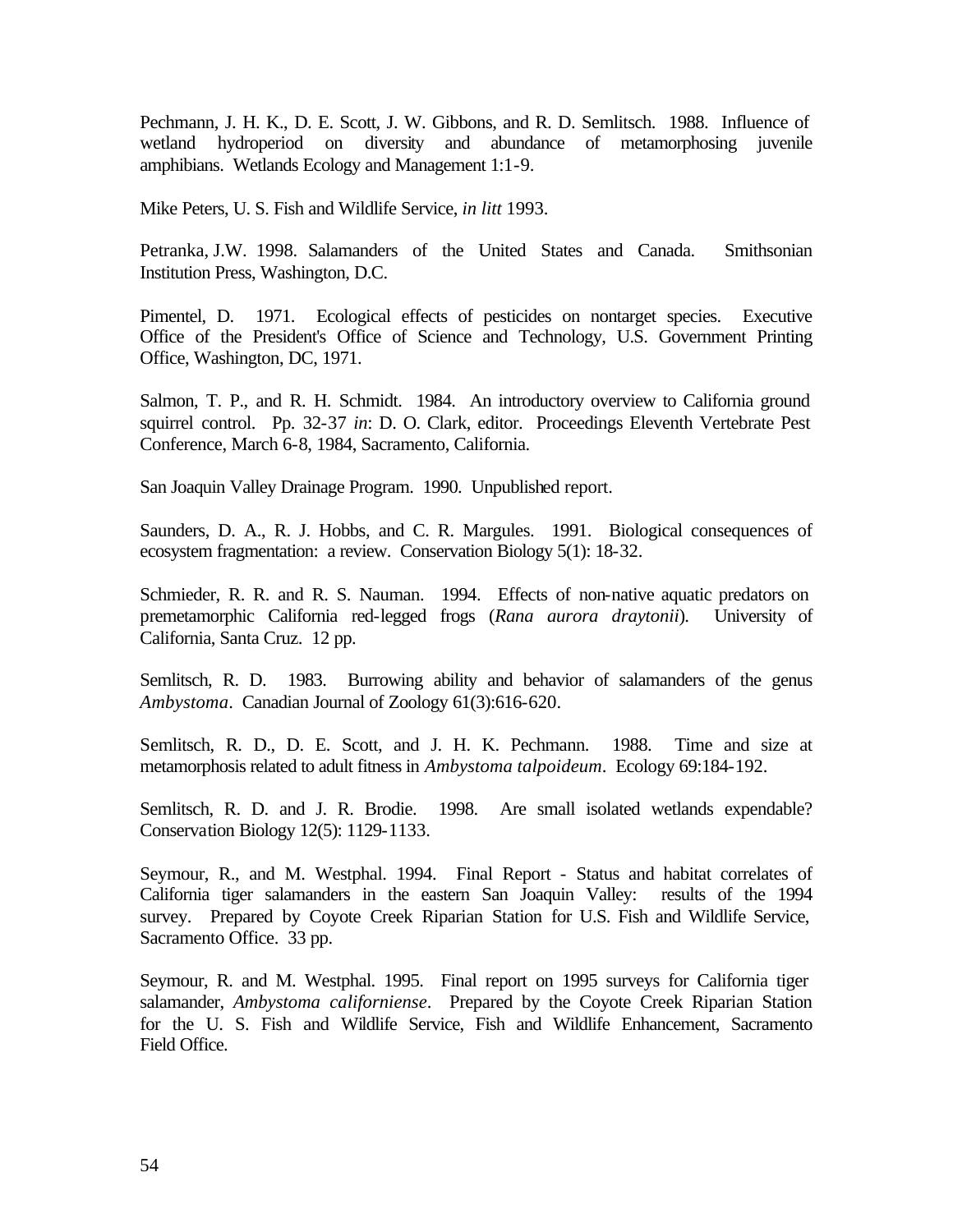Shaffer, H.B. 2001. The Santa Barbara tiger salamander emergency listing: the interplay of systematics, genetics, and land use practices. Presentation at the 2001 Annual Meeting of the Western Section of the Wildlife Society. Politics and Realities of Wildlife Conservation at the Start of the  $21<sup>st</sup>$  Century. Sacramento. February 22-24, 2001.

Shaffer, H. B. and S. Stanley. 1991. Final report to California Department of Fish and Game; California tiger salamander surveys, 1991 - Contract FG9422. California Department of Fish and Game, Inland Fisheries Division, Rancho Cordova, California.

Shaffer, H. B. and S. Stanley. 1992. Final report to California Department of Fish and Game; California tiger salamander surveys, 1991 - Contract FG9422. California Department of Fish and Game, Inland Fisheries Division, Rancho Cordova, California.

Shaffer, H. Bradley, Robert N. Fisher, and Scott E. Stanley. 1993. Status Report: The California Tiger Salamander (*Ambystoma californiense*). Final report for the California Department of Fish and Game. 1993. Unpublished report.

Shaffer, H. B., and M. L. McKnight. 1996. The polytypic species revisited: differentiation and molecular phylogenetics of the tiger salamander *Ambystoma tigrinum* (Amphibia: Caudata) complex. Evolution 50: 417-433.

H. Bradley Shaffer, University of California, Davis, *in litt*. 1998, 1999, 2000a,b.

Sonoma County. 1999. County of Sonoma Traffic Volumes January 1994 through December 1998. Available from the County of Sonoma Permit and Resource Management Department.

Sparling, D. W. 1998. Field evidence for linking Altosid® applications with increased amphibian deformities in southern leopard frogs. Abstract, Midwest Declining Amphibians Conference, March 20-21. Joint meeting of Great Lakes and Central Division working groups of the Declining Amphibian Populations Task Force. http://www.mpm.edu/collect/vertzo/herp/daptf/ mwabst.html.

Sparling, D. W. and P. T. Lowe. 1998. Chemicals used to control mosquitoes on refuges differ in toxicity to tadpoles. Patuxent Wildlife Research Center, U.S. Geological Survey, Biological Resources. http://www.pwrc.nbs.gov/tadnew.htm (4/29/98).

Stebbins, R. C. 1962. Amphibians of the western United States. Ambystomids. Pp. 29- 49 and plates.

Stebbins, R. C. 1985. A field guide to western reptiles and amphibians. Second edition, revised. Houghton Mifflin Company, Boston, Massachusetts.

Storer, T. I. 1925. A synopsis of the amphibia of California. University of California Publications in Zoology 27:1-342.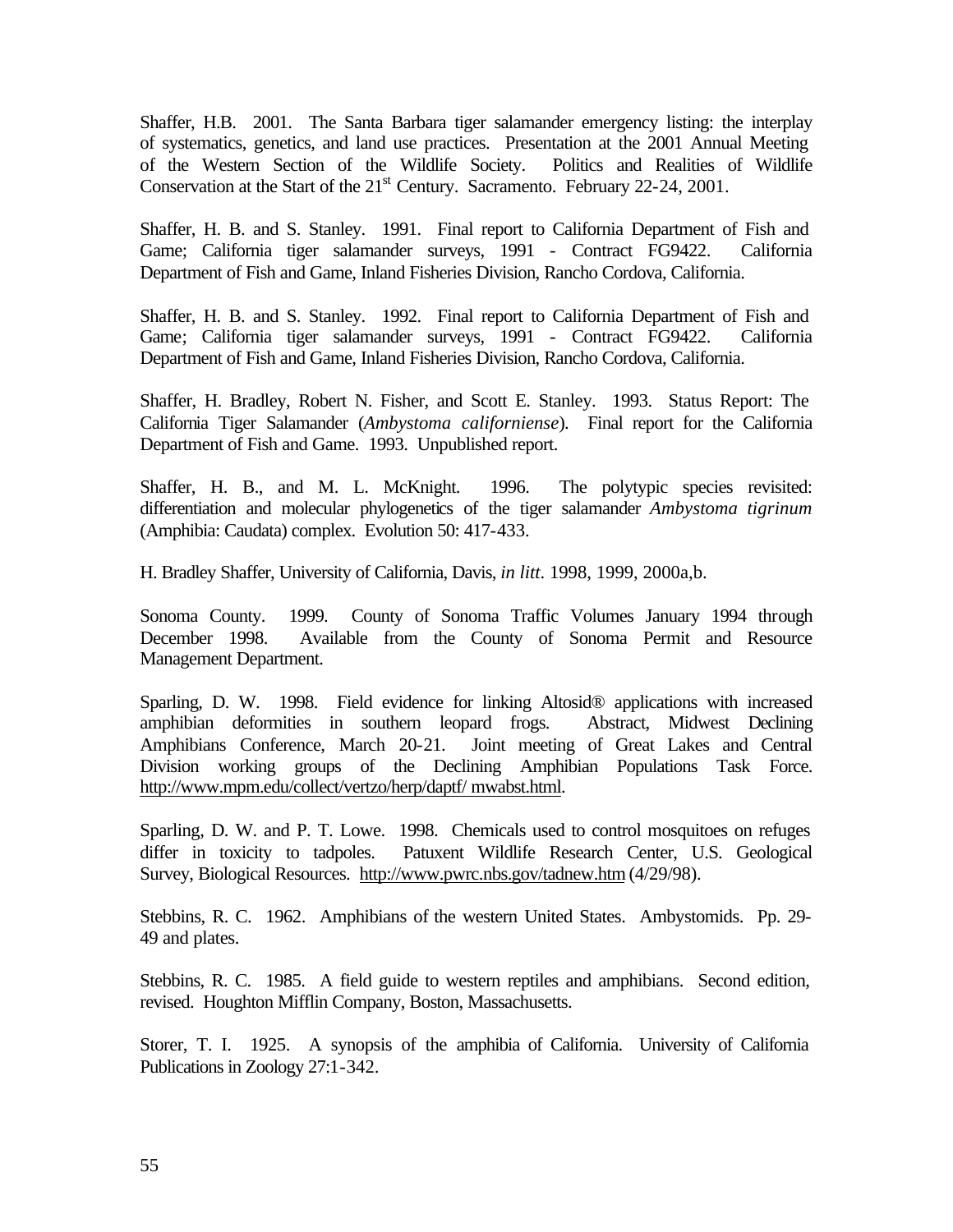Rosemary Thompson, Senior Biologist, Science Applications International Corporation, in litt. 1998

Trenham, P. C., Jr. 1998. Demography, migration, and metapopulation structure of pond breeding salamanders. Unpublished Ph.D. dissertation, University of California, Davis, 96 p.

Trenham, P.C., H. B. Shaffer, W. D. Koenig and M. R. Stromberg. 2000. Life history and demographic variation in the California Tiger Salamander. Copeia 2000:365-377

Twitty, V. C. 1941. Data on the life history of *Ambystoma tigrinum californiense* Gray. Copeia 1941:1-4.

U.S. Army Corps of Engineers. 2000. Questions and Answers, Nationwide permits, March 6, 2000. http://www.usace.army.mil/inet/functions/cw/cecwo/reg/press/.

USFWS. 2000. Final Rule to list the Santa Barbara County Distinct Population of the California tiger salamander as Endangered. Federal Register, Vol. 65, Page 57242, September 21, 2000.

USFWS. 1994. 12-Month Petition Finding for the California Tiger Salamander. Federal Register, Vol. 59, Page 18353, April 18, 1994.

USFWS. 1992. 90-Day Finding and Commencement of Status Review for a Petition to List the California Tiger Salamander. Federal Register, Vol. 57, Page 54545, November 19, 1992.

U.S. Fish and Wildlife Service (USFWS). 1991. Animal Candidate Review for Listing as Endangered or Threatened Species. Federal Register, Vol. 56, Page 58804, November 21, 1991

U.S. National Library of Medicine (USNLM). 1995a. Hazardous Substances Data Bank. Bethesda, Maryland, 1995. 4-5.

U.S. National Library of Medicine (USNLM). 1995b. Hazardous Substances Databank. Bethesda, Maryland, 1995. 10-9.

Waaland, M. E., M. Fawcett, J. Nielsen, and D. W. Smith. 1990. Current Condition and Ecology of the Laguna Ecosystem. In D. W. Smith Consulting, ed. History, Land Uses, and Natural Resources of the Laguna de Santa Rosa. Prepared for the Santa Rosa Subregional Water Reclamation System, California.

R.H. Wayland III, U.S. Environmental Protection Agency, and D.R. Burns, U.S. Army Corps of Engineers, *in litt*. 1996

Wilbur, H. M. and J. P. Collins. 1973. Ecological aspects of amphibian metamorphosis. Science 182:1305-1314.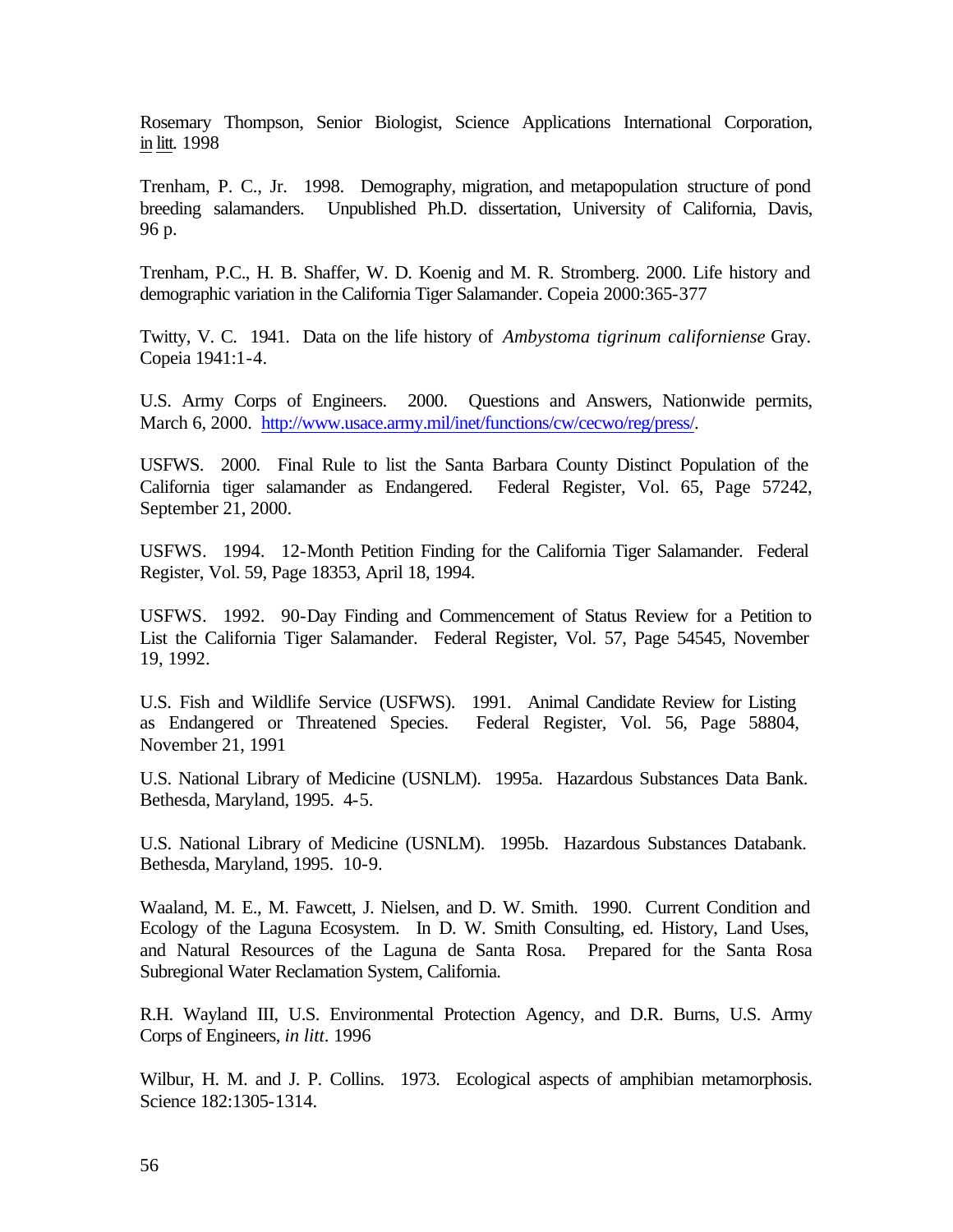Wise, D. 1995. Winter kill in channel catfish. Mississippi State University Extension Service Newsletter For Fish Farmers. http://ext.msstate.edu/newsletters/forfishfarmers/fff95d2.html

Worthylake, K. M. and P. Hovingh. 1989. Mass mortality of salamanders (*Ambystoma tigrinum*) by bacteria (*Acinetobacter*) in an oligotrophic seepage mountain lake. The Great Basin Naturalist 49:364-372.

Zeiner, D. C., W. F. Laudenslayer, Jr., and K. E. Mayer (compiling editors). 1988. California's wildlife. Volume I. Amphibians and reptiles. California Statewide Wildlife Habitat Relationships System, California Department of Fish and Game, Sacramento, California.